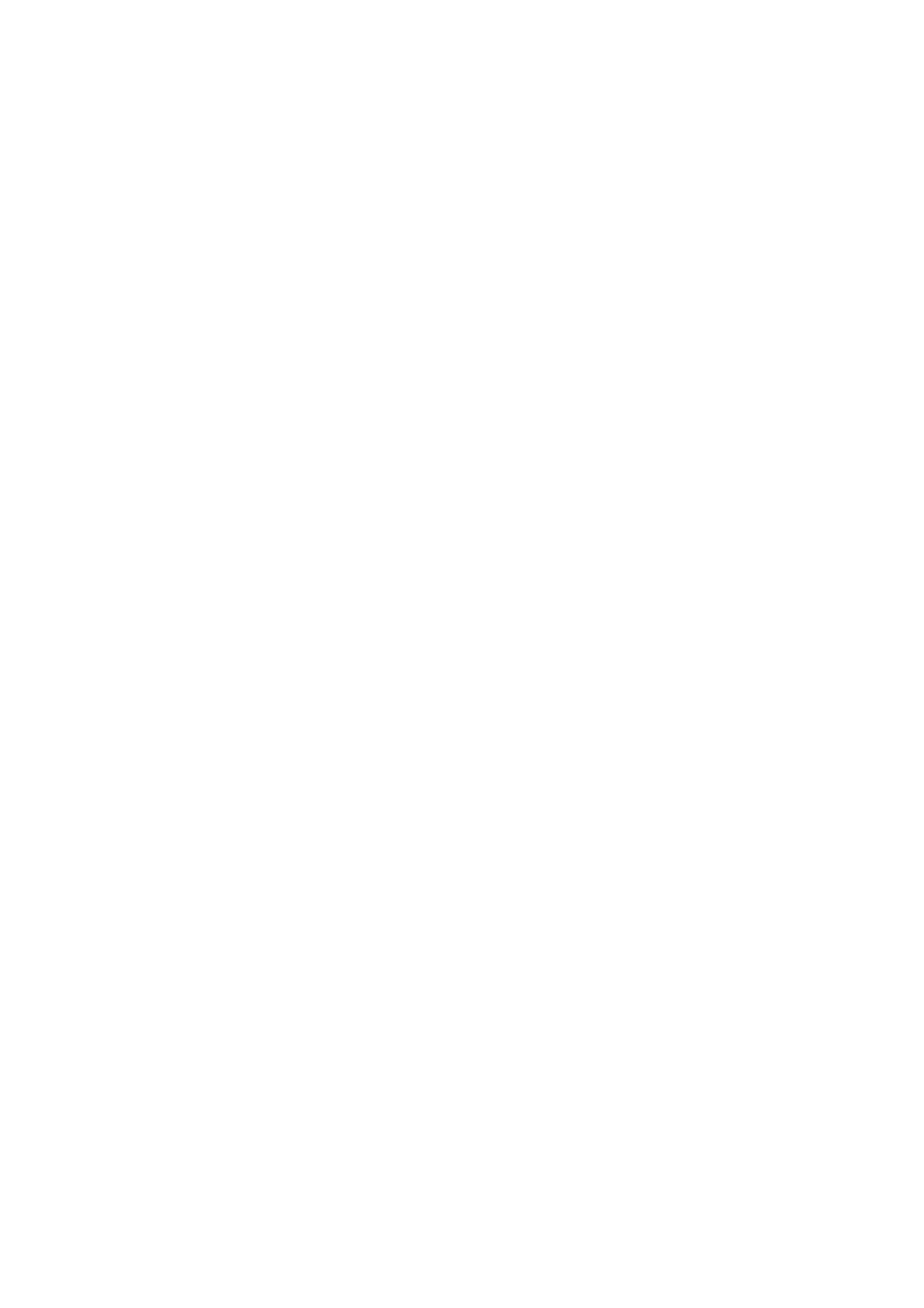Problem Description

Study of the Polarization Dependent Loss caused by the combined effect of orthogonality degradation and dynamic power fluctuations in a hybrid network, which combines circuit switching with packet switching to transmit applications with very different quality requirements on the same wavelength channel.

Assignment given: 03. November 2006 Supervisor: Dag Roar Hjelme, IET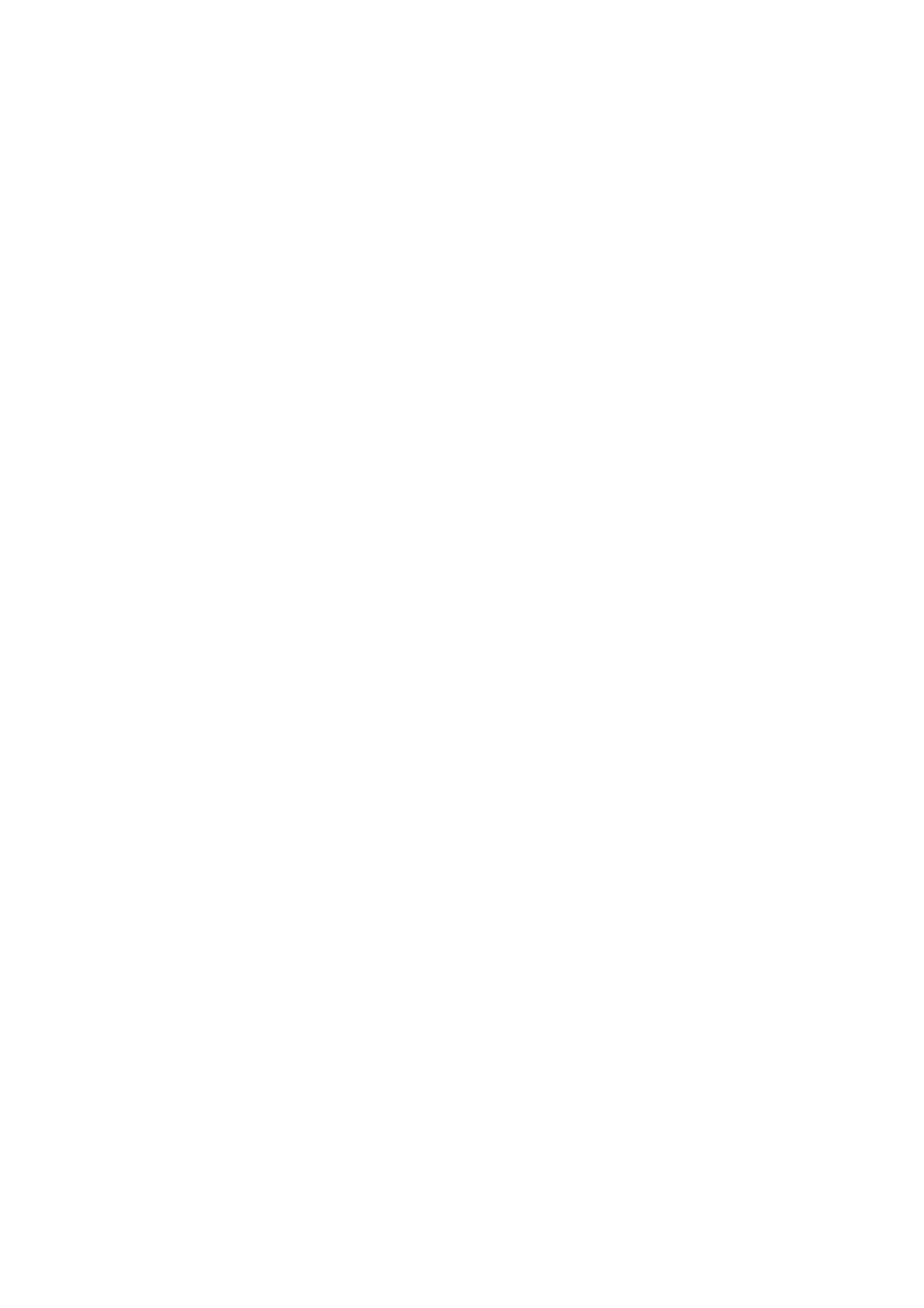A mis padres, J. Antonio y Felisa, y a mi hermana, María, sin ellos nunca hubiera llegado hasta aquí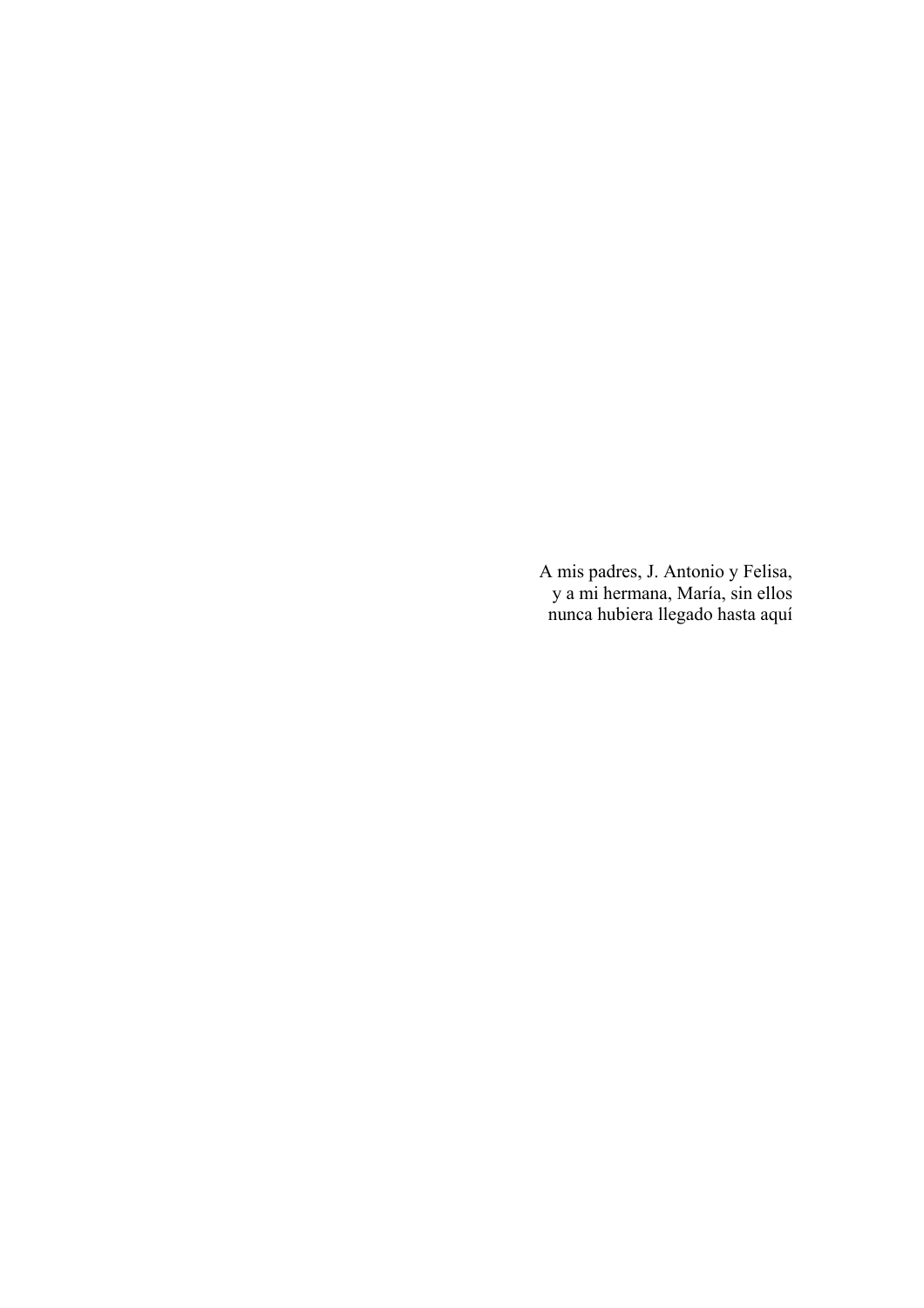## **ABSTRACT**

In this research study the reduction of the eye area caused by the combined effect of orthogonality degradation and dynamic power fluctuations in an optical network that uses polarization multiplexing for QoS segregation. The main task is to compare traditional PolMUX to PolTDM.

With this aim we study, firstly, different configurations to see statistical difference between use one or more PDL elements. Secondly, we introduce the main simulation model with the different variants, with 3, 10 and 15 PDL elements. For all these cases we analyze PolTDM and PolMUX configurations.

After 10.000 of each scheme we can conclude that many PDL elements with small PDL values are preferable to few PDL elements with larger PDL values. The distribution shifts towards to smaller angles as the number of elements increases and PDL value of each device decreases. This is good since PDL in real-life communication systems tend to come from many components with a small PDL value each. The other interesting thing to notice is that the maximum deviation from orthogonality is the same for all the cases when the addition of the PDL values of the components in the system is the same.

In PolTDM configuration, for GST signal, results obtained are exactly the same than in the conventional configuration. That is because SOP of GST signal in this case is aligned to the PBS axis. With the SM signal, however, we experiment loss

In PolMUX configuration, statistics of SM signal are broader than GST signal, since SM will experience both worst case (destructive), best case (constructive) and every intermediate case.

When the number of elements with PDL increases, deviation from orthogonality is greater and the width of the distribution augments.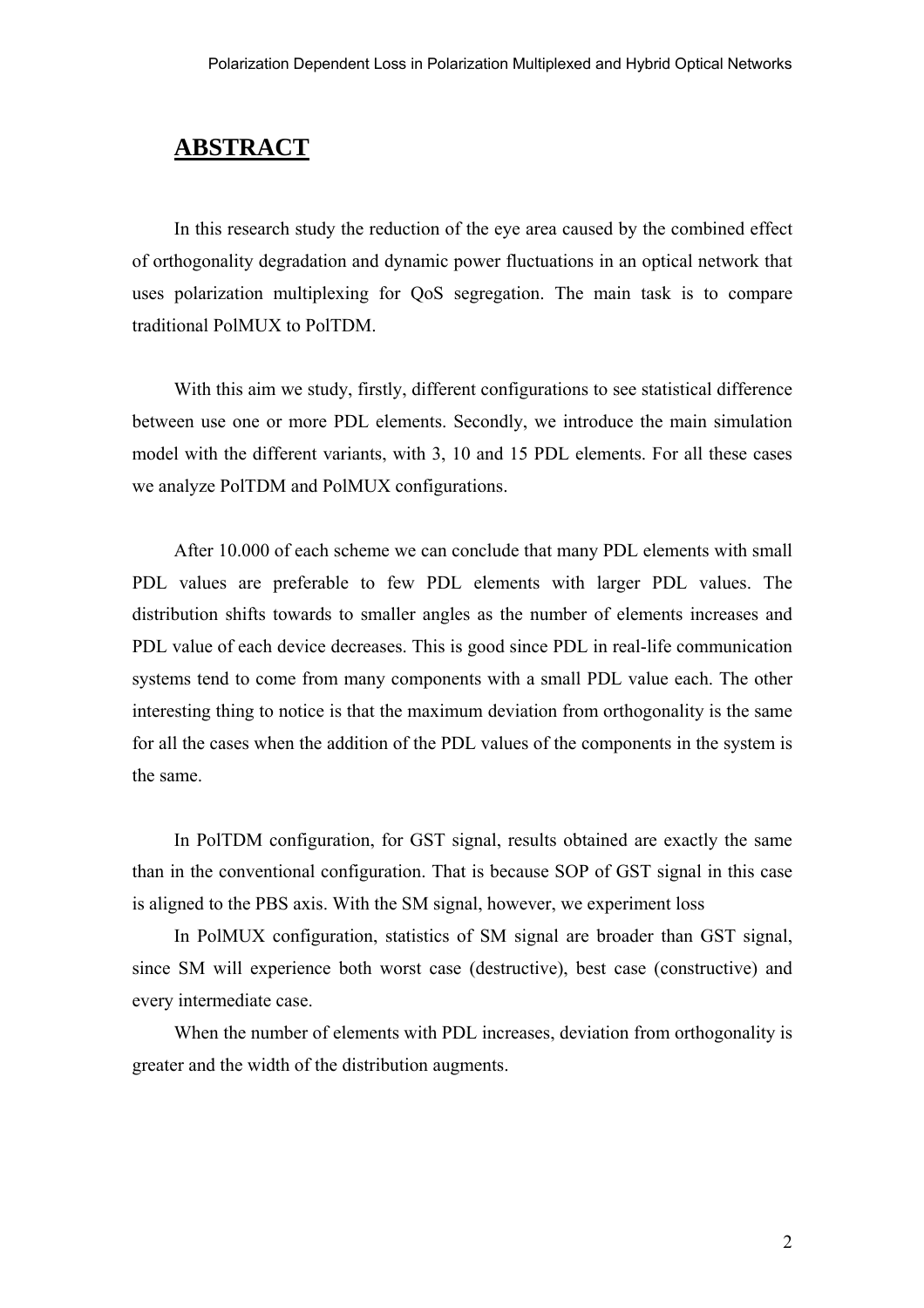## **CONTENTS**

| Abstract<br>2                                                           |
|-------------------------------------------------------------------------|
| Contents<br>3                                                           |
| List of Figures<br>5                                                    |
| Acronyms used in the report<br>7                                        |
| Definitions<br>8                                                        |
|                                                                         |
|                                                                         |
|                                                                         |
|                                                                         |
| 13                                                                      |
|                                                                         |
|                                                                         |
|                                                                         |
|                                                                         |
|                                                                         |
|                                                                         |
|                                                                         |
|                                                                         |
| 4.1. - Statistical difference between use one or more PDL elements 23   |
| 4.1.1. Statistical difference between one large PDL element and many    |
|                                                                         |
| 4.1.2. Statistical difference when the number of elements increases but |
|                                                                         |
|                                                                         |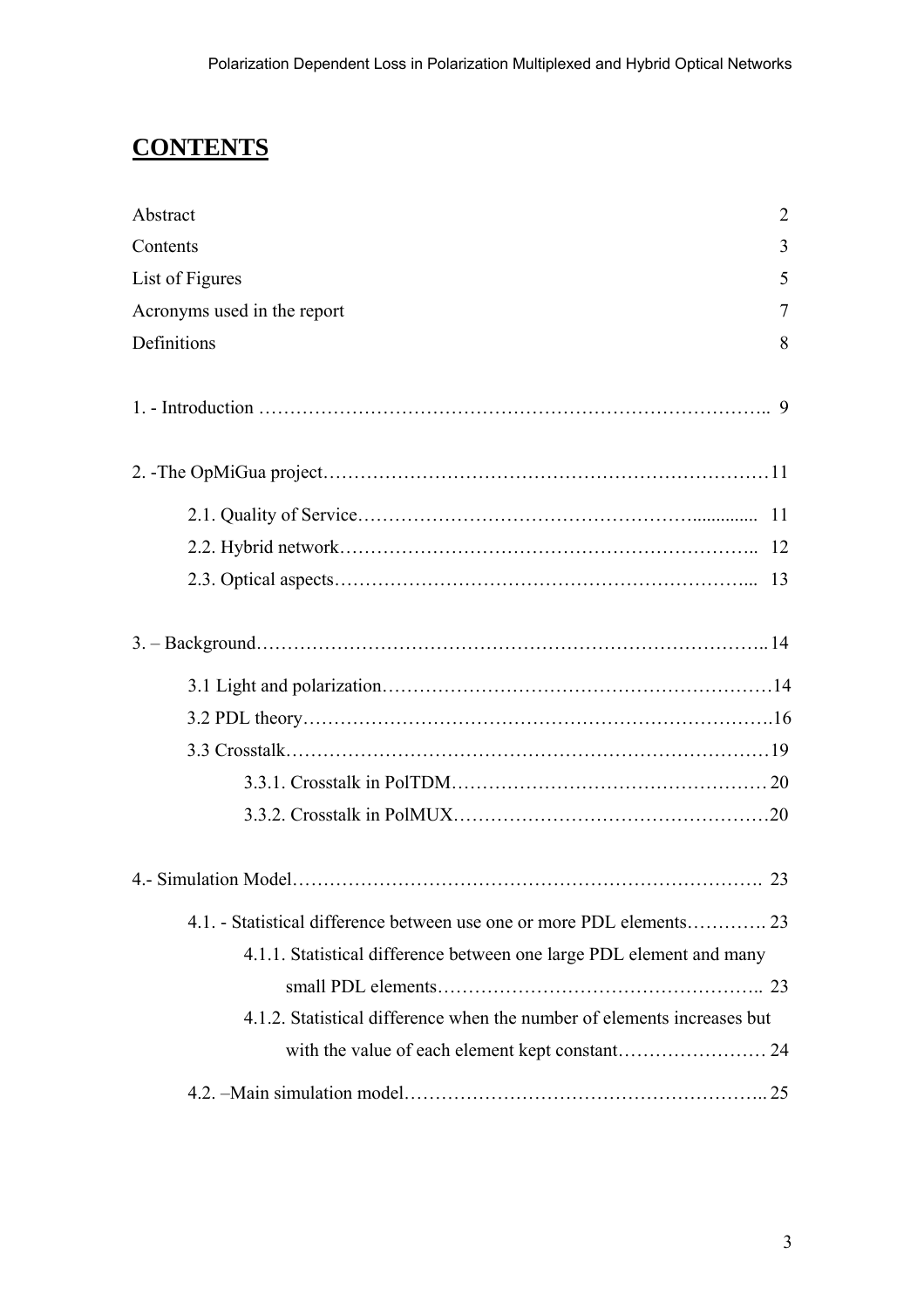| 5,1.1 Statistical difference between one large PDL element and many |
|---------------------------------------------------------------------|
|                                                                     |
| 5.1.2 Statistical difference when the number of elements increases  |
| but with the value of each element kept constant32                  |
|                                                                     |
|                                                                     |
|                                                                     |
|                                                                     |
|                                                                     |
|                                                                     |
|                                                                     |
|                                                                     |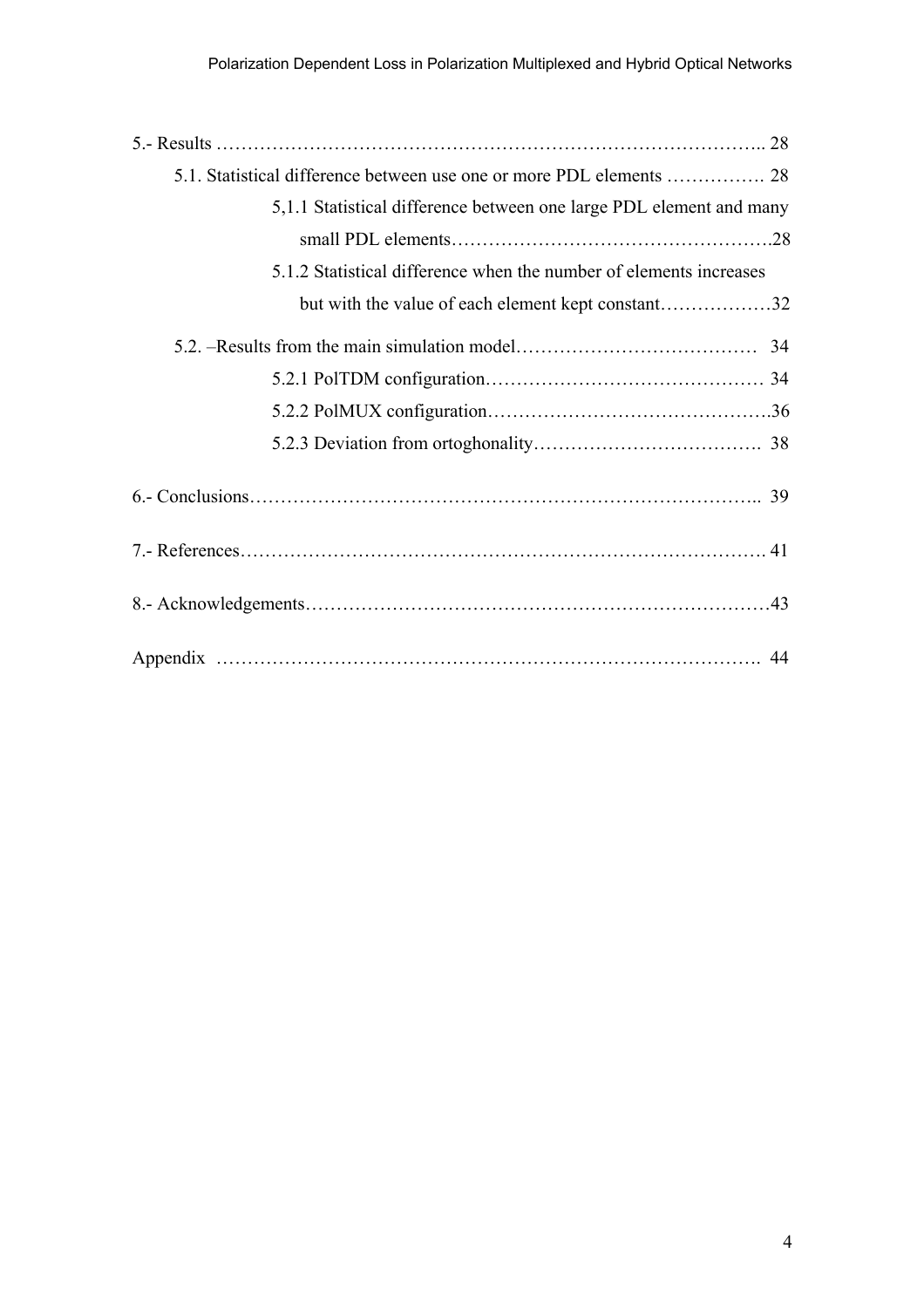## **LIST OF FIGURES**

**Figure 1:** Schematic illustration of PolMUX (left) and PolTDM (right)[1].

**Figure 2.2:** Principle of operation of the OpMiGua optical hybrid network[2].

**Figure 2.3**: De-multiplexing of GST and SM packets; PolTDM (right) compared to PolMUX (left). APC: Automatic Polarization Control [3]

**Figure 3.1.1:** Polarization ellipse.

**Figure 3.2.1:** Degradation in orthogonality due to PDL represented in Jones space. Solid vectors represent the input orthogonal SOPs, dashed represent the output SOPs [7].

**Figure 3.2.2:** Representation of the angle θ.

**Figure 3.3:** SOP of the two OoS classes relative to the axes of a PBS, represented in Jones space [2].

**Figure 3.3.1:** PolTDM configuration with SOPGST aligned to PBS axis [2].

**Figure 3.3.2:** PolMUX configuration with SOPSM aligned to PBS axis [2].

**Figure 3.3.3:** Eye diagrams of the conventional case (yellow), best case (blue) and worst case (red). EA in each case is represented by the striped boxes.

**Figure 4.1.1:** Basic schematic of the different simulations.

**Figure 4.2.1:** PolTDM configuration.

**Figure 4.2.2:** PolMUX configuration.

**Figure 5.1.1.1:** Statistical overview of power loss.

**Figure 5.1.1.2:** Representation of theoretical expression of probability density function (with n number of PDL devices in the transmission system and K (linear), the value of PDL of each PDL device in the transmission system).

**Figure 5.1.1.3:** Statistical overview of deviation of orthogonality.

**Figure 5.1.2.1:** Statistical overview of power loss.

**Figure 5.2.1.2:** Statistical overview of deviation of orthogonality.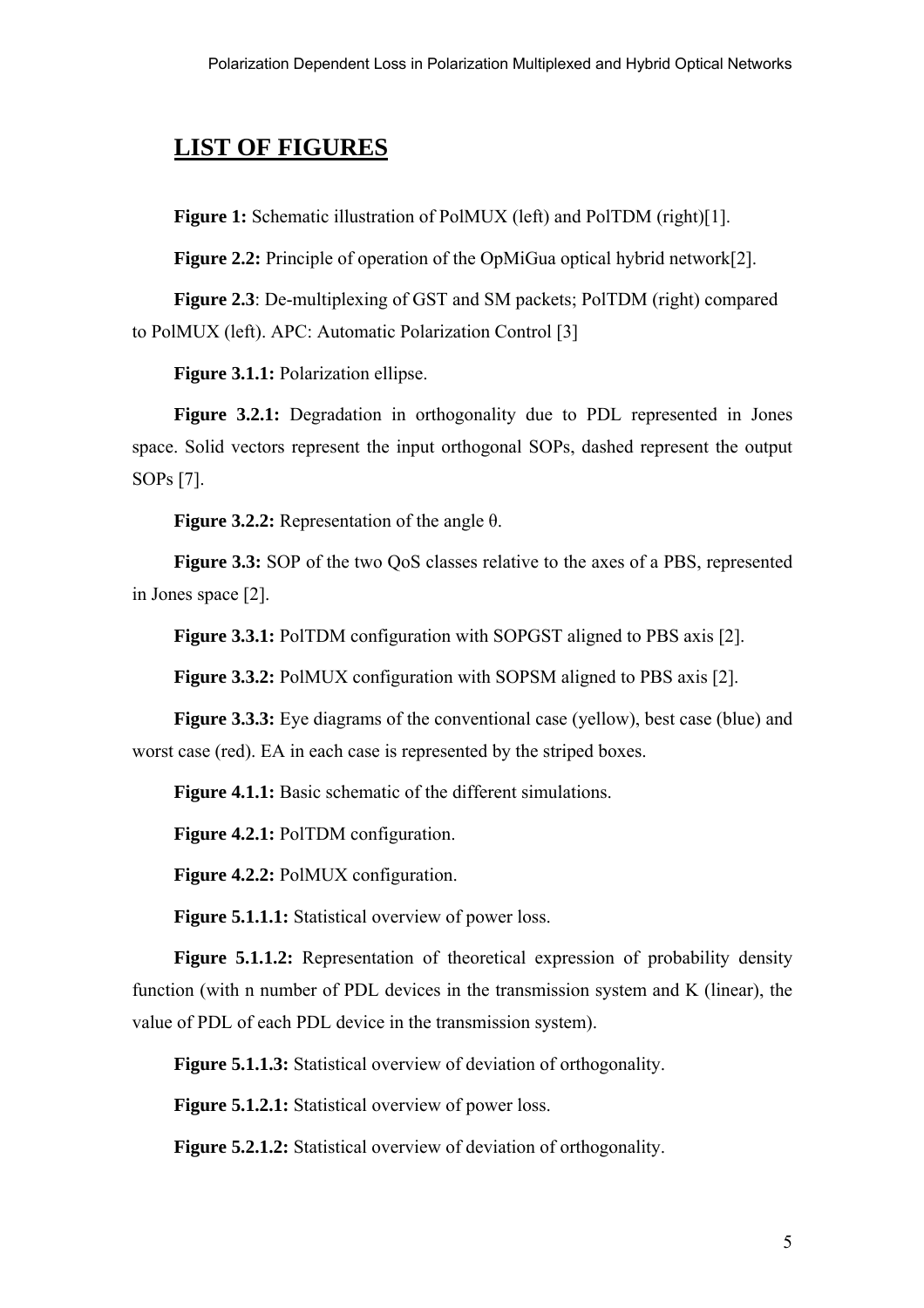**Figure 5.2.1.1:** Comparison of  $\gamma_{TDM}$  for the SM signal depending of the number of PDL elements.

**Figure 5.2.2.1:** Comparison of  $\gamma_{MUX}$  for the GST signal depending of the number of PDL elements.

**Figure 5.2.2.2:** Comparison of  $\gamma_{MUX}$  for the SM signal depending of the number of PDL elements.

**Figure 5.2.2.3:** Comparison of the cumulative distribution of  $\gamma_{MUX}$  for the SM (solid line) and the GST (dashed line) signal depending of the number of PDL elements.

**Figure 5.2.3:** Deviation from orthogonality (degrees) depending of the number of PDL elements.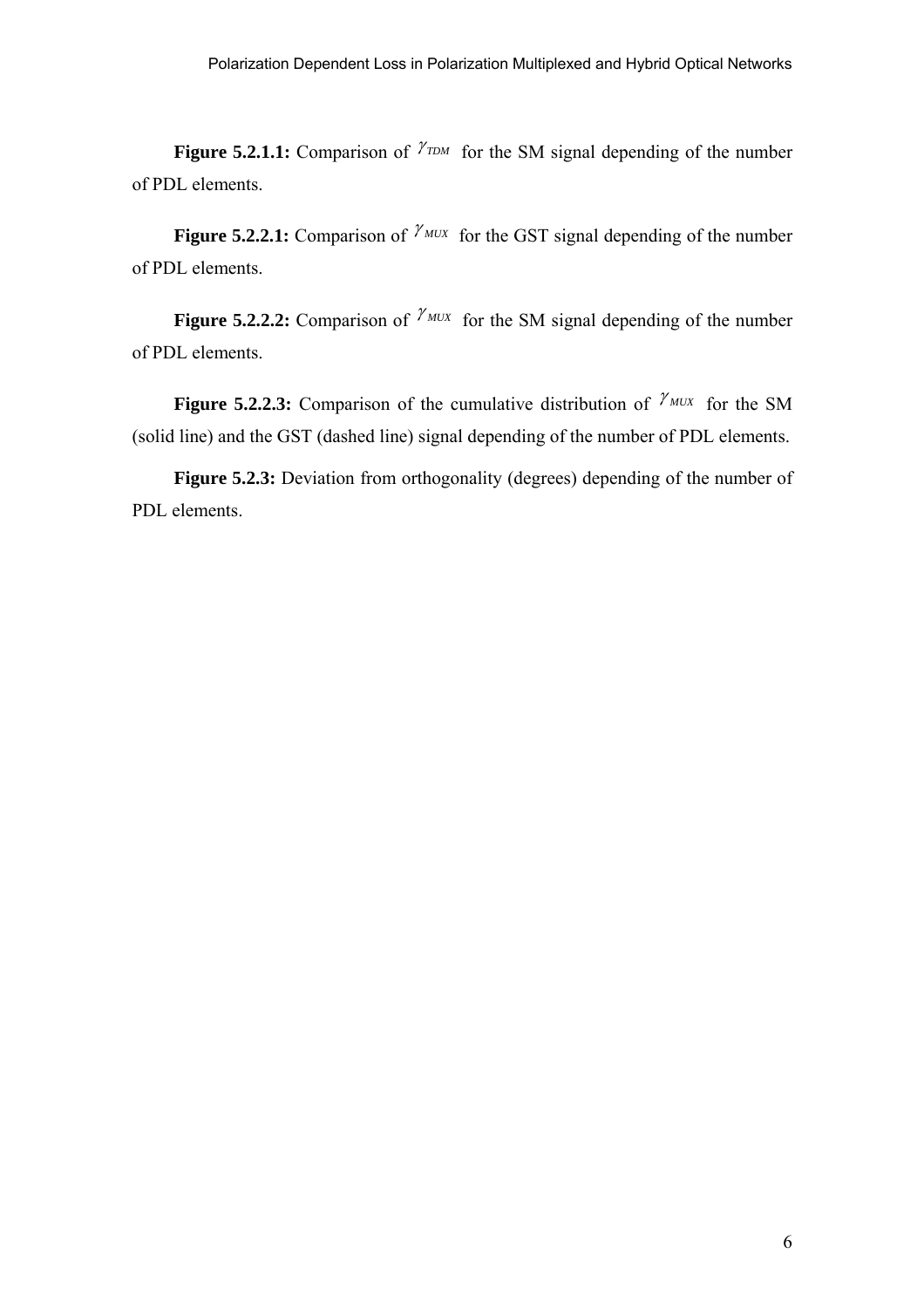## **ACRONYMS USED IN REPORT**

| <b>APC</b>     | <b>Automatic Polarization Controller</b>                  |  |  |
|----------------|-----------------------------------------------------------|--|--|
| <b>BER</b>     | <b>Bit Error Rate</b>                                     |  |  |
| CoS            | <b>Class of Service</b>                                   |  |  |
| EA             | Eye Area                                                  |  |  |
| <b>GST</b>     | Guaranteed Service Transport, High priority service class |  |  |
| <b>IEEE</b>    | Institute of Electrical and Electronics Engineers         |  |  |
| <b>NTNU</b>    | Norges Teknisk-Naturvitenskapelige Universitet, Norwegian |  |  |
|                | University of Science and Technology                      |  |  |
| <b>OpMiGua</b> | Optical packet switched Migration capable network with    |  |  |
|                | service Guarantees                                        |  |  |
| <b>PB</b>      | <b>Polarization Beam Combiner</b>                         |  |  |
| <b>PBS</b>     | Polarization Beam Splitter                                |  |  |
| <b>PC</b>      | <b>Polarization Controler</b>                             |  |  |
| <b>PD</b>      | Photo Detector                                            |  |  |
| <b>PDL</b>     | <b>Polarization Dependent Loss</b>                        |  |  |
| <b>PDG</b>     | <b>Polarization Dependent Gain</b>                        |  |  |
| <b>PLR</b>     | <b>Packet Loss Rates</b>                                  |  |  |
| <b>PM</b>      | Polarization Monitor                                      |  |  |
| <b>PMD</b>     | Polarization Mode Dispersion                              |  |  |
| <b>PolMUX</b>  | Polarization Multiplexer                                  |  |  |
| <b>PolTDM</b>  | <b>Polarization Time Domain</b>                           |  |  |
| QoS            | Quality of Service                                        |  |  |
| R&D            | <b>Research and Development</b>                           |  |  |
| <b>SM</b>      | <b>Statistically Multiplexed</b>                          |  |  |
| <b>SMF</b>     | Single-Mode Fiber                                         |  |  |
| <b>SNR</b>     | Signal to Noise Ratio                                     |  |  |
| <b>SOP</b>     | <b>State of Polarization</b>                              |  |  |
| <b>WRON</b>    | <b>Wavelength Routed Optical Network</b>                  |  |  |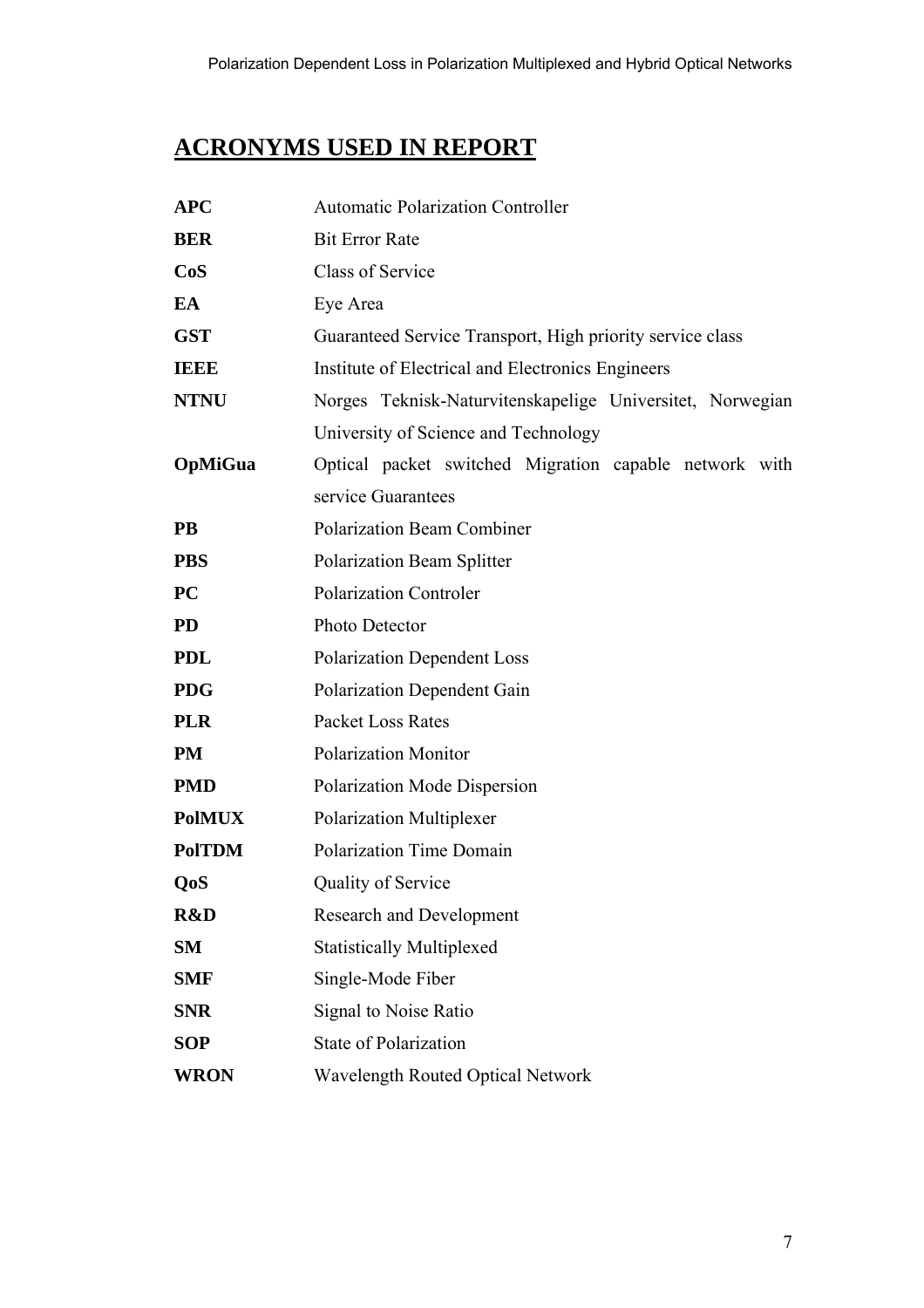## **DEFINITIONS**

**Analyzer** - an element whose intensity transmission is proportional to the content of a specific polarization state in the incident beam. Analyzers are placed before the detector in polarimeters. The transmitted polarization state emerging from an analyzer is not necessarily the same as the state which is being analyzing.

**Birefringence** - a material property, the retardance associated with propagation through an anisotropic medium. For each propagation direction within a birefringent medium there are two modes of propagation with different refractive indices n1 and n2. The birefringence  $\Delta n$  is  $\Delta n = |n1 - n2|$ 

**Linear polarizer** - a device which when placed in an incident unpolarized beam produces a beam of light whose electric field vector is oscillating primarily in one plane, with only a small component in the perpendicular plane.

**Polarization** - any process which alters the polarization state of a beam of light, including diattenuation, retardance, depolarization, and scattering.

**Polarized light** - light in a fixed, elliptically (including linearly or circularly) polarized state. A fully polarized beam can be extinguished by an ideal polarizer. For polychromatic light, the polarization ellipses associated with each spectral component have identical ellipticity, orientation, and helicity.

**Polarizer** - a strongly diattenuating optical element designed to transmit light in a specified polarization state independent of the incident polarization state. The transmission of one of the eigenpolarizations is very nearly zero.

**Polarization element** - any optical element which alters the polarization state of light. This includes polarizers, retarders, mirrors, thin films, and nearly all optical elements.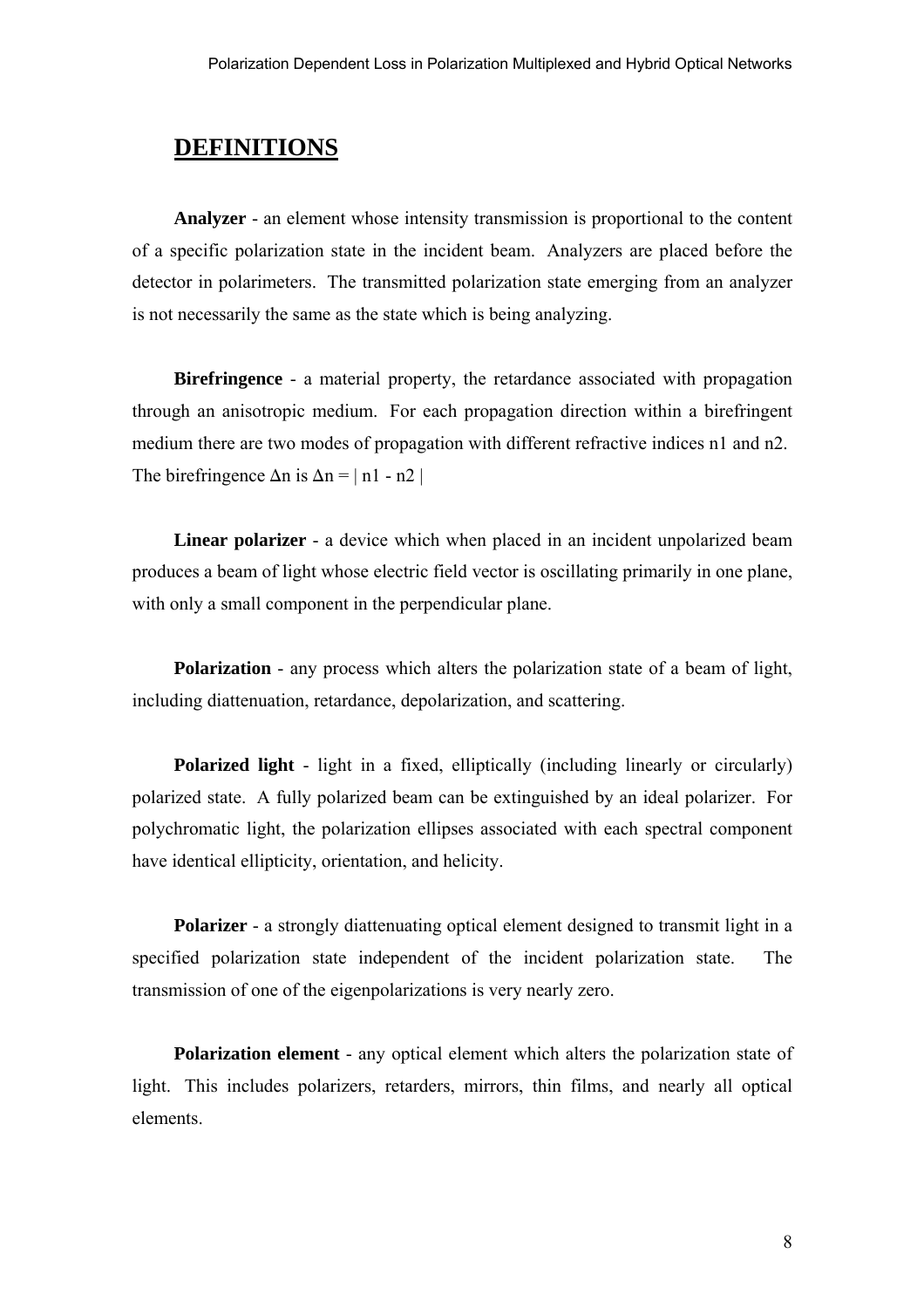## **1. Introduction**

Traditional polarization multiplexing (PolMUX) is a technique used with the purpose of doubling the data rate capacity of an optical transmission link. With this method we can transmit two orthogonally polarized data channels on only one wavelength simultaneously. As the state of polarization (SOP) of a signal varies when the fiber is exposed to changing temperature and mechanical stress, polarization dependent loss (PDL) in optical fiber transmission systems causes the fluctuation of the signal-to-noise ratio (SNR), resulting crosstalk penalties.

OpMiGua network concept introduces an alternative use of polarization in optical networks. The intention is to use the SOP to distinguish two Classes of Service (CoS), both classes share the same wavelength and are orthogonally polarized. One of them must satisfy strict service guarantees. This class follows an all-optical path with no header processing in intermediate nodes.

 In this network, data packets are routed through network nodes based on their SOP, thus using the polarization as a label. If we time interleave the data packets of these two QoS classes, we will eliminate coherent crosstalk and will reduce the demand on the polarization control system. This polarization and time division multiplexed (PolTDM) system is illustrated in figure 1, we can see that in PolMUX there is simultaneous traffic on channel 1 and 2 while in PolTDM only one channel transmits at a time [1].



**Figure 1**. Schematic illustration of PolMUX (left) and PolTDM (right) [1].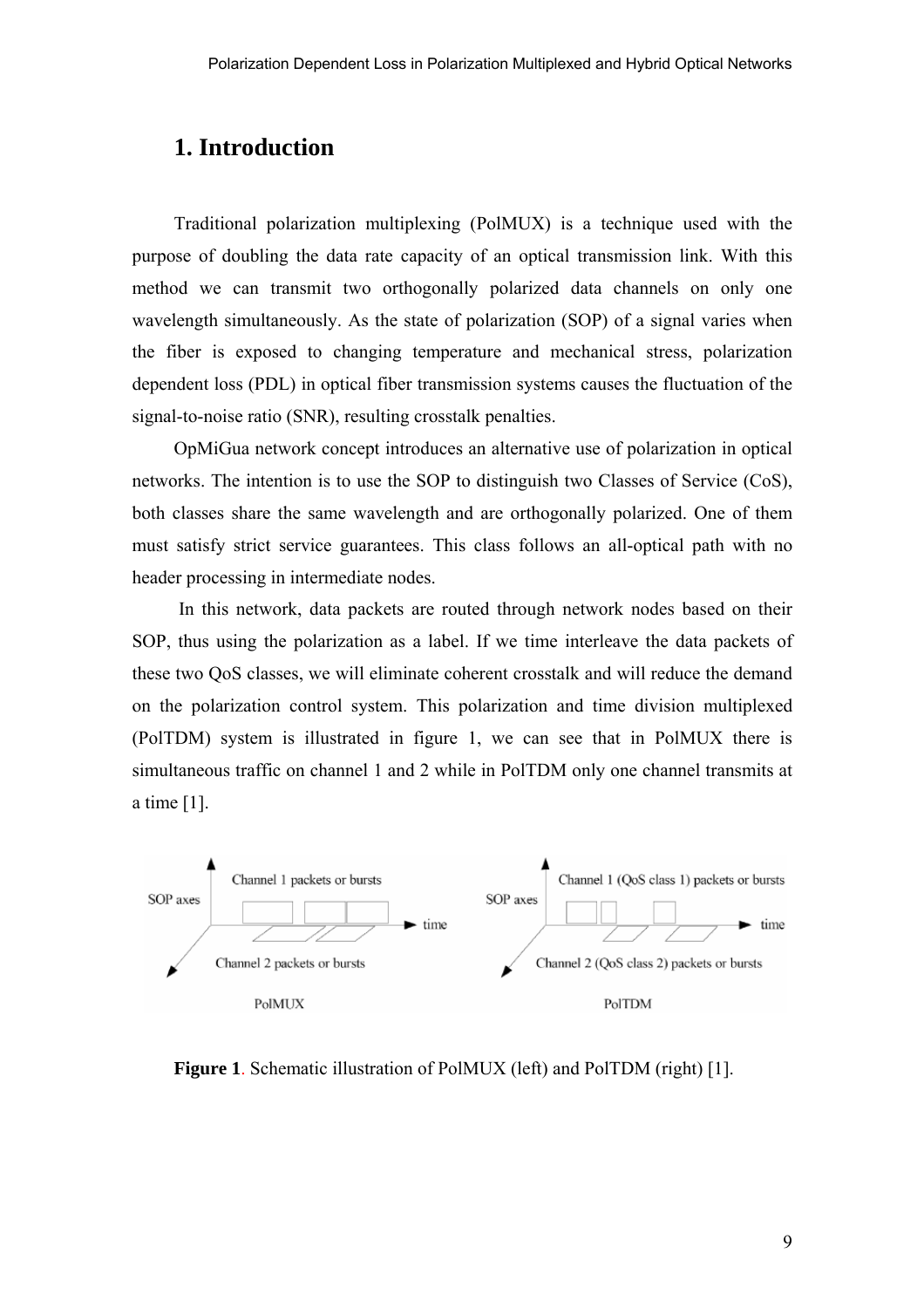In this research we are going to study the reduction of the eye area in the eye diagram caused by the combined effect of orthogonality degradation and dynamic power fluctuations in an optical network that uses polarization multiplexing for QoS segregation. The main task is to compare traditional PolMUX to PolTDM. We use this method to transmit applications with very different quality requirements on the same wavelength channel. It is what we call a hybrid network, which combines circuit switching with packet switching. A big advantage is that we make sure that the entire vacant times of the wavelength are used.

An alternative method is to use different wavelengths for different applications, but this is not such as efficient because we would then use more wavelengths and may risk that some wavelengths have long periods without traffic. The use of wavelength is more cost-effective, but using the state of polarization also has some drawback that must be taken care of.

The next points contain background information necessary to understand the work discussed in this study. A description of the OpMiGua project, the motivation of the research, and the principles involved are shown in chapter 2. Some basic concepts about light and polarization are shown in the section 3.1, PDL are developed in section 3.2, and theory about crosstalk is exposed in section 3.3.

In the chapter 4, we are going to introduce the simulation models, the first things we are going to study are different configurations to see statistical difference between use one or more PDL elements (section 4.1). In the point 4.1.1, we will see the statistical difference between one large PDL element and many small PDL elements. In the next point, 4.1.2, we will develop how fast the width of the distribution increases as the number of elements increases but with the value of each element kept constant. Secondly, in the section 4.2, we are going to introduce the main simulation model with the different variants, with 3, 10 and 15 PDL elements. In all of them we will implement both PolTDM and PolMUX configurations.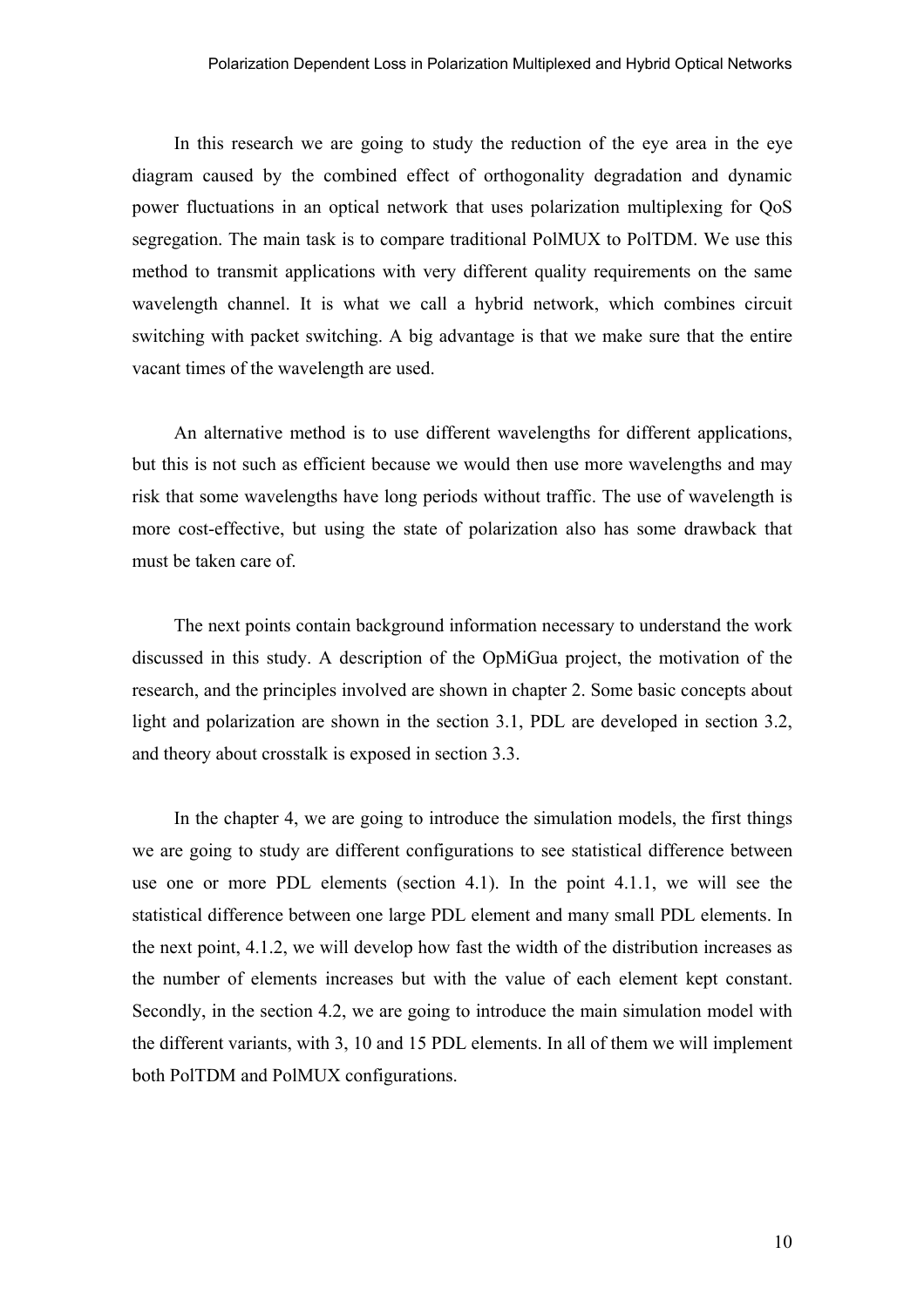Then, in the chapter 5, we will show the results obtained with the different configurations. In the part 5.1 we will show statistical difference between use one or more PDL elements. In the section 5.2.1, we will represent the values found in PolTDM configuration, in the next one, 5.2.2, the results obtained with PolMUX and, finally, deviation from the orthogonality will be depicted in the section 5.2.3.

At last, in the last section (chapter 6) we will summary all the research in the part of conclusions.

## **2. The OpMiGua project**

The OpMiGua project is the main motivation of this thesis. It was launched in 2004 by the initiative of Telenor R&I in collaboration with Network Electronics and NTNU.

OpMiGua (**Op**tical packet switched **Mi**gration capable network with service **Gua**rantees) is a hybrid optical network architecture that combines beneficial properties of circuit- and packet-switching with optimal utilization of the network resources, while being able to provide guaranteed service.

#### **2.1 Quality of Service**

OpMiGua separates between two different service classes, statistically multiplexed (SM) and guaranteed service transport (GST).

The GST class has a circuit-switched quality of service (QoS). It has total priority and strict requirements for the quality of transmission like low packet loss and a minimal difference in propagation times. This is because we use this class for audio/video broadcast and interactive gaming, and even more critical applications such as remote-assisted surgery which are sensible to jitter and packet loss.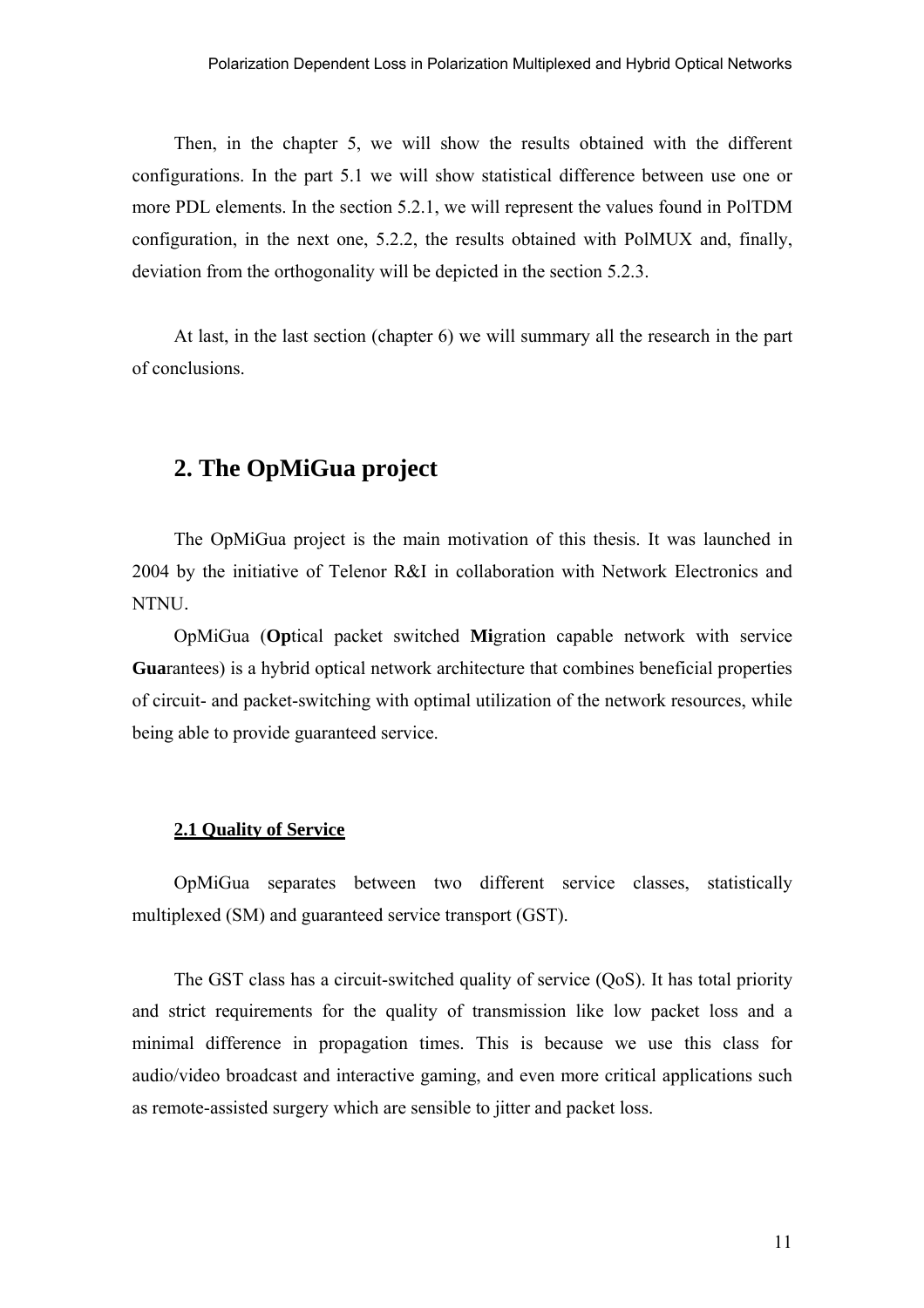On the other hand, the **SM** class is a lower priority class and can be allowed lower quality of service (QoS). It has lower demands for packet loss rates (PLR) and jitter. It performs as well as possible under the given conditions, but is not prioritized in the case of congestion. Typical applications for the SM class are web surfing, e-mail, file transfer and similar applications which can tolerate some jitter and packet loss.

#### **2.2 Hybrid network**

An essential part of the OpMiGua concept is cost efficiency. A maximal utilization of the resources is desirable. To be able to utilize the resources optimally, a hybrid approach has been proposed using a combination of circuit and packet switching on the same path. This combination has the advantages of both switching methods while reduces the drawbacks of each. Because of the strict requirements for GST traffic, this service class is circuit switched. It provides low jitter and absolute priority for the GST traffic. For low traffic amounts circuit switching has low efficiency as the path is reserved for one channel and rarely fully utilized. The SM packets are statistically multiplexed (SM) and inserted on the path when idle. When GST traffic is present, incoming SM traffic will be halted and buffered until the link is not busy.



**Figure 2.2:** Principle of operation of the OpMiGua optical hybrid network [2].

where Tx: transmitter; PBC: polarization beam combiner (polarization multiplexer); PC: polarization controller; PBS: polarization beam splitter (polarization demultiplexer); MUX: wavelength multiplexer; DEMUX: wavelength demultiplexer; Rx: receiver.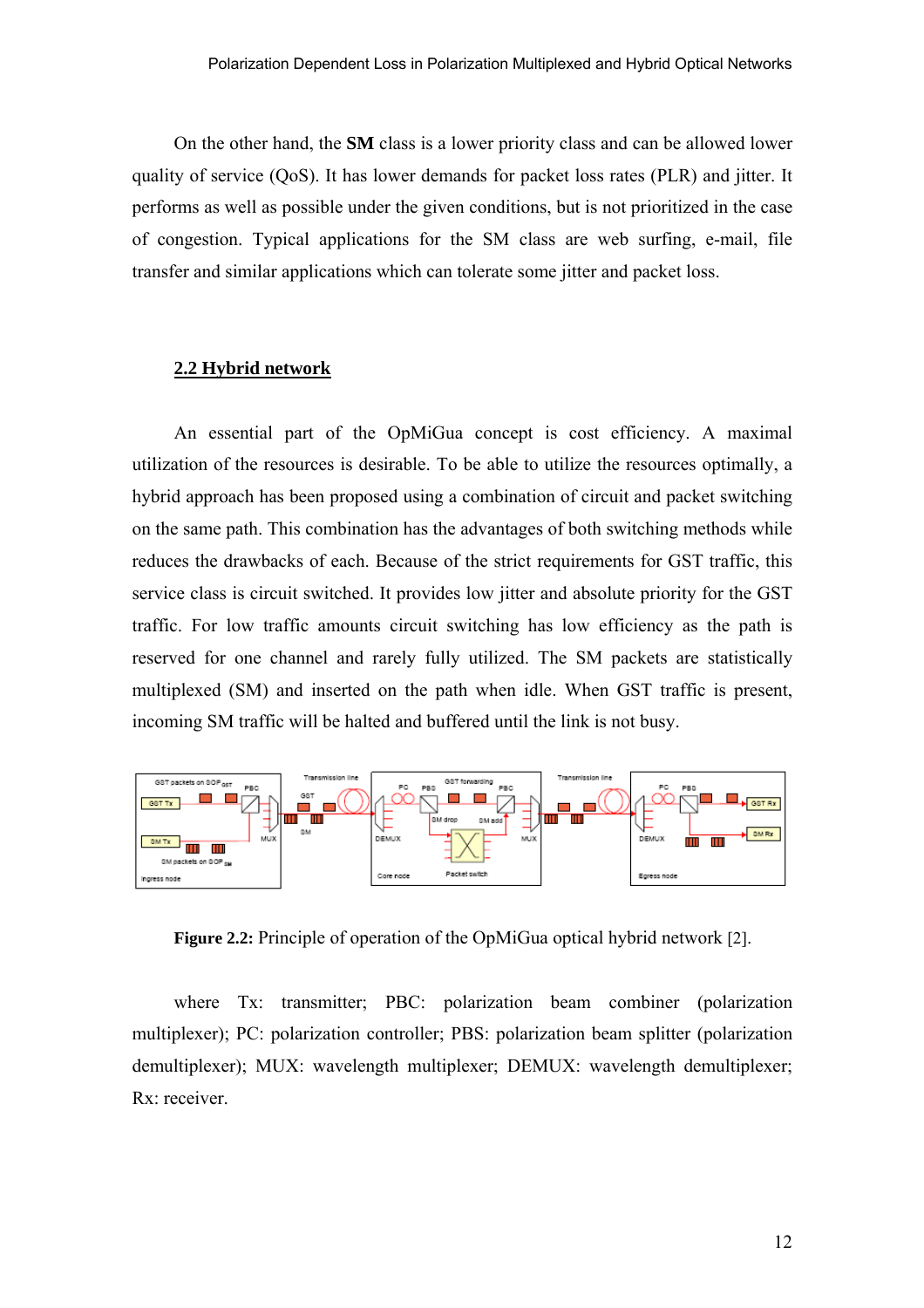Figure 2.2 represents how GST packets on SOP<sub>GST</sub> follow a dedicated path using one wavelength while SM packets on SOP<sub>SM</sub> are interleaved with GST packets on the same wavelength when there are vacant times.

#### **2.3 Optical aspects**

OpMiGua uses the polarization of the light to distinguish the service classes on the path. The service classes are separated by their state of polarization (SOP) using a polarization time division multiplexing (PolTDM) scheme. During propagation, the polarization will change due to physical effects on the fiber, but the states will retain their orthogonality. This scheme eliminates coherent crosstalk between the service classes, in this way the system is more robust than traditional polarization multiplexing.



**Figure 2.3**: De-multiplexing of GST and SM packets; PolTDM (right) compared to PolMUX (left). APC: Automatic Polarization Control [3]

The difference between PolTDM and polarization multiplexing is illustrated in Figure 2.3. Concretely it shows the setup for the polarization demultiplexing. An automatic polarization controller (APC) controls the polarization through feedback signals from both traffic classes. The signal is separated in the polarization beam spliter (PBS) and the traffic is received at its respective ports.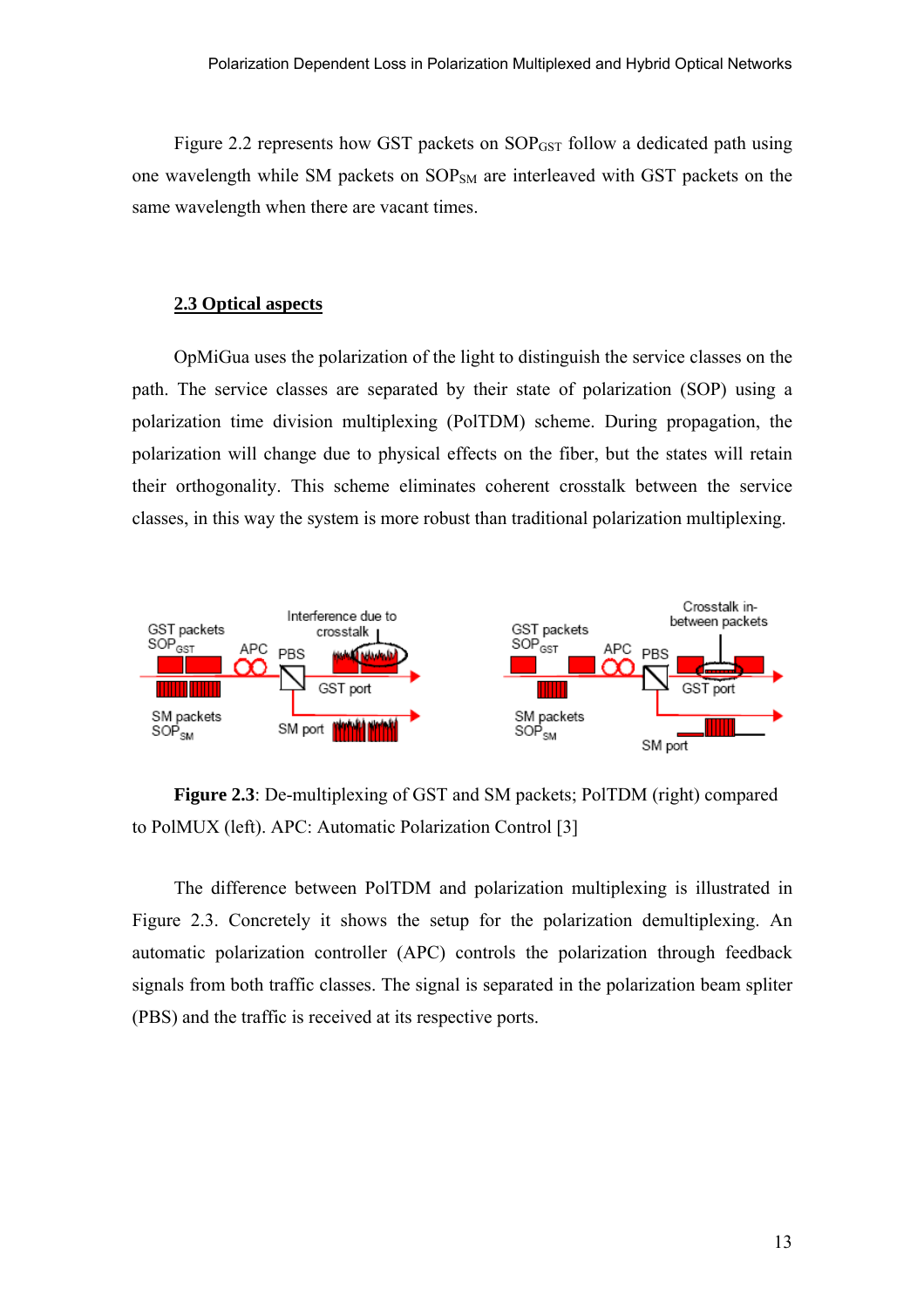## **3. – BACKGROUND**

#### **3.1 Light and polarization**

Light can be described as an electromagnetic wave that propagates via a sinusoidal oscillation of an electric field. We can describe it using different characteristics as intensity or wavelength. Another important attribute of the light is the State of Polarization (SOP). The SOP to the wave is defined by the direction to the electric field vector E.

In a monochromatic optical field with the angular frequency ω propagates in the z direction, the electric field can, on general basis, be written as a transversal mode  $\Psi(x,y)$ in the  $(x,y)$  plane perpendicular to and independent of the propagation direction [4]:

$$
E = \left(\vec{E}_x(z,t) + \vec{E}_y(z,t)\right) \Psi(x,y) \tag{1}
$$

$$
\vec{E}_x(z,t) = E_{0x} \cos(kz - \omega t) \vec{x}
$$
  
\n
$$
\vec{E}_y(z,t) = E_{0y} \cos(kz - \omega t + \varepsilon) \vec{y}
$$
\n(2)

where  $\varepsilon$  represents the phase difference between the x and y components of the electrical field.

#### JONES VECTORS

Jones method provides a mathematical description of the polarization state of light, as well as means to calculate the effect that an optical device will have on input light of a given polarization state. The method of Jones deals with the instantaneous electric field. For this reason, it is preferred when using coherent sources such as lasers.

Since light is composed of oscillating electric and magnetic fields, Jones reasoned that the most natural way to represent light is in terms of the electric field vector. When written as a column vector, this vector is known as a Jones vector and has the form: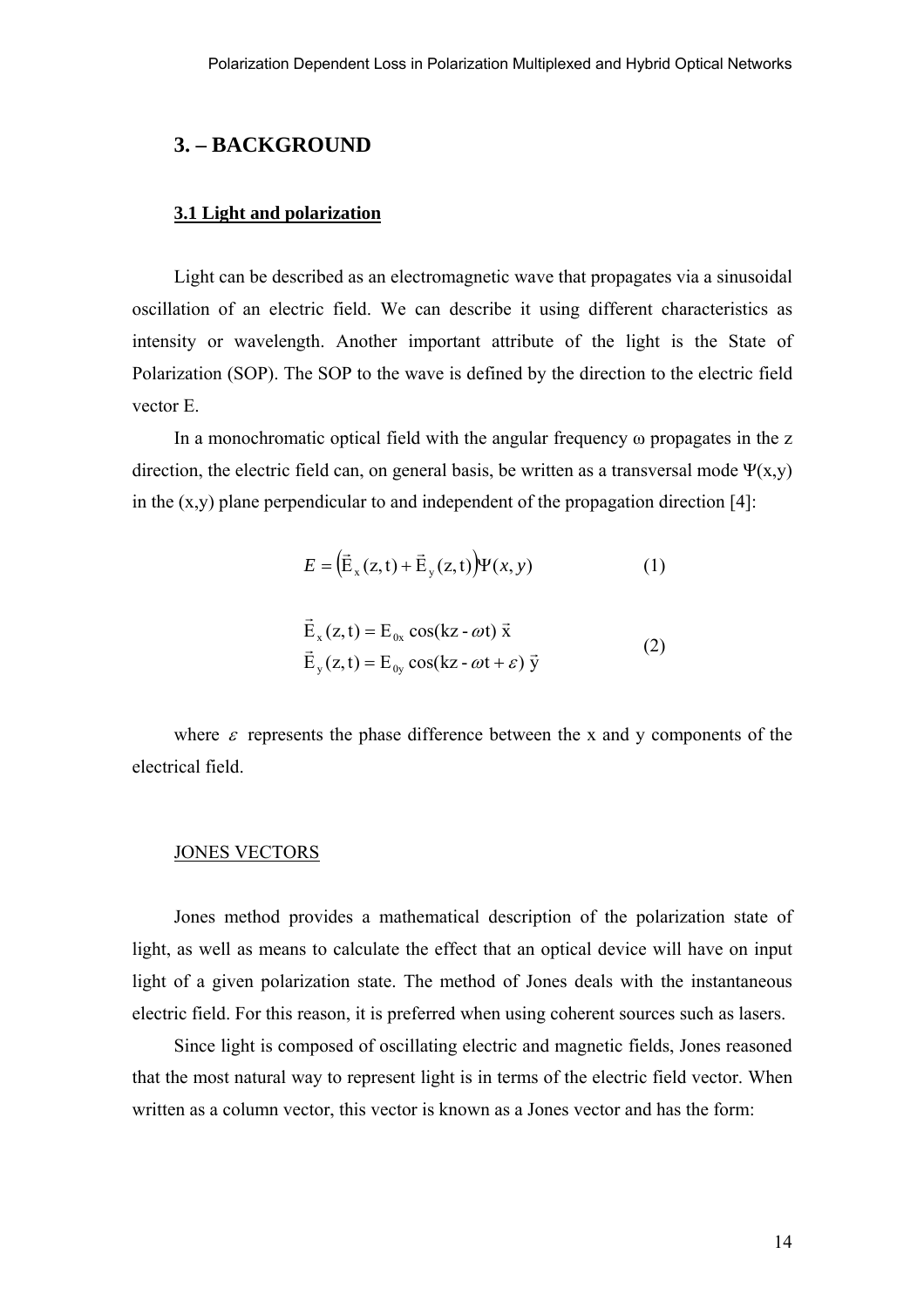$$
E = \begin{bmatrix} E_x(t) \\ E_y(t) \end{bmatrix} \tag{3}
$$

where  $E_x(t)$  and  $E_y(t)$  are the instantaneous scalar components of the electric field. Note that these values can be complex numbers, so both amplitude and phase information present.

#### STOKES PARAMETERS

Stokes parameters describe a time-averaged optical signal. For this reason they are often chosen for use with light of rapidly and randomly changing polarization state, such as natural sunlight

To get the Stokes parameters, we do a time average (integral over time) and operating we arrive to:

$$
(E_{0x}^2 + E_{0y}^2)^2 - (E_{0x}^2 - E_{0y}^2)^2 - (2E_{0x}E_{0y}\cos\epsilon)^2 = (2E_{0x}E_{0y}\sin\epsilon)^2
$$
 (4)

where  $\varepsilon$  is the phase difference between x and y components of the electrical field.

The four Stokes parameters are, described in terms of the electrical field:

$$
S_0 = E_{0x}^2 + E_{0y}^2
$$
  
\n
$$
S_1 = E_{0x}^2 - E_{0y}^2
$$
  
\n
$$
S_2 = 2E_{0x}E_{0y}\cos \varepsilon
$$
  
\n
$$
S_3 = 2E_{0x}E_{0y}\sin \varepsilon
$$
\n(5)

And these parameters described in geometrical terms are:

$$
\begin{pmatrix}\nS_0 \\
S_1 \\
S_2 \\
S_3\n\end{pmatrix} = \begin{pmatrix}\na^2 \\
a^2 \cos 2\beta \cos 2\phi \\
a^2 \cos 2\beta \sin 2\phi \\
a^2 \sin 2\beta\n\end{pmatrix}
$$
\n(6)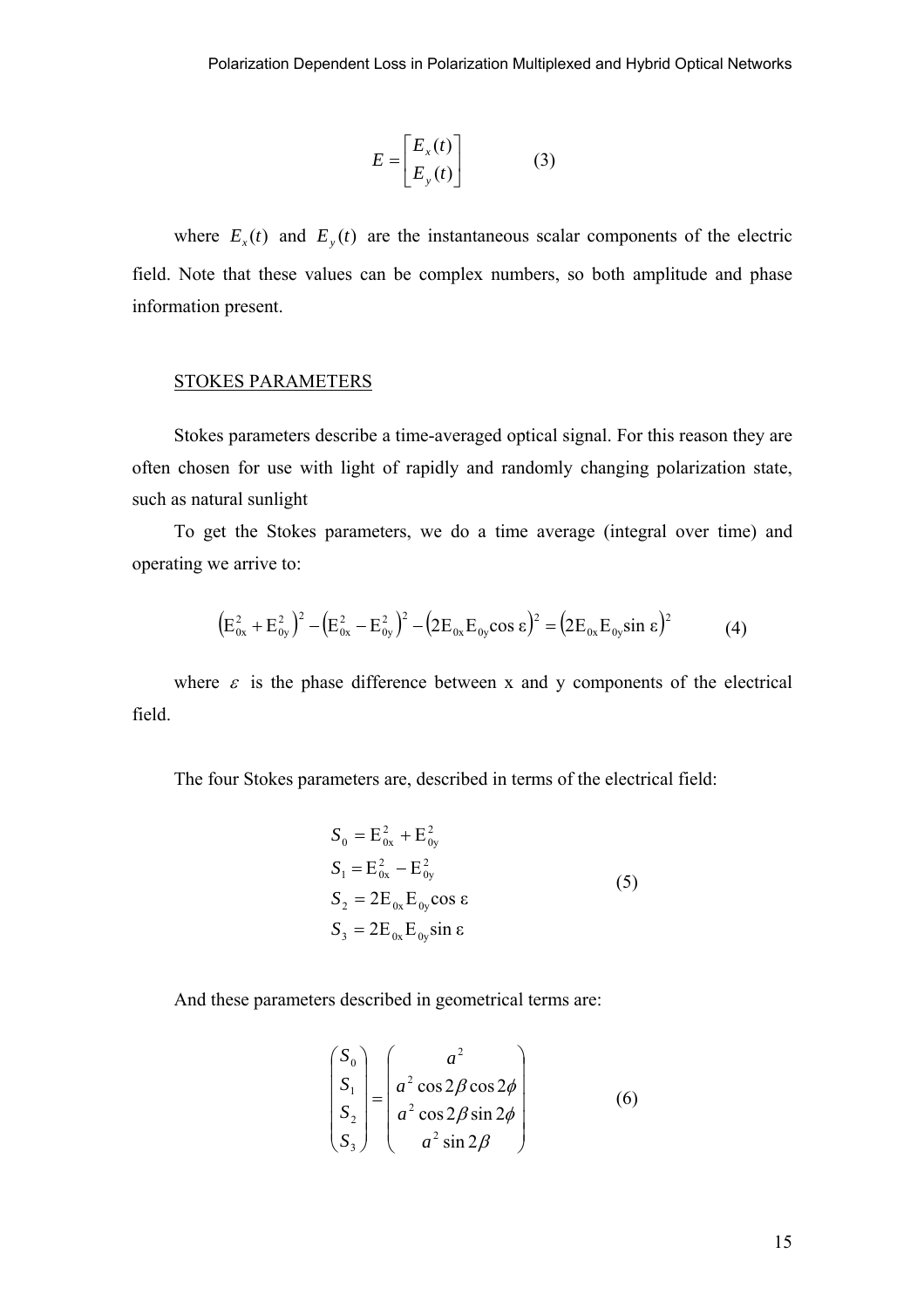where  $\beta$ , $\phi$  and *a* are described in the next figure of the polarization ellipse:



**Figure 3.1:** Polarization ellipse

#### **3.2. PDL theory**

Long-haul optical fiber transmission systems are susceptible to problems due to polarization effects, such as polarization dependent loss/gain (PDL/PDG) and polarization mode dispersion (PMD) [5].

PDL is defined in the paper by Fukada [6] as the ratio of minimum to maximum optical transmission coefficient of a device (or a transmission system) when the input totally polarized light sweeps all polarization states.

Multiplexers, couplers, isolators, circulators, connectors and other devices are all sources of PDL. A transmission system may occasionally have a large value although the PDL of individual components may be small. Loss accumulates along the transmission line and causes the fluctuation of the signal-to-noise ratio (SNR) with the time, resulting in the variation of bit error rate (BER). Non-perfect recovery will result in crosstalk penalties, and stringent requirements are put on the polarization control system necessary to limit these penalties.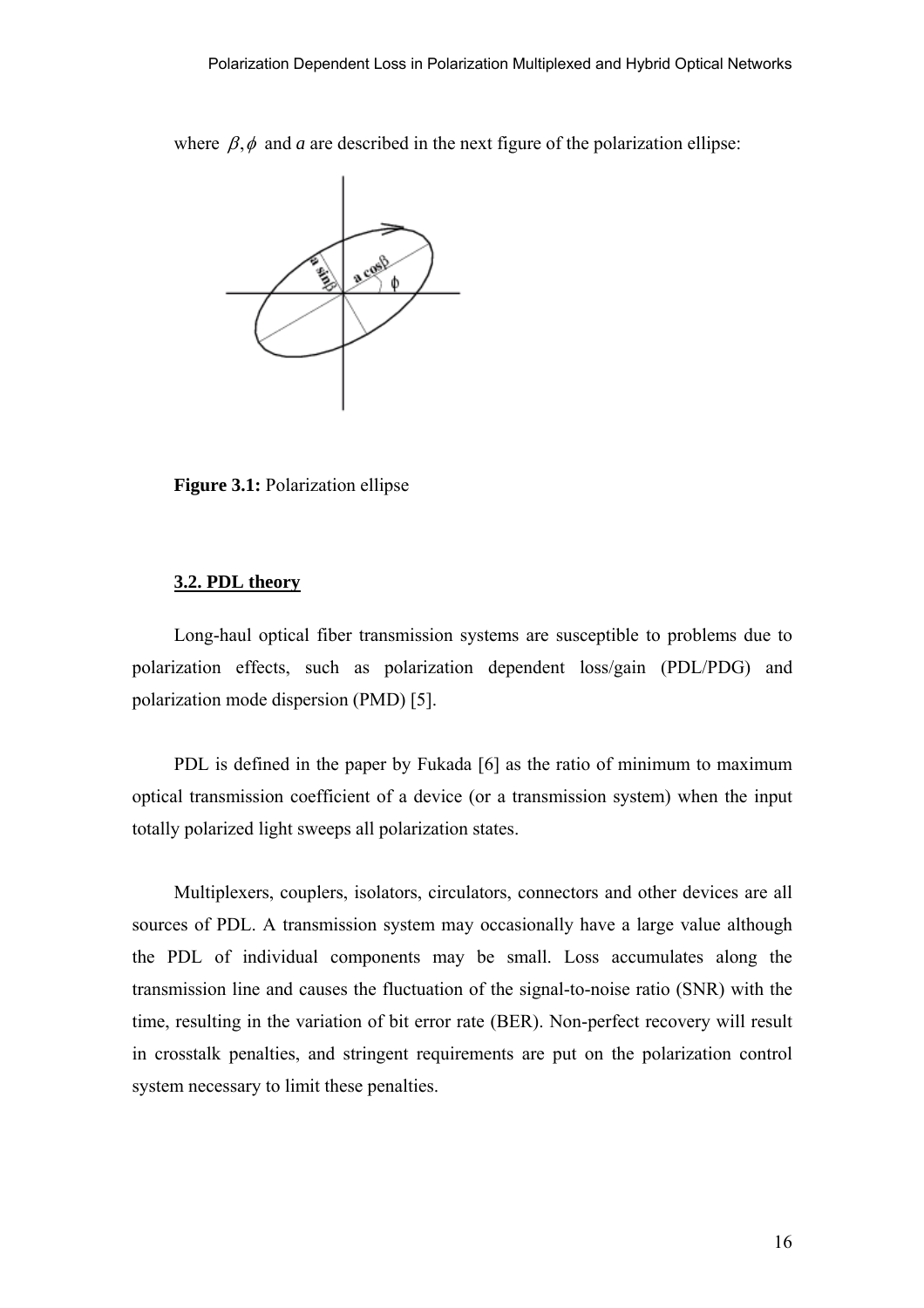If we study the transmission coefficient of the transmission system  $(X)$  we see that it depends on the polarization state of the input lightwave and the transmission function of each fiber. The probability density function of the transmission coefficient  $P_x(X)$  can be written as [6]:

$$
P_x(X) = \frac{1-K}{\sqrt{2\pi\ln[(1-K)^2 - K(\ln K)^2]}} \exp\left(-\frac{\left\{(1-K)\ln X + n(1-K+K\ln K)\right\}^2}{2n\left\{(1-K)^2 - K(\ln K)^2\right\}}\right)\frac{1}{X} \quad (7)
$$

where  $n$  is the number of PDL devices in the transmission system and  $K$  (linear) is the value of PDL of each PDL device in the transmission system.

Since PDL alters the state of polarization, any device with PDL will tend to rotate the two initially orthogonal fields. It causes a degradation of the degree of orthogonality between them, we can see this effect illustrated in figure 3.2.1. Assuming that PDL is aligned with the vertical axis of the transmission, then the  $SOP<sub>1</sub>$  and  $SOP<sub>2</sub>$  represent two orthogonal states of polarization at the input of the device. PDL varies the SOPs' vectors, resulting in the modified  $SOP_1$ ' and  $SOP_2$ ', with the degree of orthogonality, therefore, changed.



**Figure 3.2.1:** Degradation in orthogonality due to PDL represented in Jones space. Solid vectors represent the input orthogonal SOPs, dashed represent the output SOPs [7].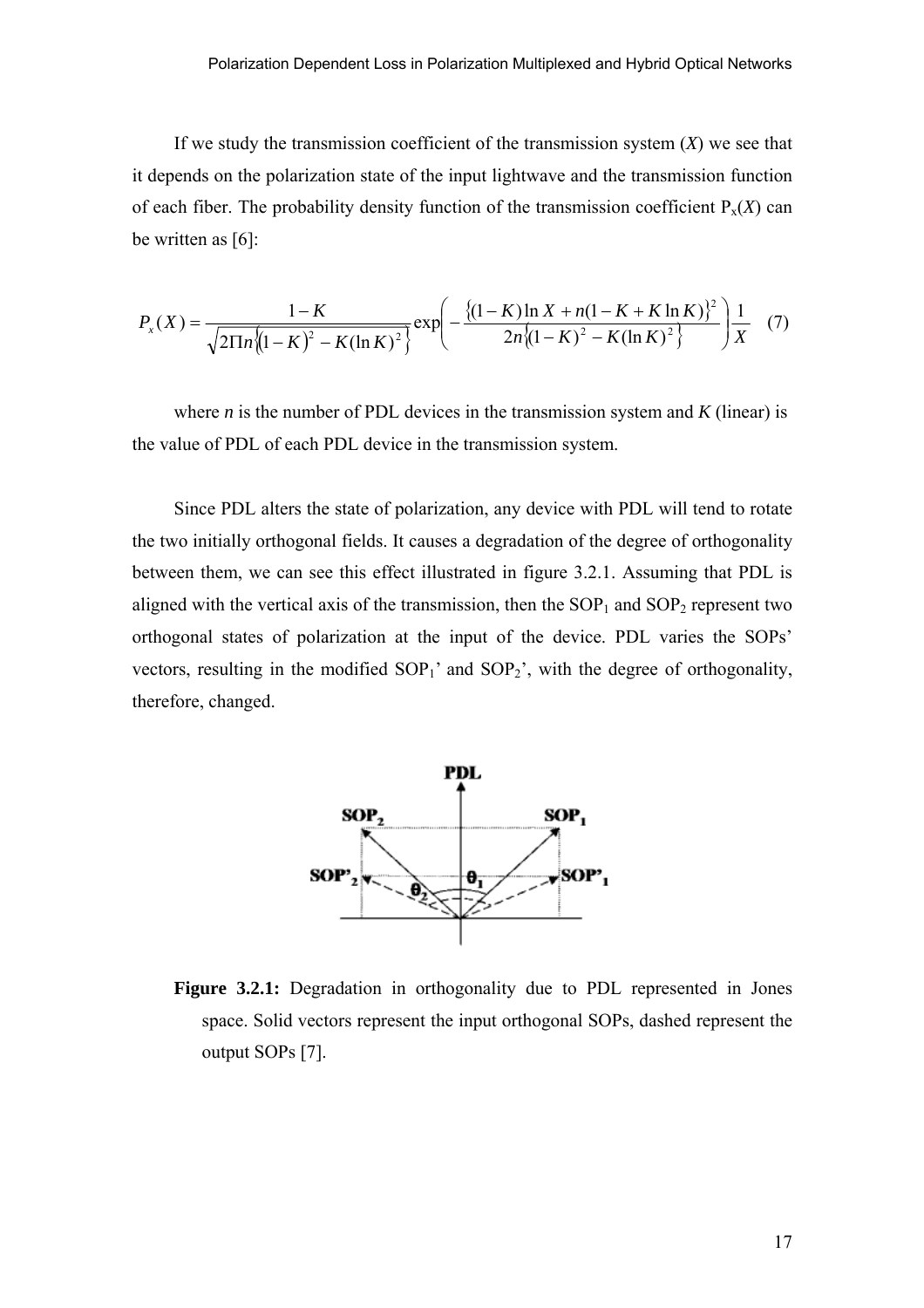The new angle  $\theta_2$  between both SOPs (GST and SM) can be found by measuring the Stokes vectors of the two signals at the fiber output and is given by:

$$
2\theta_2 = \cos^{-1}\left(\frac{s_{SM} \cdot s_{GST}}{|s_{SM}| \cdot |s_{GST}|}\right) \tag{8}
$$

 $s<sub>GST</sub>$  and  $s<sub>SM</sub>$  are the Stokes vectors of the GST and SM signal, respectively [2].

With a short paper by Widdowson [8], we can calculate the maximum deviation from orthogonality. Assuming all *i* PDL elements are aligned with the low loss axis bisecting the two fields, then by summing the rotations of the fields caused by every element it can be shown that



**Figure 3.2.2:** Representation of the angle θ

In general, polarization effects are stochastic processes and can occur on short or long time scales. It means that a system can randomly vary their penalty values. Consequently, the objective is to reduce the probability that the penalty will exceed a certain level (typically minute per year).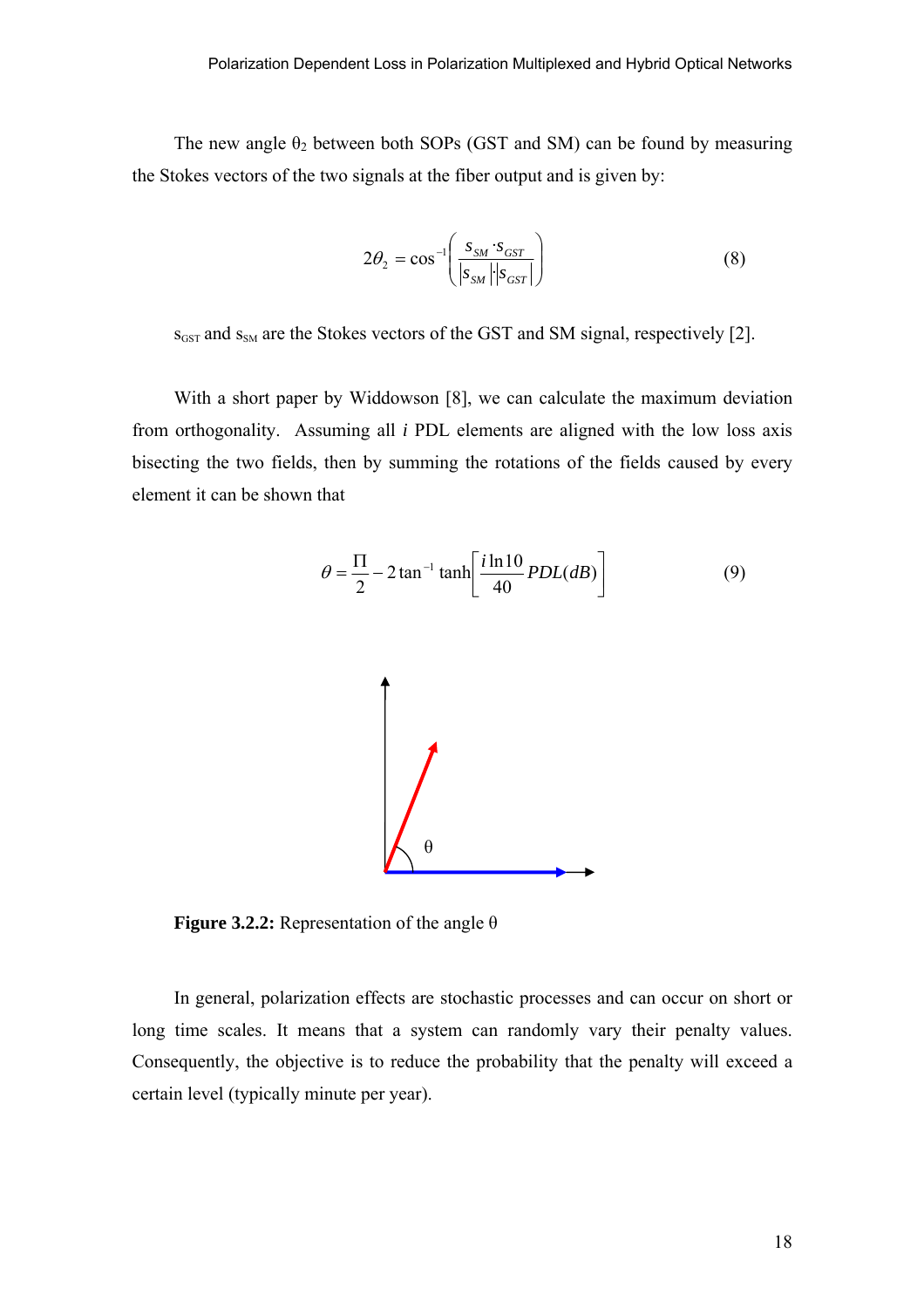A main source of this randomness is nonidealities in the optical fiber. Ideally, the single mode fiber core is circularly symmetric and the two polarization modes are degenerate, it means that light in either mode propagates with the same speed. However, real single mode fibers have some intrinsic birefringence due to random geometric and stress variations along the fiber core as a result of the manufacturing process, cabling and laying processes. In combination with environmental perturbations, this generates PMD in the fiber that varies randomly with time and frequency. Additionally, the aggregate PDL value of several in-line optical components in such a fiber link becomes a time-varying function due to random fluctuations of the signal polarization states between each component [9].

#### **3.3. Crosstalk**

We have seen before that rotation of the SOP and unpredictable SOP fluctuations caused by temperature and environmental changes origin deviation from orthogonality of the two SOPs, it means that some power from one SOP will couple into the wrong PBS output, as illustrated in the figure 3.3.



**Figure 3.3:** SOP of the two QoS classes relative to the axes of a PBS, represented in Jones space [2]*.* 

where  $\theta$  is the relative angle (in Jones space) between the two SOPs, then  $\theta$ =90° represents ideal orthogonality. The coordinate axes are the axes of the PBS. Thus, the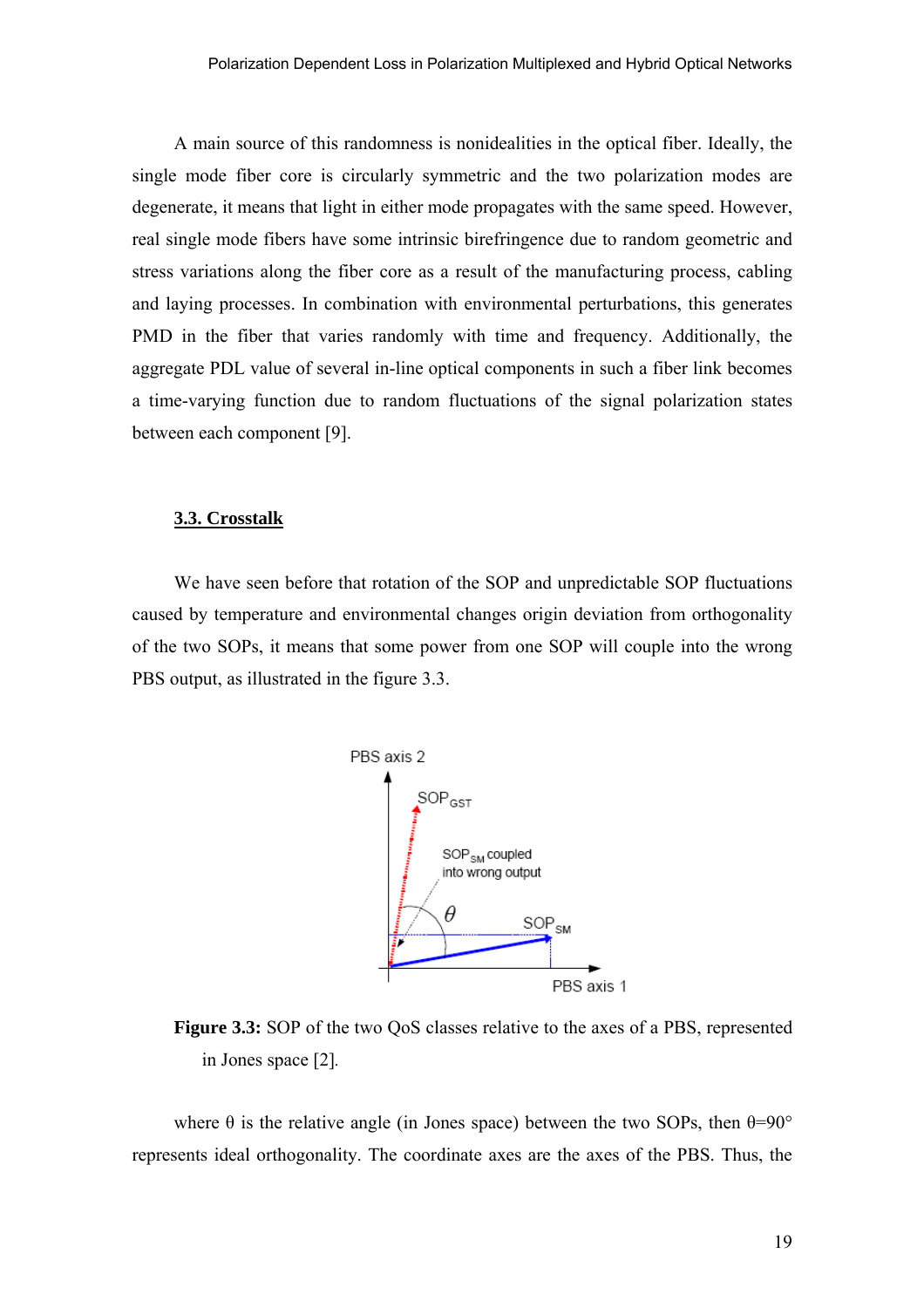projections of the two SOPs onto a PBS axis represent the optical field amplitude coupled into this PBS output.

#### **3.3.1. Crosstalk in PolTDM**

The case of PolTDM signals is illustrated in the figure. 3.3.1, where the GST class is aligned to its PBS axis. A fraction of the SM signal amplitude then couples into the GST output.



**Figure 3.3.1:** PolTDM configuration with SOP<sub>GST</sub> aligned to PBS axis [2].

As SM and GST packets are interleaved in time, this orientation introduces **incoherent crosstalk** in the form of noise in-between GST transmission, not interfering with the GST signal itself.

#### **3.3.2. Crosstalk in PolMUX**

The configuration of PolMUX signals is the opposite of the PolTDM orientation, as depicted in the figure 3.3.2. In this case,  $SOP<sub>SM</sub>$  is aligned to the PBS while the GST class experiences a power loss caused by misalignment with its PBS axis.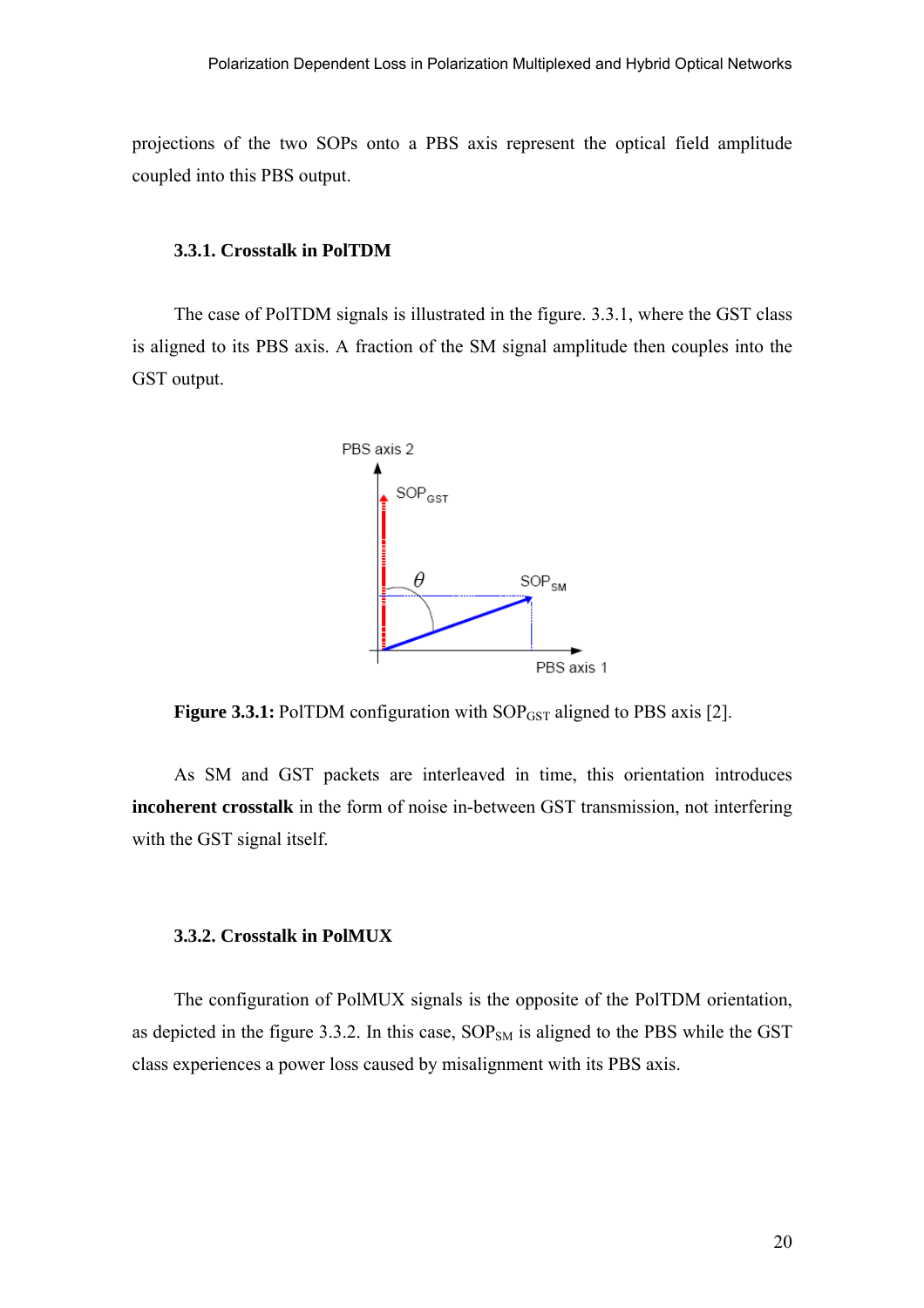

**Figure 3.3.2:** PolMUX configuration with SOP<sub>SM</sub> aligned to PBS axis [2].

In this way crosstalk from the SM signal into the GST output is eliminated. Although, a fraction of the GST signal couples into the SM output, introducing **coherent crosstalk**. PolTDM is therefore more robust towards orthogonality degradation than PolMUX.

If we calculate the power of the signal at the output we have:

$$
P = (\kappa_{SM} E_{SM} + \kappa_{GST} E_{GST})^2 = \kappa_{SM}^2 E_{SM}^2 + \kappa_{GST}^2 E_{GST}^2 + 2\kappa_{SM} \kappa_{GST} E_{SM} E_{GST} \sin \theta
$$
 (10)

where  $\kappa_{GST}$  is the quantity of GST signal coupled into the SM output,  $\kappa_{SM}$  is the quantity of GST signal coupled into the SM output ( $\kappa_{\text{GST}}$ ,  $\kappa_{\text{SM}}$  <<1) and  $\theta$  is the phase difference between the x and y components of the electrical field.

In The last expression,  $\sin \theta$  can fluctuate between values included in [-1, +1] interval, between the worst (destructive interference) and the best case (constructive interference), respectively.

For PolTDM, to measure crosstalk due to PDL is easy, since loss of orthogonality will only cause loss of power. However, for PolMUX, find a good way to measure it is more difficult since crosstalk does not necessarily mean a power reduction in this case. A possible solution would be to use an eye diagram.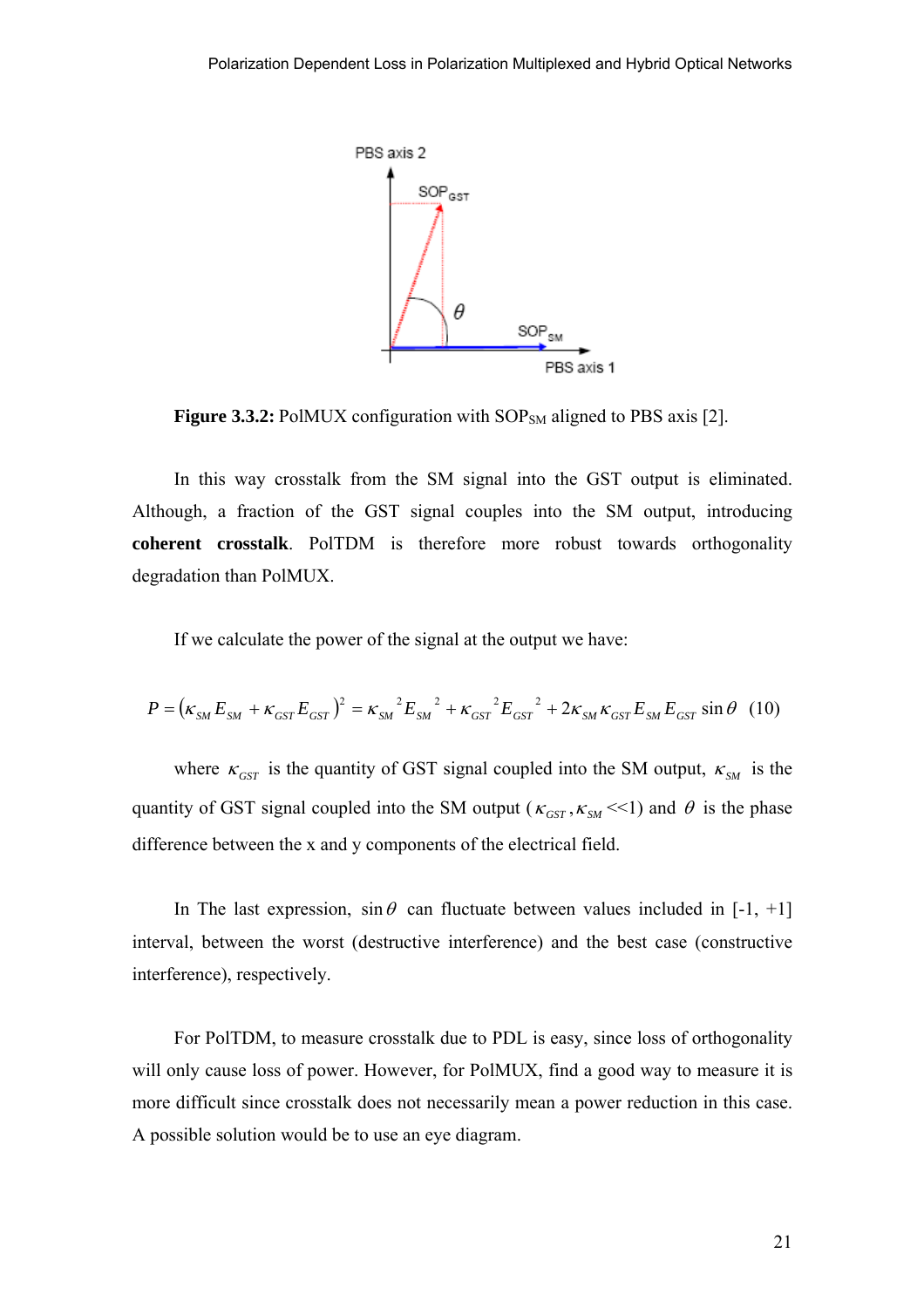An **Eye Diagram** is an illustration that shows if a digital system works properly. The "openness" of the eye relates to the BER that can be achieved. It is generated by superposition of random bit sequences, giving a statistical mean of signal pulses sequences.

The eye diagram allows the characterization of the quality of the signal at the end of a trace. We obtain better quality of the signal at the end of the line if the eye openness is larger. It means that amplitude distortion of the signal along the trace, due to discontinuities or losses, reduces the eye opening and the noise margin, so that the receiver at the end of the line has difficulties in correctly detecting the signal. The eye diagram width gives information about the time interval where the data can be sampled at the receiving end without problems due to intersymbol interference (ISI). Such a width can be reduced by the jitter due to the dispersion along the interconnection [10].

Concretely, in the eye diagram we are going to study the Eye Area (EA). This is the area included between the high and the low level in the eye diagram. Eye Area is represented in the figure 3.3.3.



**Figure 3.3.3:** Eye diagrams of the conventional case (yellow), best case (blue) and worst case (red). EA in each case is represented by the striped boxes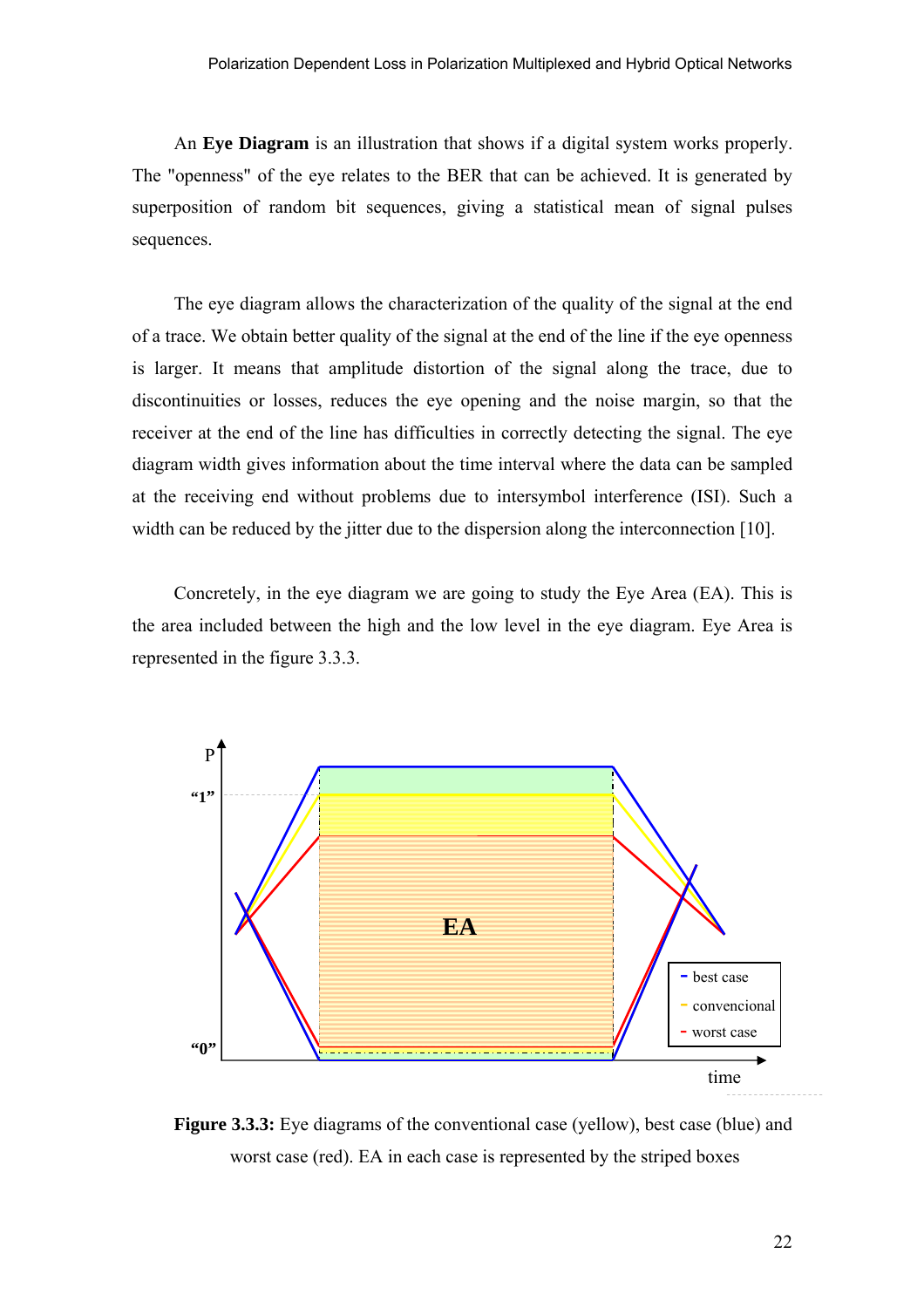## **4. Simulation Model**

#### **4.1 - Statistical difference between use one or more PDL elements**

In this point we want to have a statistical overview of loss power and orthogonality deviation of several configurations. We make all these measurements in order to study first, the difference between use one or more PDL elements keeping global PDL constant and secondly how fast the width of the distribution increases as the number of elements increases but with the value of each element kept constant.

## **4.1.1 Statistical difference between one large PDL element and many small PDL elements**

In this point we study the statistical difference between one large PDL element and many several PDL elements but with the global kept constant in each configuration. It means that the addition of all PDL devices values in the system is the same in all the configurations.

In order to find out this difference, we do some simulations. Specifically we are going to compare several transmission lines:

- a) with one PDL element of 2,5 dB
- b) with two PDL elements of 1,25 dB
- c) with five PDL elements of 0,5 dB
- d) with ten PDL elements of 0,25 dB

In this way, the maximum value of the addition of all the PDL values in the system is the same in all four cases  $(2,5$  dB).

With the purpose of getting a statistically good result from the simulations we are going to do 10.000 simulations of each transmission link. At this stage we want to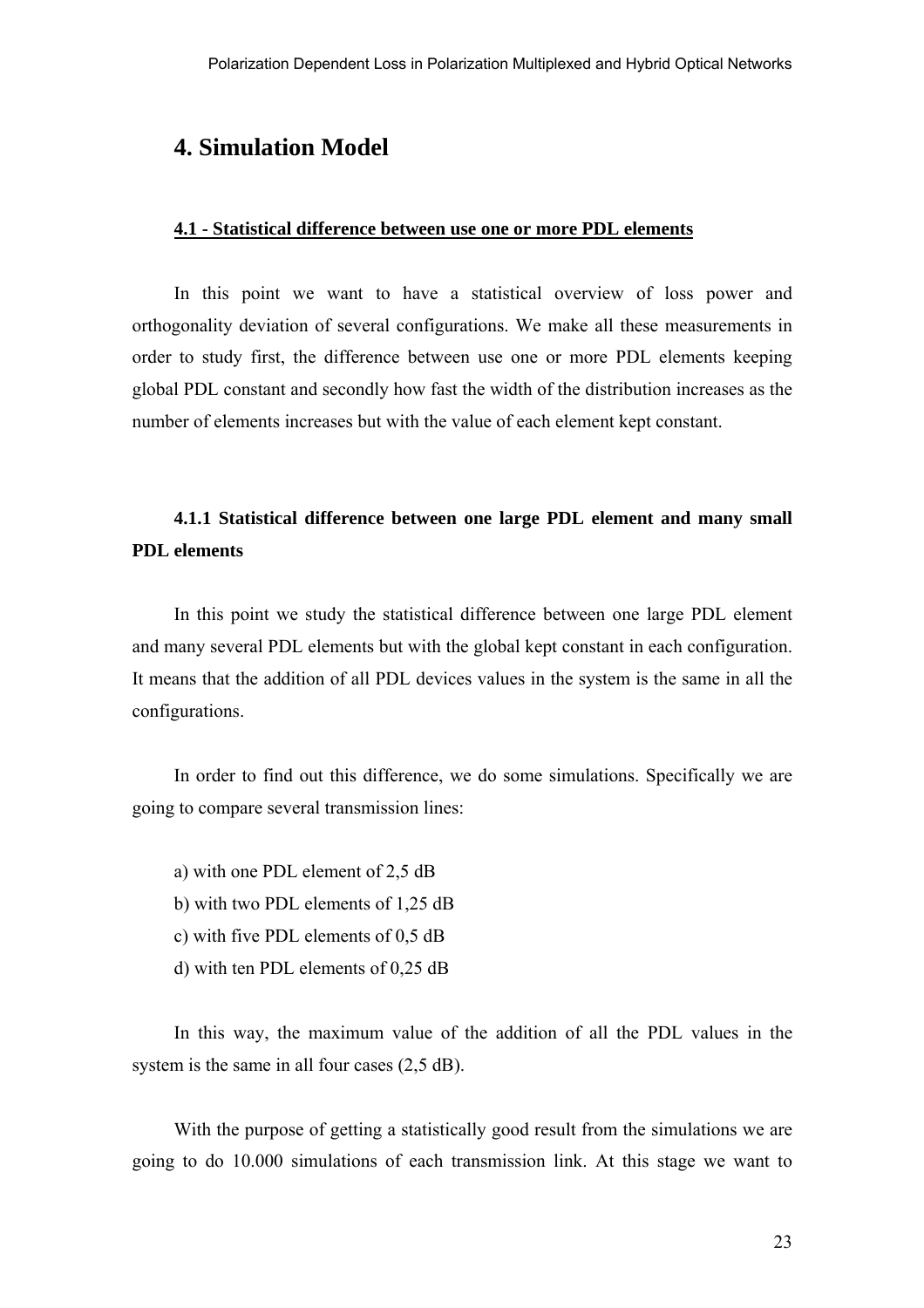measure optical power at the end of the link, so a power monitor is necessary at the output.

In the laser module we specify the input (launch) SOP, so in the first set of simulations we use one SOP (GST signals), and in the second set we use the orthogonal launch SOP (SM signals).



**Figure 4.1.1:** Basic schematic of the different simulations

In the figure 4.1 we can see the basic configuration of the simulations, the number of PDL elements (x) will be 1, 2, 5 or 10, and the value of PDL will be 2,5dB, 1,25dB, 0,5dB and 0,25dB, respectively. In all these cases we set the PMD coefficient to zero.

## **4.1.2 Statistical difference when the number of elements increases but with the value of each element kept constant**

In this section we are going to see how fast the width of the distribution increases as the number of elements increases but with the value of each element kept constant. With this purpose we are going to do 10.000 simulations of several configurations, we are going to use the same schematic that in the last point (see figure 4.1.1) but now all the PDL elements have the same value, in our case 0,25dB.

In this case also we set the PMD coefficient to zero for all the configurations.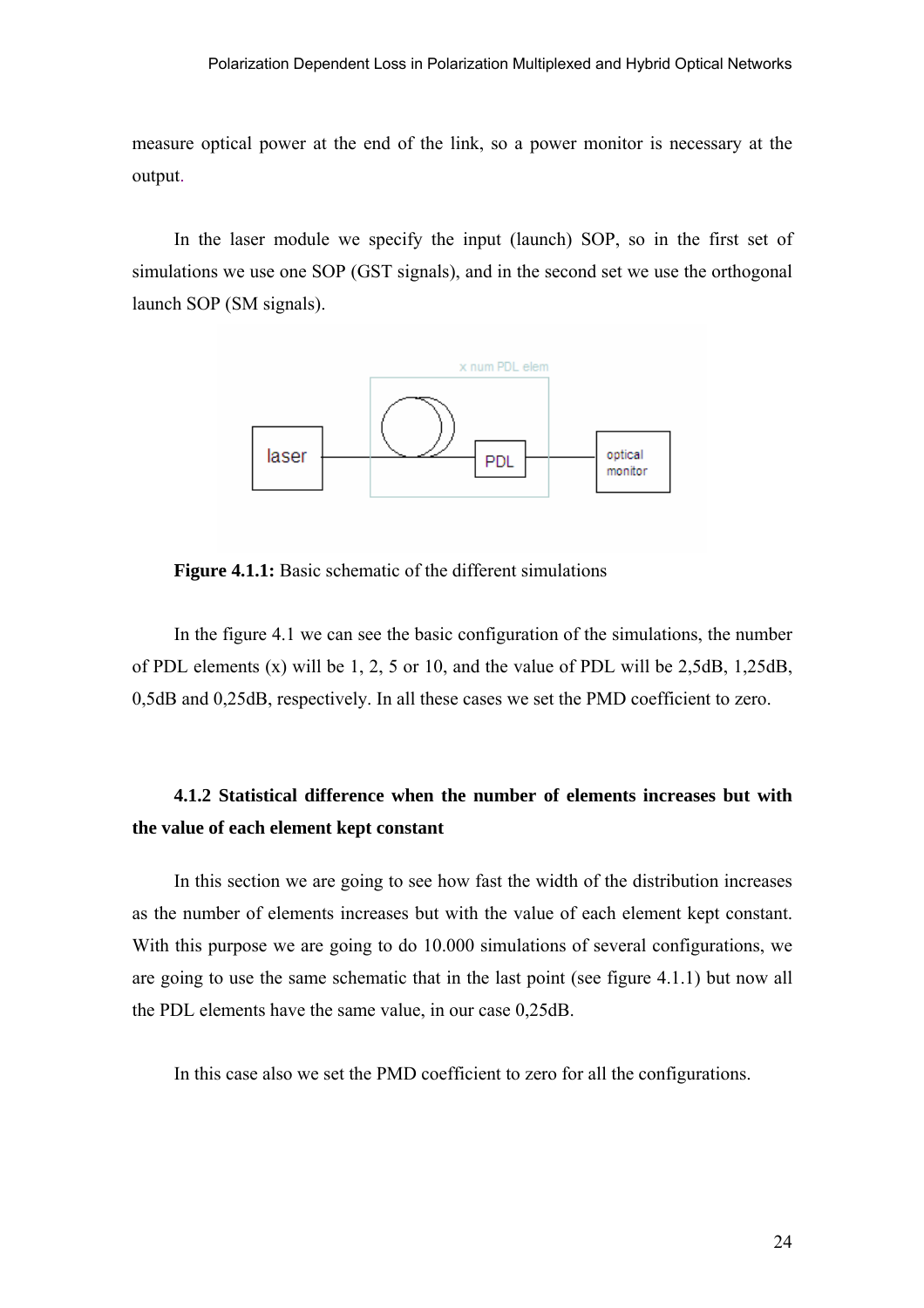#### **4.2. MAIN SIMULATION MODEL**

In the following we study a single wavelength channel at third window (1550 nm) in a link between two OpMiGua nodes in a metro network. Focusing on PDL-induced dynamic power fluctuations and excess penalty caused by orthogonality degradation, and ignore therefore crosstalk due to PMD.

The link is unamplified and consists of several passive PDL elements separated by standard single-mode fiber, assuming no PDL in the fibers. Concretely, we are going to study the cases of 3, 10 or 15 PDL elements. Total propagation distance is 100 km in all the cases.

Chromatic dispersion is neglected, and signal power is assumed low enough to avoid non-linear effects. Launch power is 2,6 dBm. For simplicity, every element has a PDL value of 0.5 dB and the same orientation of PDL axes. We have chosen 0.5 dB because is close to PDL values of many optical components exhibit today. Fiber birefringence randomizes the polarization of the light impinging on the PDL elements.

In order to do the simulations of the PolTDM configuration we create the link shown in the figure 4.2.1.



**Figure 4.2.1:** PolTDM configuration

Where:

PC is the polarization controller where we choose the SOP of the signal, 0 or 90 degrees depending of the signal we want to analyze (SM or GST).

SMF is single-mode fiber.

APC is the Automatic Polarization Controller.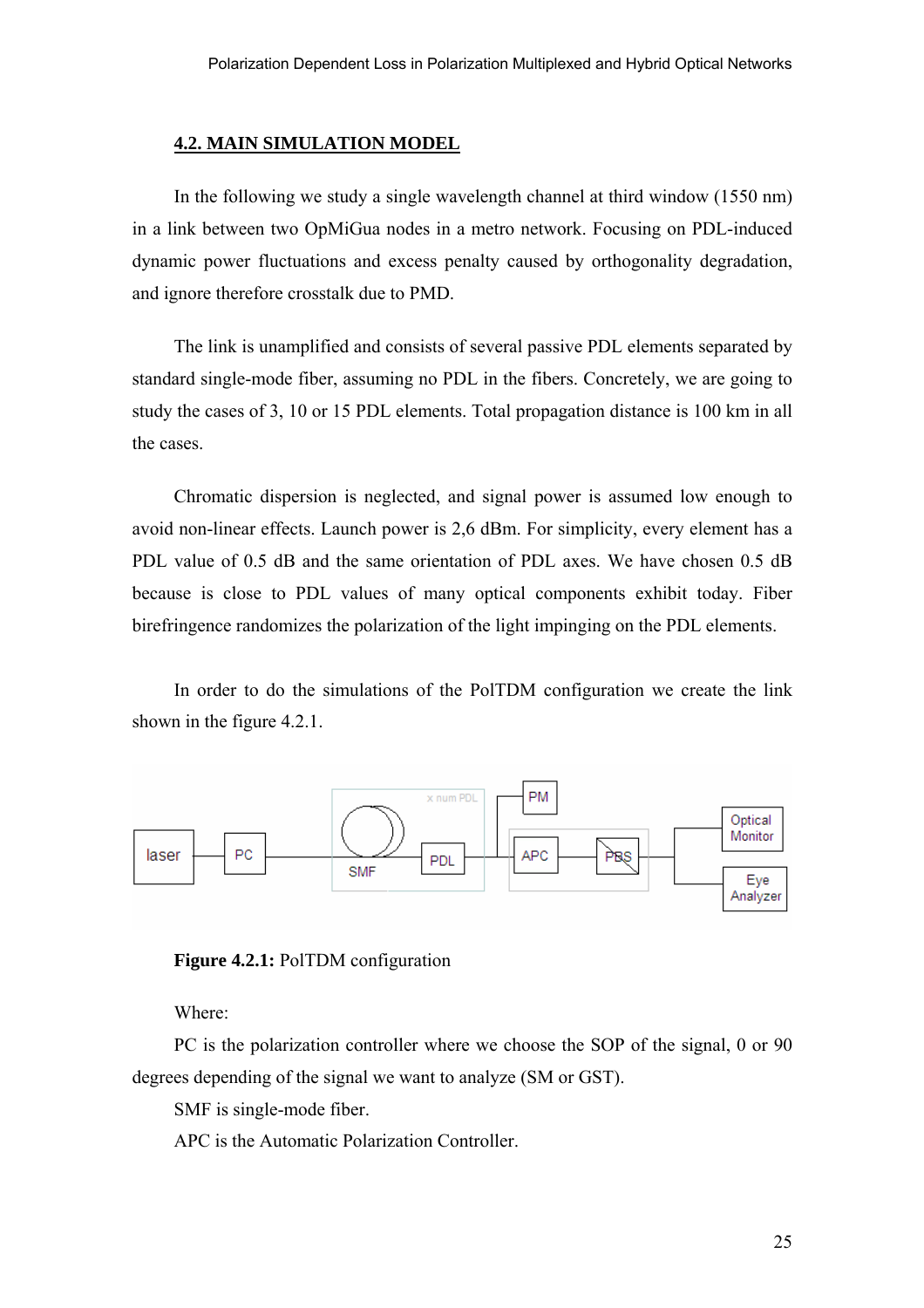PBS is a polarization beam splitter.

These two last elements are implemented with a Matlab block model (AEP).

PM is the Polarization Monitor, which gives us the Stokes vectors in the GST configuration. We need these values to introduce them in the AEP device in both GST and SM configuration.

The AEP simulates an APC in front of a PBS. The purpose of the controller is to align the polarization state of the light at the fiber output to the axes of a polarization beam splitter, according to the figures 3.3, 3.3.1 and 3.3.2 shown in the last section. However, this is the same as aligning the controller/PBS to the polarization of the light. Therefore we measure the polarization state of the light and enter these coefficients into the Jones matrix of the controller. The polarization state is characterized by Stokes vectors while the Jones matrix uses linearly polarized Jones vectors as basis, so a conversion from Stokes to Jones is necessary. Unfortunately Optsim cannot do this automatically so we use Matlab to do this task. Matlab can communicate with Optsim. The script basically reads Stokes parameters from a file and calculates the coefficients of a Jones matrix. It then multiplies the optical field with this matrix (see the AEP.m file in the appendix).

With the purpose of studying PolMUX configuration we generate the schematic represented in the figure 4.2.2. It is similar at the last one, but in this case we require a Polarization Beam Combiner (PBC) to combine both signals.

Another difference is that we do not need the Polarization Monitor. For this configuration we use the Stokes vectors from the PolTDM configuration.



**Figure 4.2.2:** PolMUX configuration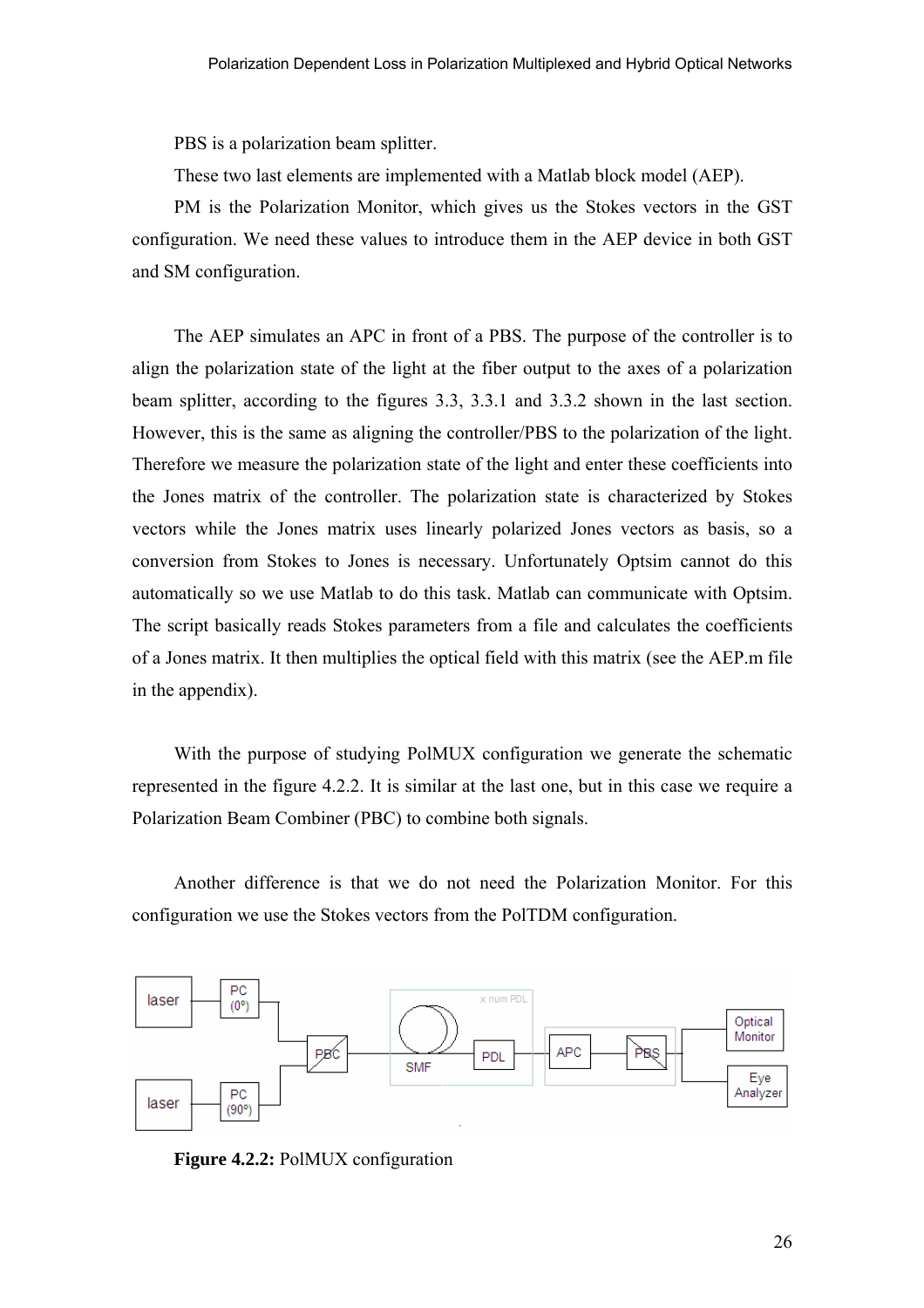The transmission line up was simulated numerically by using a Fourier split-step algorithm and a PMD coarse-step method implemented in a commercially available software package. PMD correlation length was 10 m. Signal power and Stokes vectors were monitored at the link just before the AEP block, as indicated in the figure 4.1.

10000 realizations of the link were explored by iterating the seed for the PMD generator, each fiber having different seeds, and keeping the launch SOP constant. The orthogonal launch SOP was then simulated with the exact same seeds.

There is especially one thing to be aware of when simulating PolMUX and that is the phase difference between the two polarizations. In OpMiGua this phase difference may be totally random, since SM and GST signals have either travelled different distances or come from different lasers that may have a small difference in center frequency. We have to implement the difference in phase between SM and GST signals in PolMUX. With this aim we look at the statistical average of all phase differences (a uniformly random phase). Then the statistics of SM will be broader than GST, since SM will experience both worst case (destructive), best case (constructive) and every intermediate case.

Furthermore, for each configuration we set one of the patterns type in the worst case. That means when we study de GST signal we set the pattern of the SM laser to "1" (invariable) and the GST laser pattern to "PRBS". When we study the SM signal we do just the opposite. Because of that, we will have interference between two signals. Otherwise we will always have logical "1" in SM when there is a "1" in GST; and a logical "0" in SM when there is a "0" in GST.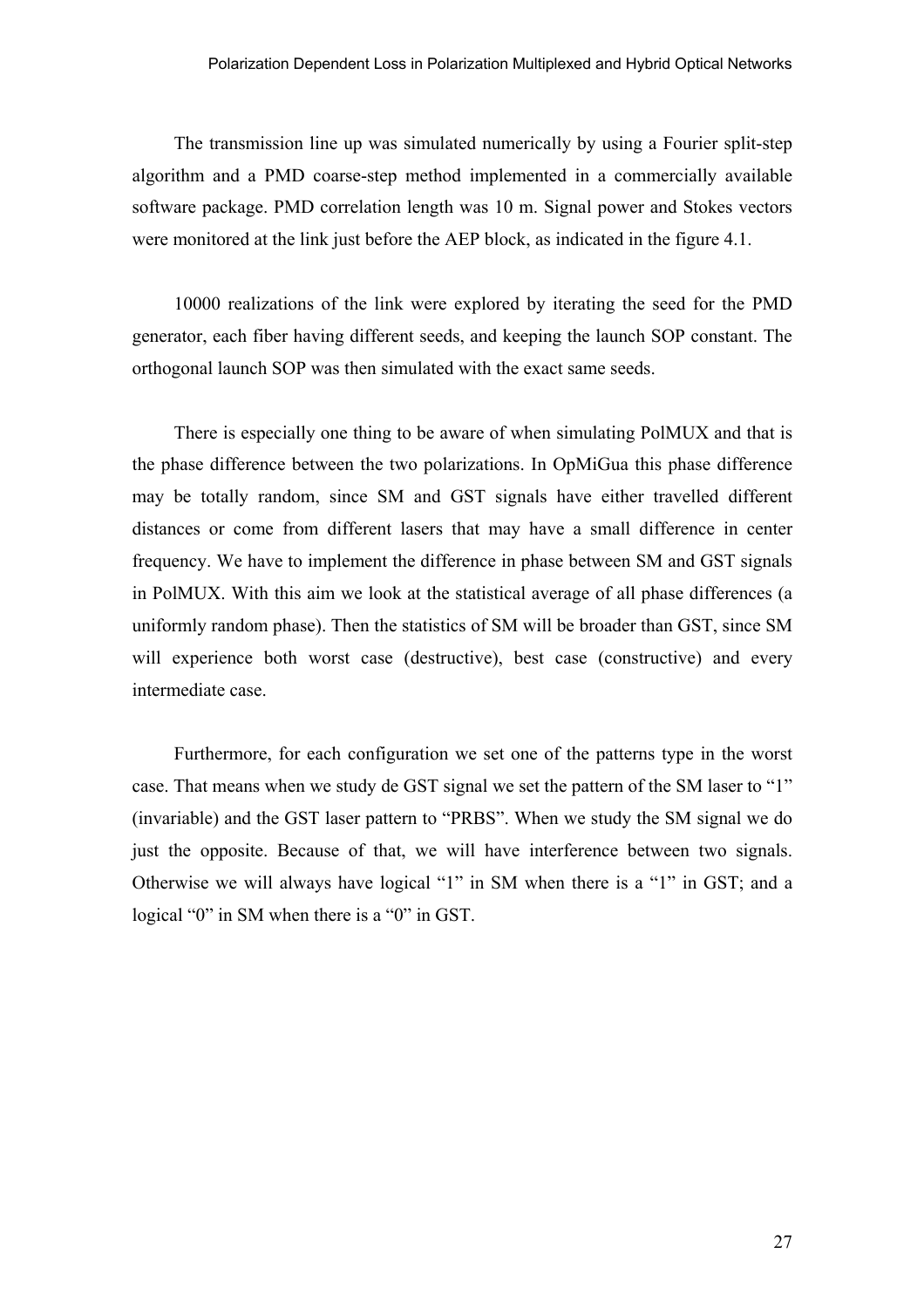## **5. Results**

## **5.1 Statistical difference between use one or more PDL elements**

## **5.1.1 Statistical difference between one large PDL element and many small PDL elements**

In the next figure, the 5.1.1.1, we can see the power loss with one of the states of polarization; with the orthogonal SOP the results are quite similar.

The probability distribution shows a Gaussian-like distribution when the number of components with PDL is equal or larger than 2.



**Figure 5.1.1.1:** Statistical overview of power loss

The results are quite interesting. When we have more than one PDL device the behaviour of the graphics are comparable with the theoretical expression of the probability density function of the transmission coefficient.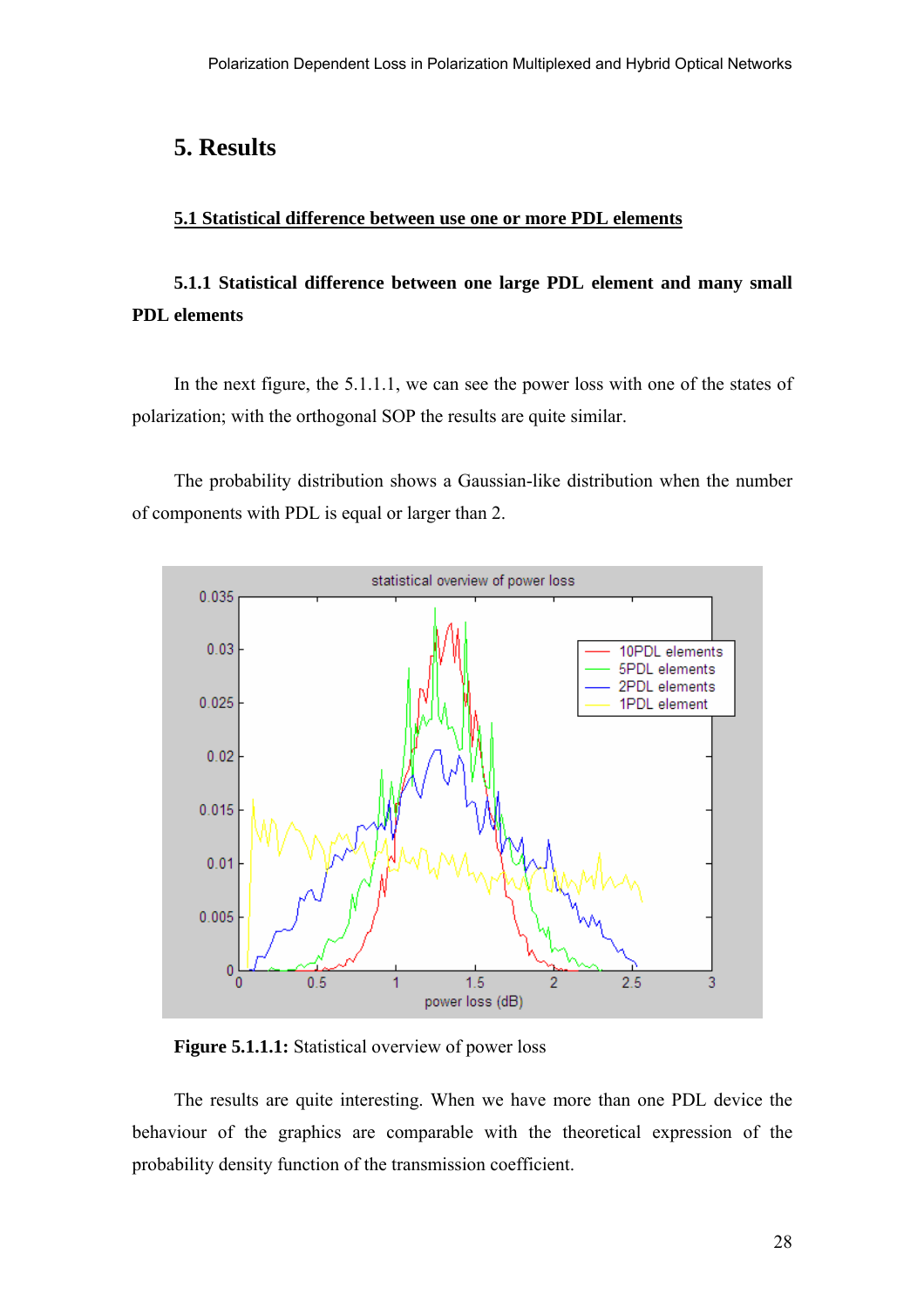We have to consider that one of the outputs from the simulations is the polarization dependent output power. The difference between this power and the reference power (as we have calculated before) is loss that depends on the polarization, but this is not the official definition of PDL. If we also do a scan of the input SOP through every possible state for every simulation, then we will find one SOP that gives us a maximum output power for this special simulation, and one SOP that provides the minimum output power. PDL is defined in the paper by Fukada [6] as the ratio of minimum to maximum optical transmission coefficient of a device (or a transmission system) when the input totally polarized light sweeps all polarization states.

If this procedure is repeated for all 10.000 simulations, we will have the probability distribution of PDL. However, in our network we keep the input SOP fixed, so the distribution of PDL is not the most interesting thing. This is the distribution of the transmission coefficient, and if we compare our results with the theoretical probability density function of the transmission coefficient  $P_x(X)$  (see equation 7) we will see that the results are similar. If we use Matlab to do a representation of the theoretical results we observe a similar behaviour of the probability density function as we can see in the figure 5.1.1.2. The values are not the same because the expression (7) does not correspond exactly with our configurations. In the theoretical expression is considered one section of fiber more than in our configurations, for that reason the behaviour is similar but the graphic is shifted. Anyway, we can see how the statisticals are broader when the number of PDL elements decrease and all four cases has a maximum in the same value.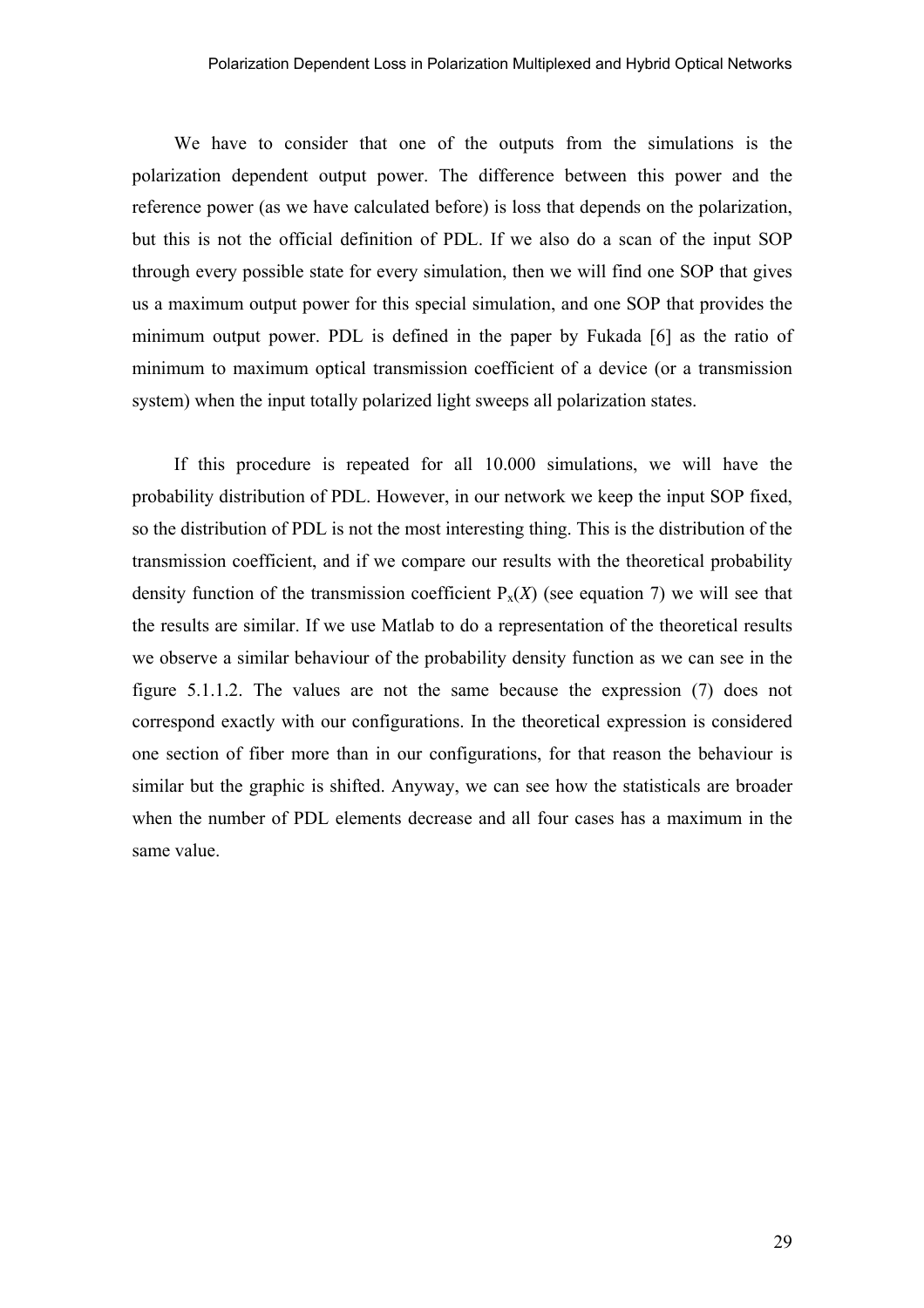

**Figure 5.1.1.2:** Representation of theoretical expression of probability density function (with *n* number of PDL devices in the transmission system and *K* (linear), the value of PDL of each PDL device in the transmission system)

In addition, we need to know the deviation from orthogonality of the signals at the output. It means that we also need to measure the Stokes parameters for both input SOPs. When both input SOPs have been simulated, it is possible to calculate the angle between the output polarizations (and deviation from orthogonality) using the expression (8).

If we represent the deviation from orthogonality we obtain the graphic depicted in the figure 5.1.1.3.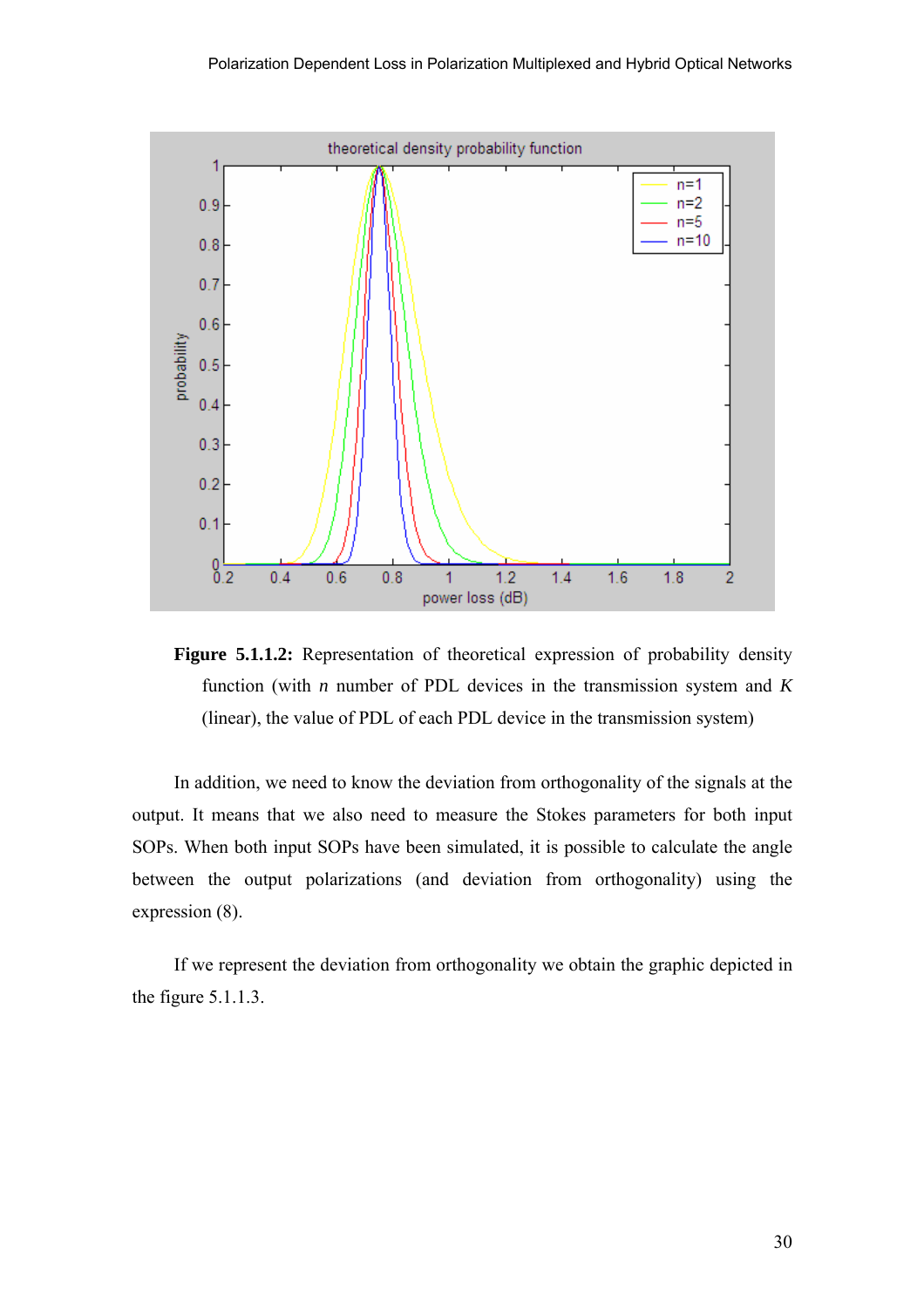

**Figure 5.1.1.3:** Statistical overview of deviation of orthogonality

From the results, we can see that many PDL elements with small PDL values are preferable to one, two or a few PDL elements with larger PDL values. The distribution shifts towards to smaller angles as the number of elements increases and the PDL value decreases. This is good since PDL in real-life communication systems tend to come from many components with a small PDL value each.

The other interesting thing to notice is that the maximum deviation from orthogonality seemingly is the same for all four cases. We can confirm this with the expression number (10) shown before. In our particular case we have the next values for i and for PDL.

a)  $i=1$ , PDL=2.5; b)  $i=2$ , PDL=1.25; c)  $i=5$ , PDL=0.5; d)  $i=10$ , PDL=0.25;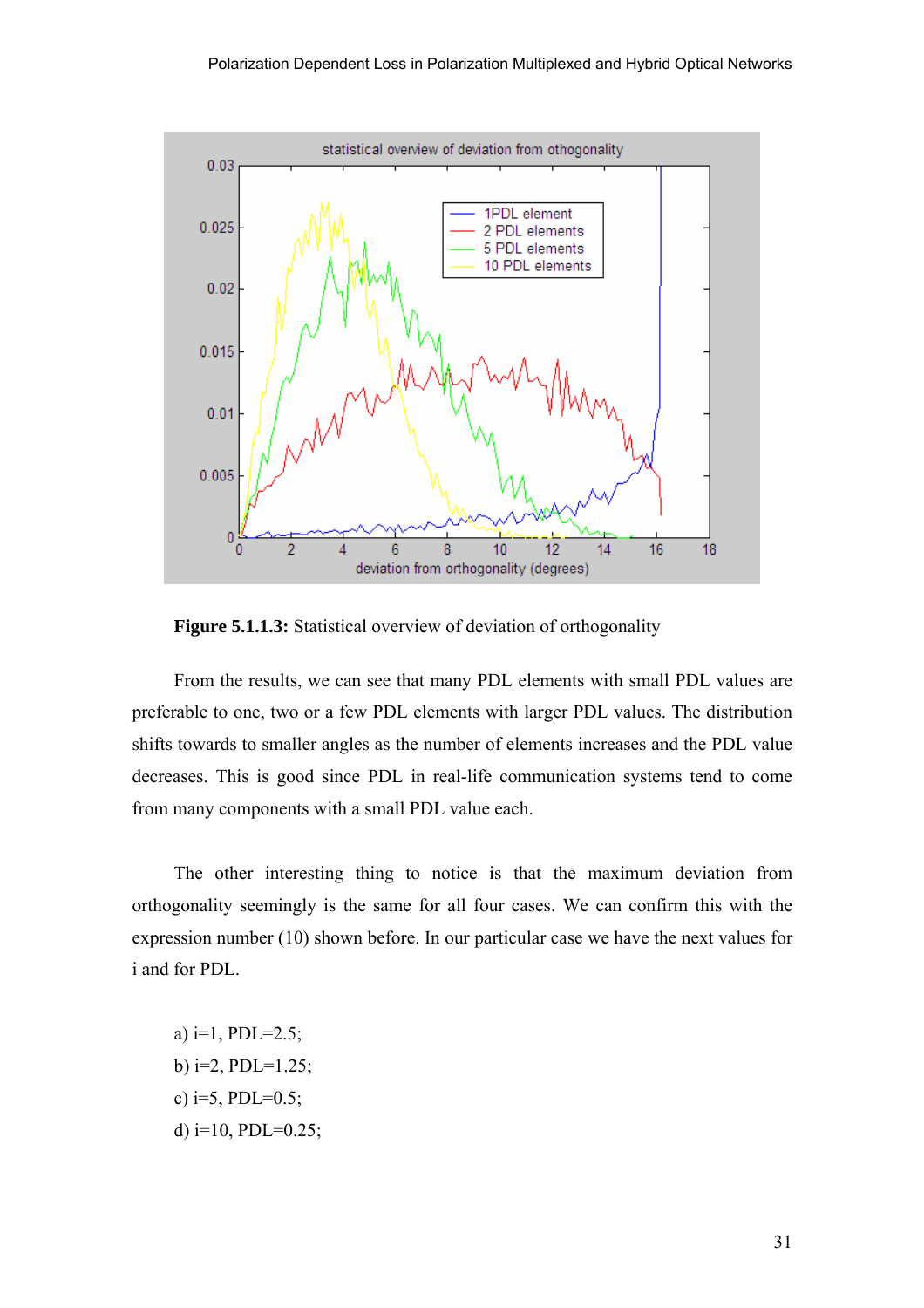In all cases we obtain a value  $\theta$  = 73.73 degrees. It means a deviation from orthogonality of 16.27 degrees, as we can see in figure 5.1.1.3, approximately.

## **5.1.2 Statistical difference when the number of elements increases but with the value of each element kept constant**

In this section we are going to see how fast the width of the distribution increases as the number of elements increases but with the value of each element kept constant. We are going to use the scheme explained in the point 4.1.2.



**Figure 5.1.2.1:** Statistical overview of power loss

If we calculate now deviation from orthogonality of the signals at the output using the expression (8) again, we obtain the results depicted in the figure 5.2.1.2.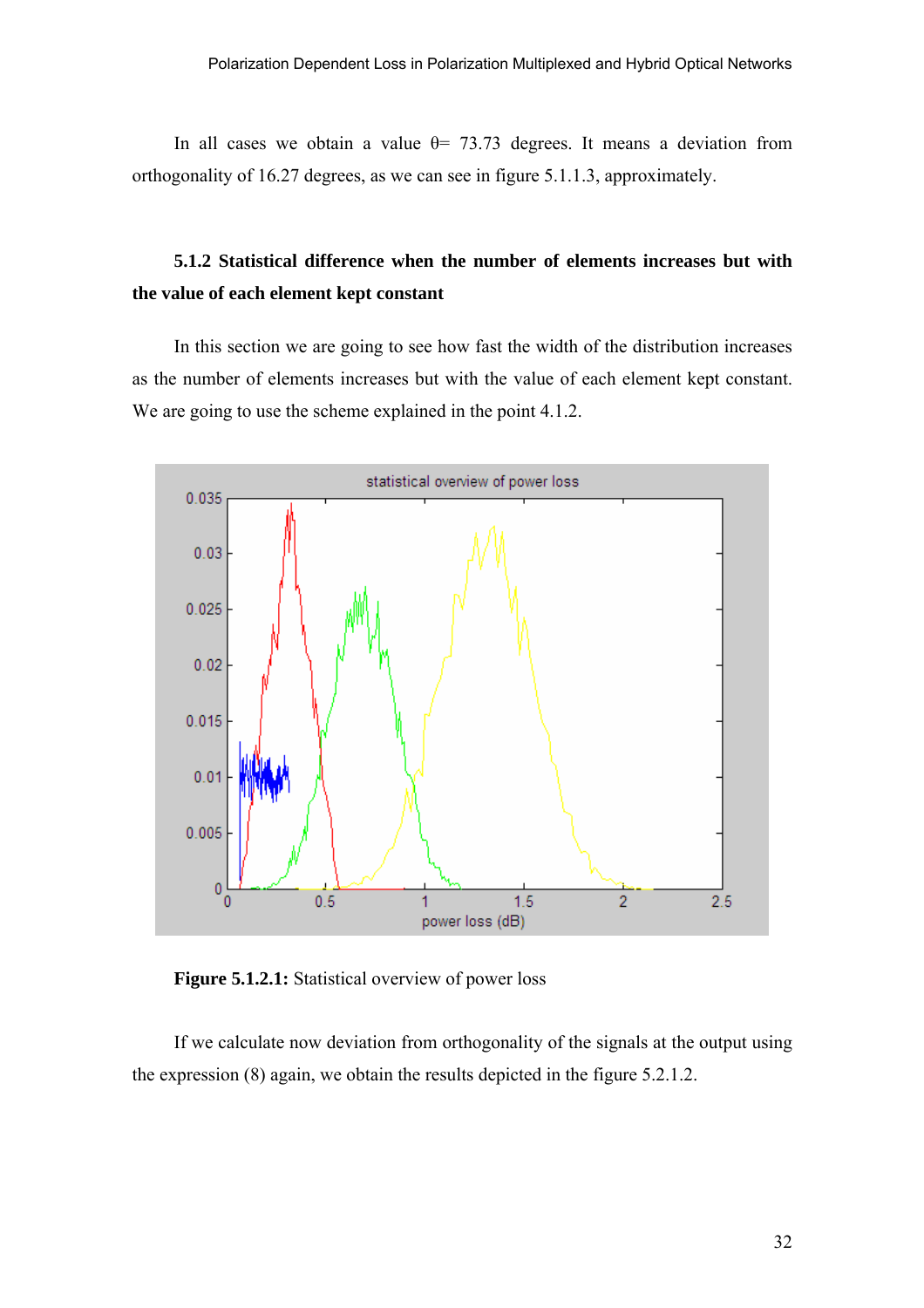

**Figure 5.2.1.2:** Statistical overview of deviation of orthogonality

We can check the results using again the expression number (10). In our particular case we have now the next values for i and for PDL. Maximum deviation in our graphic corresponds to the theoretical values, approximately.

| a) $i=1$ , PDL=0.25;  | $\rightarrow$ | max deviation = $1.65$ <sup>o</sup> |
|-----------------------|---------------|-------------------------------------|
| b) i=2, PDL=0.25;     | $\rightarrow$ | max deviation = $3.30^{\circ}$      |
| c) i=5, PDL=0.25;     | $\rightarrow$ | max deviation = $8.21$ <sup>o</sup> |
| d) $i=10$ , PDL=0.25; | $\rightarrow$ | max deviation = $16.26$ °           |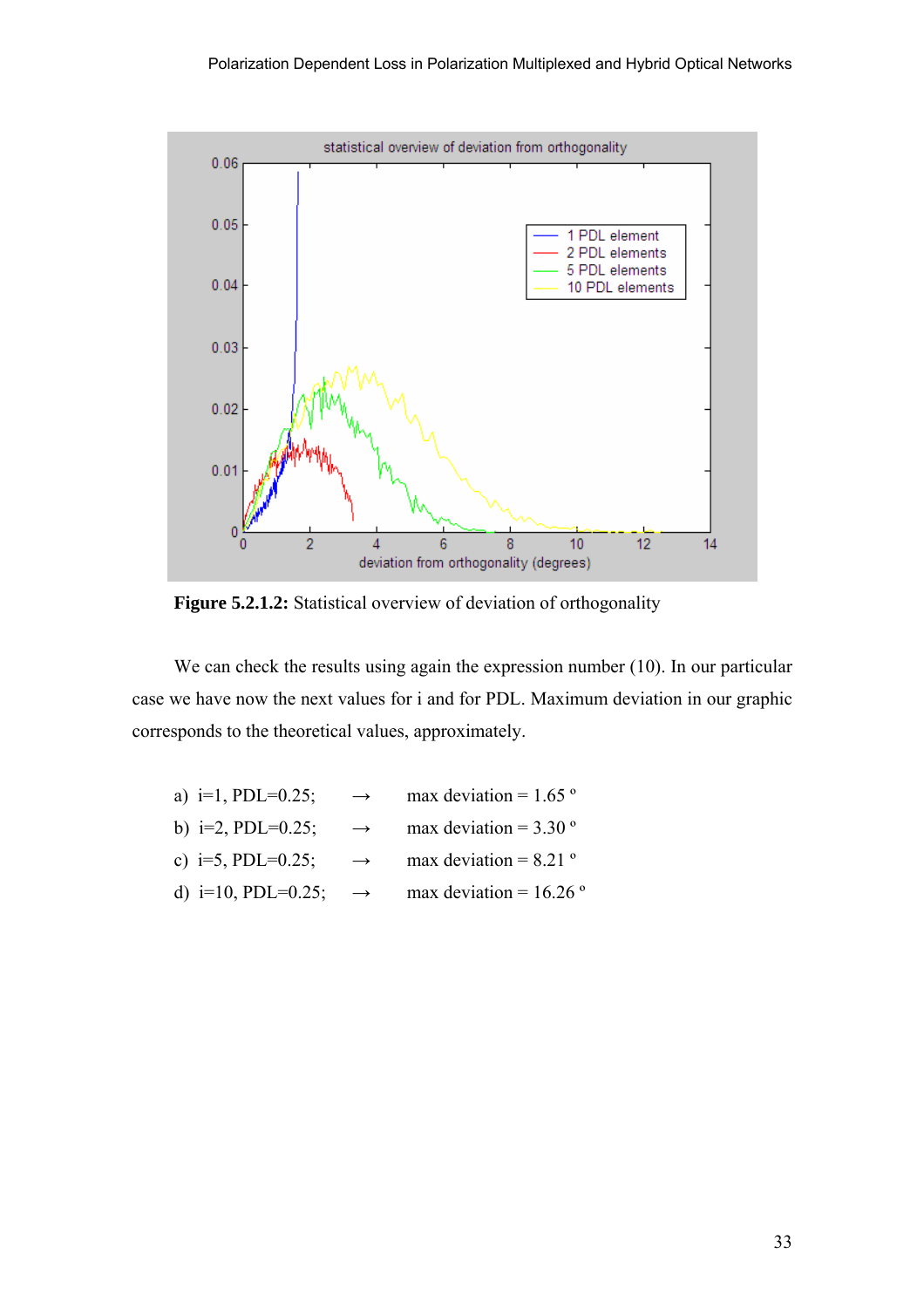#### **5.2 Results from the main simulations**

In order to see the difference between PolTDM and PolMUX configurations we represent the Eye Area (EA). Concretely, we study the relation between the eye area in each configuration and the eye area in the conventional case. In this way we can see if the configuration is better, worse or the same than the conventional case only seeing if the relation,  $\gamma$ , is greater, lower or equal to one.

$$
\gamma_{TDM} = \frac{EA_{TDM}}{EA_{conv}} \qquad \gamma_{MUX} = \frac{EA_{MUX}}{EA_{conv}} \qquad (11)
$$

We analyze these relations for both GST and SM signals.

#### **5.2.1 PolTDM configuration**

In PolTDM, it does not matter the phase difference, if we change the phase we always obtain the same results, for both GST and SM signal.

In the GST signal, results obtained are exactly the same than in the conventional configuration for all the cases (3, 10 or 15 PDL elements) so  $\gamma_{TDM}$  is always one for all the 10.000 simulations. That is because SOP of GST signal in this case is aligned to the PBS axis, as we could see it in the figure 2.3.1.

With the SM signal, however, we experiment loss as we can see in the figure 5.1, for all the seeds we obtain a  $\gamma_{TDM}$  value lower than one.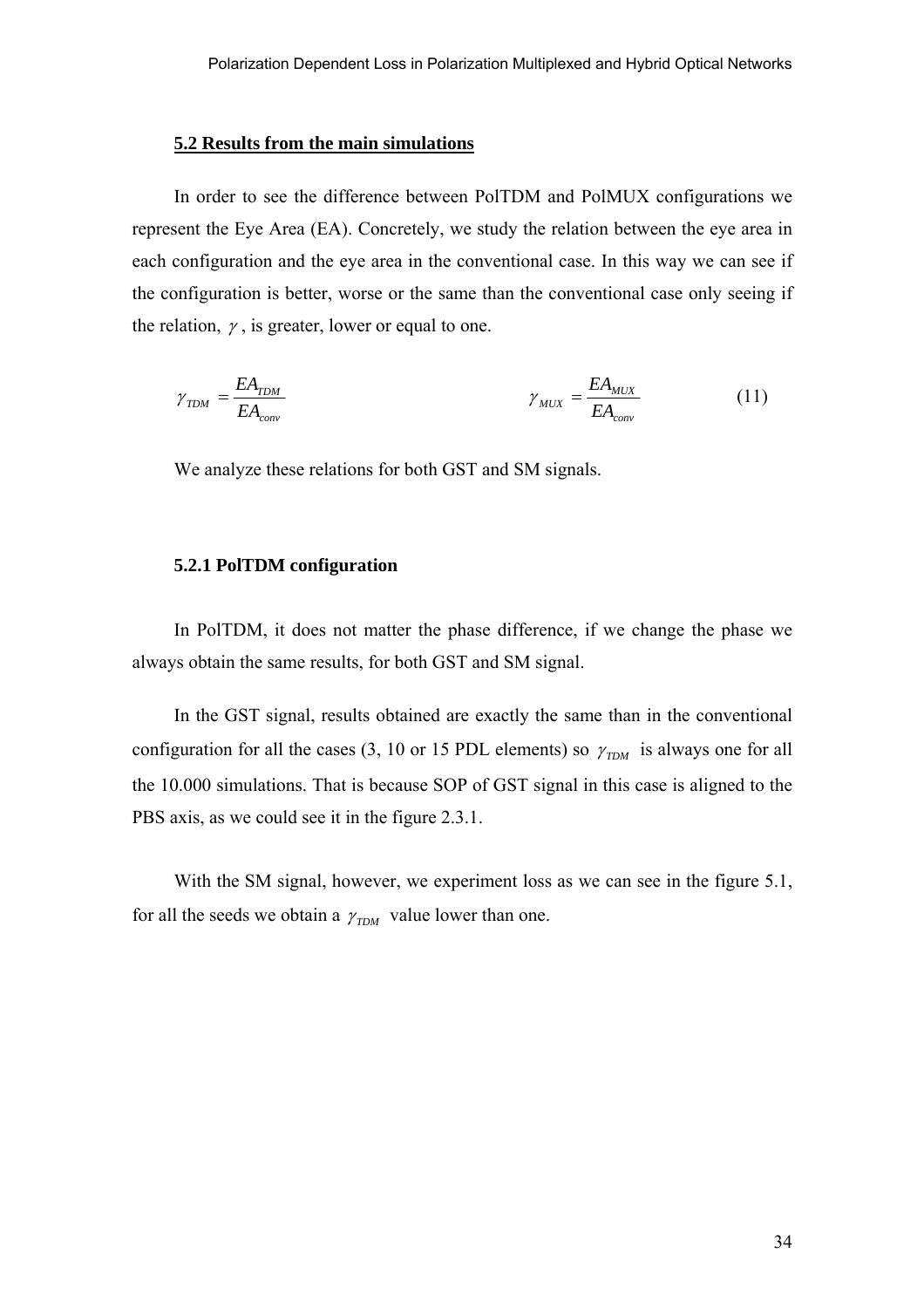

**Figure 5.2.1.1:** Comparison of  $\gamma_{TDM}$  for the SM signal depending of the number of PDL elements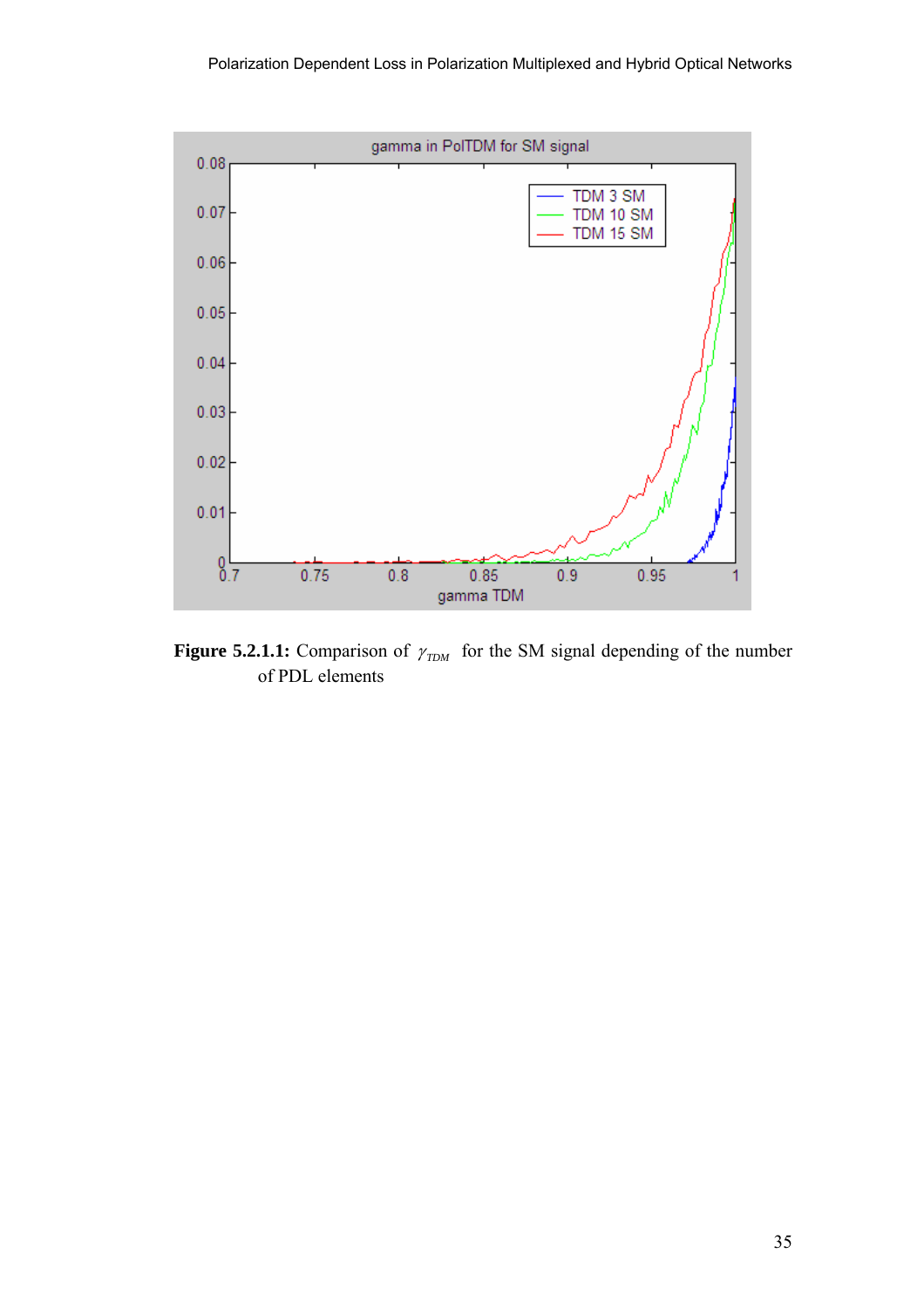### **5.2.2 PolMUX configuration**

In the GST signal case, we have almost the same results as in the case of SM signal in PolTDM configuration as we can see in the figure 5.2.2.1



**Figure 5.2.2.1:** Comparison of  $\gamma_{MIX}$  for the GST signal depending of the number of PDL elements

In the SM signal, however, we notice behaviour completely different, as is shown in the figure 5.2.2.2: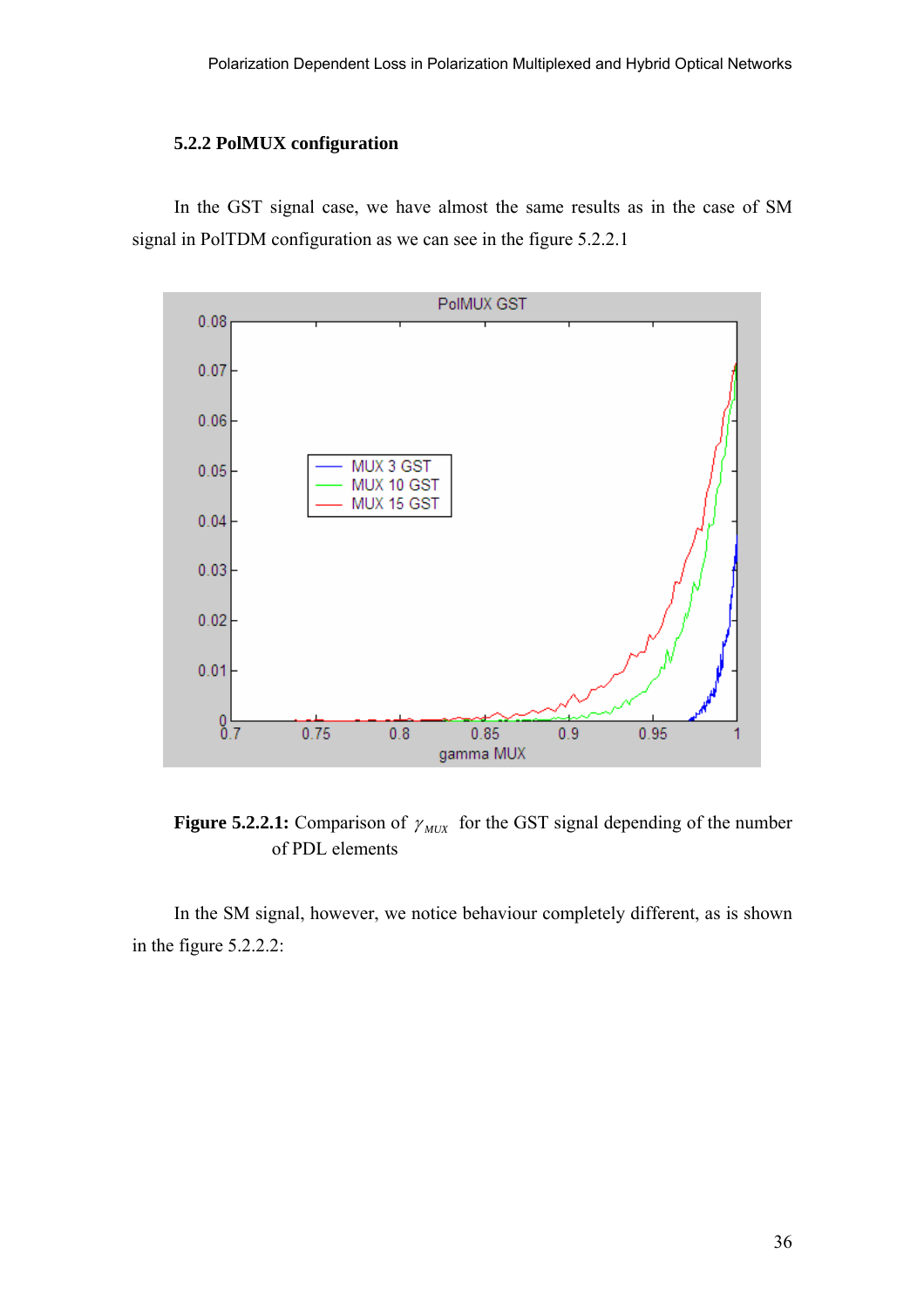

**Figure 5.2.2.2:** Comparison of  $\gamma_{MIX}$  for the SM signal depending of the number of PDL elements

In this case we can get values greater than one. This is because we have a random phase in the SM laser, thus we have all the possible values getting both constructive and destructive interference as we explained in the section 2.2.

Concretely, in the expression (10) we saw that  $\sin \theta$  fluctuated between the interval values [-1, +1], between the worst (destructive interference) and the best case (constructive interference), respectively. In this way for  $\sin \theta \in [0, +1]$ , we experiment an improvement and a worsening for  $\sin \theta \in [-1,0]$  comparing with the conventional case.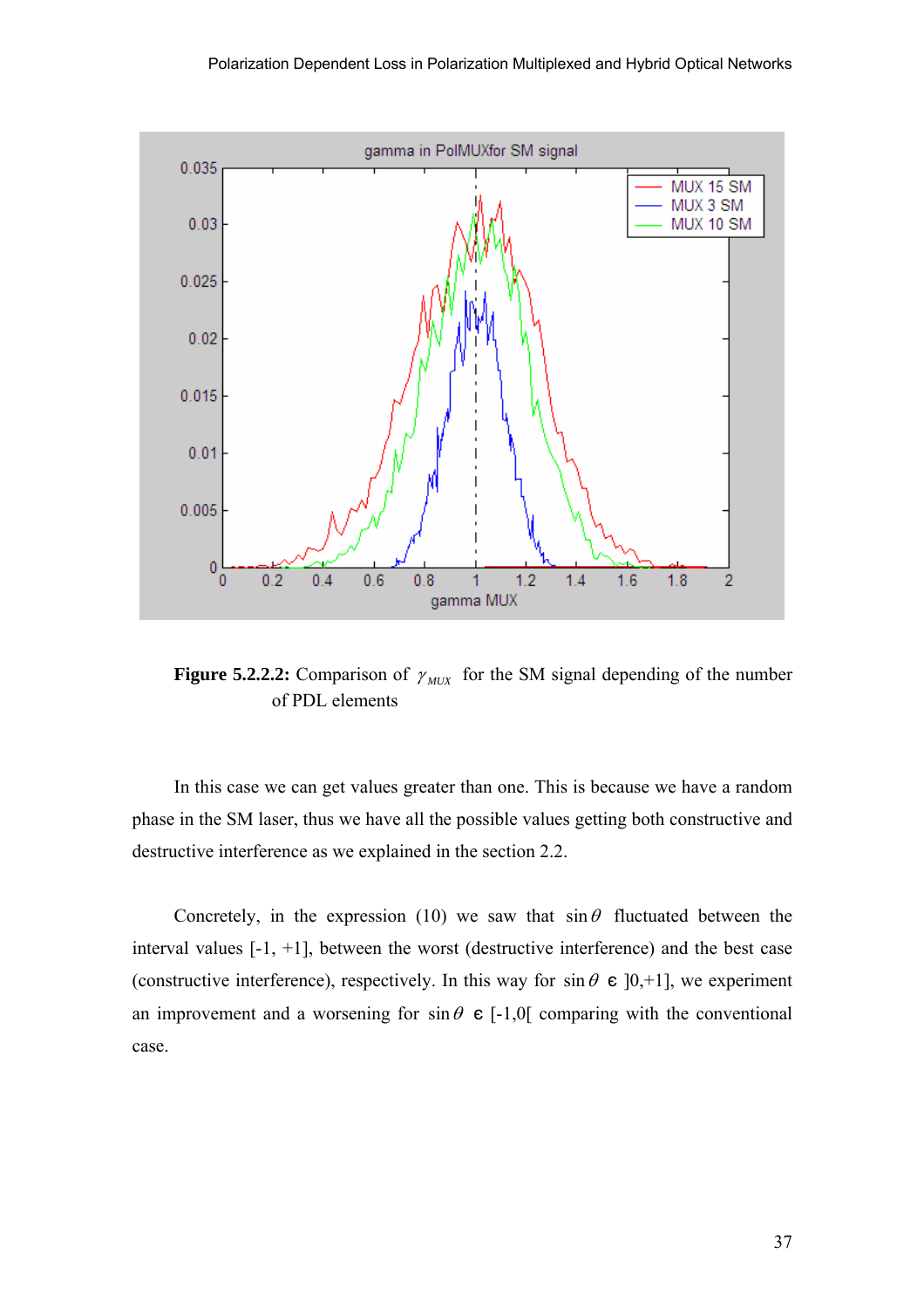If we represent the cumulative distribution, P ( $\gamma_{\text{MUX}}$  < n), we obtain the graphic depicted in the figure 5.2.2.3.



**Figure 5.2.2.3:** Comparison of the cumulative distribution of  $\gamma_{MUX}$  for the SM (solid line) and the GST (dashed line) signal depending of the number of PDL elements

We can see that statistics of SM are broader than GST, since SM will experience both worst case (destructive), best case (constructive) and every intermediate case.

#### **5.2.3 Deviation from orthogonality**

Deviation from orthogonality is the same for both configurations for the reason that the Stokes vectors are the same, as is shown in the figure 5.2.3. In this graphic we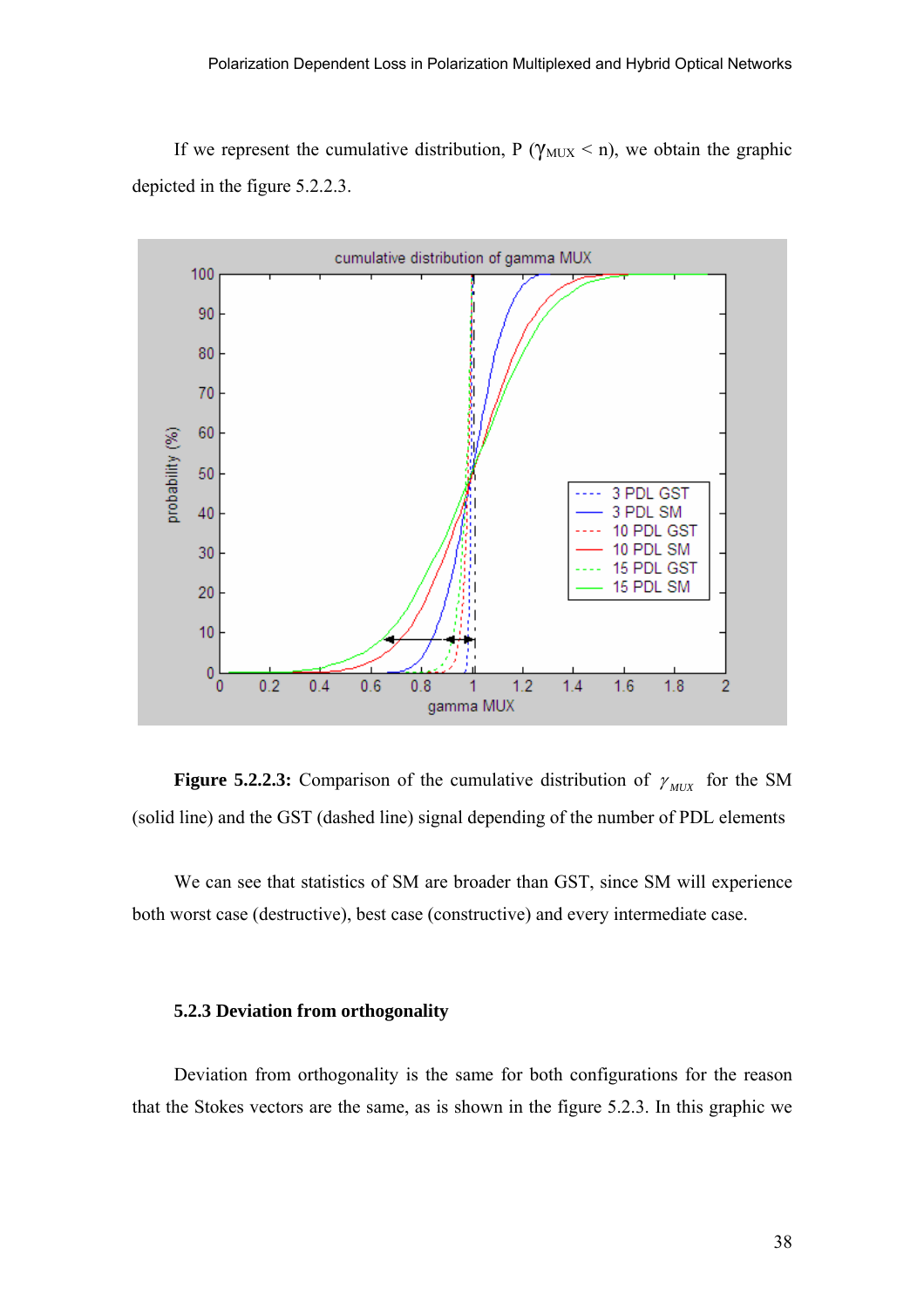can see that deviation from orthogonality has the same behaviour than in the section 5.1.2.



**Figure 5.2.3:** Deviation from orthogonality (degrees) depending of the number of PDL elements

## **6. Conclusions**

Probability distribution shows a Gaussian-like distribution when the number of components with PDL is equal or larger than 2 in all the cases.

An important thing is that we can conclude that many PDL elements with small PDL values are preferable to one, two or a few PDL elements with larger PDL values. The distribution shifts towards to smaller angles as the number of elements increases and PDL value of each device decreases. This is good since PDL in real-life communication systems tend to come from many components with a small PDL value each.

Other interesting thing to notice is that the maximum deviation from orthogonality seemingly is the same for all the cases when the addition of the PDL values of all the components in the system is the same.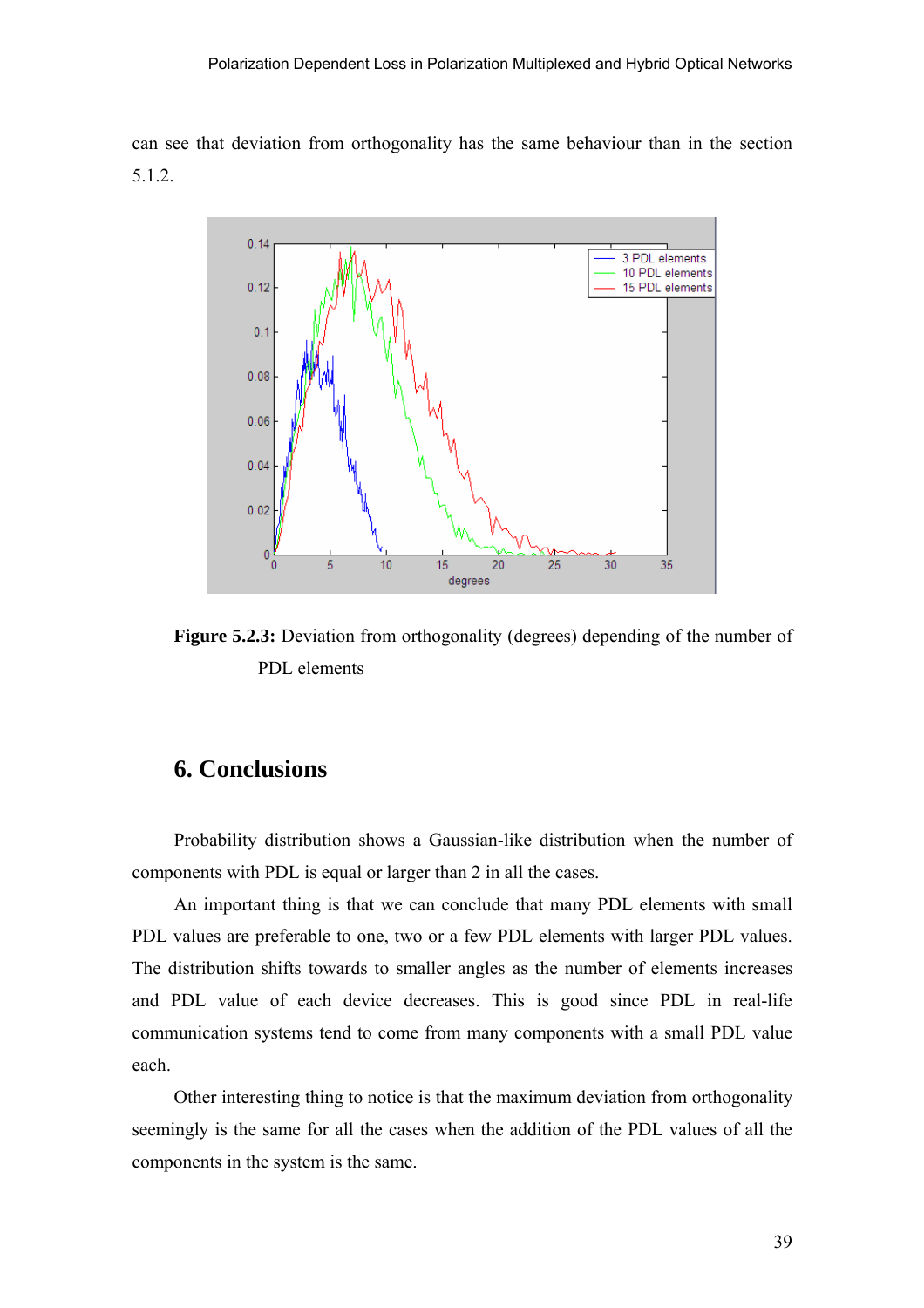On the other hand, when the number of elements increases but with the value of each element kept constant, we have seen how fast the width of the distribution increases as the number of elements increases.

In PolTDM configuration, it does not matter the phase difference, if we change the phase we always obtain the same results, for both GST and SM signal.

In the GST signal, results obtained are exactly the same than in the conventional configuration for all the cases (3, 10 or 15 PDL elements). That is because SOP of GST signal in this case is aligned to the PBS axis,

With the SM signal, however, we experiment loss, for all the seeds we obtain a  $\gamma_{TDM}$  value lower than one.

In PolMUX configuration, statistics of SM signal are broader than GST signal, since SM will experience both worst case (destructive), best case (constructive) and every intermediate case.

Finally, from the deviation from orthogonality results we can conclude that when the number of elements with PDL increases, the width of the distribution augments and the deviation is greater.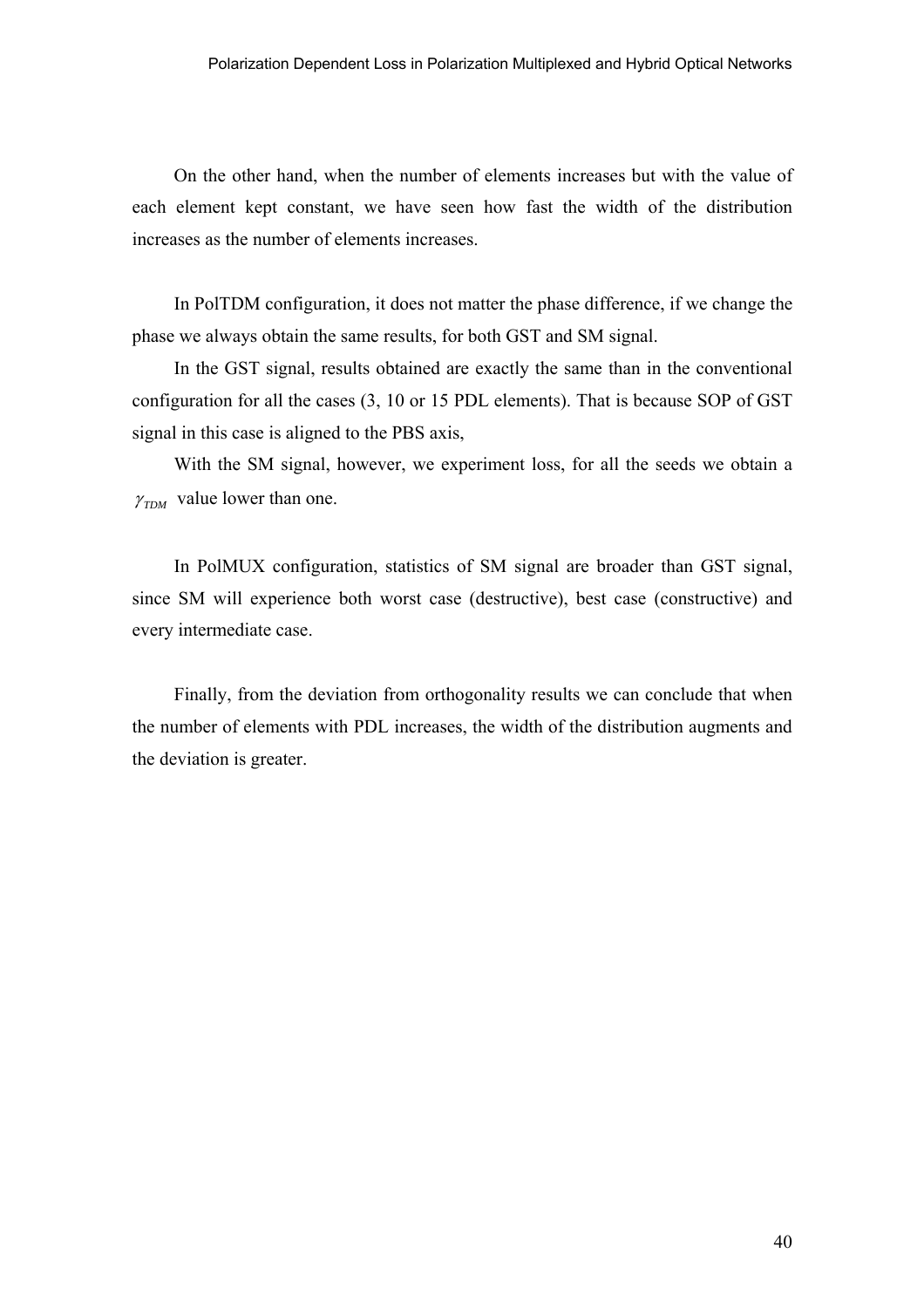## **7. References**

[1] V. L. Tuft, S. Bjornstad, D. R. Hjelme: "Time interleaved polarization multiplexing for polarization labelling", Proceedings of the 7th International Conference on Transparent Optical Networks (ICTON), vol. 1, pp. 47-51, 3-7 July 2005, Barcelona, Catalonia, Spain.

[2] V. L. Tuft and D. R. Hjelme. "The Effect of PDL in a Polarization and Time Division Multiplexed Scheme for All-Optical Class of Service Segregation". Proceedings of the 8th International Conference on Transparent Optical Networks (ICTON), Volume 3, June 18-22, 2006

[3] Martin Nord, Steinar Bjørnstad, Vegard L. Tuft, Andreas Kimsås, Dag Roar Hjelme, Lars Erik Eriksen, Torodd Olsen, Harald Øverby, Aasmund S. Sudbø, Norvald Stol, Oddgeir Austad, Anne-Grethe Kåråsen, Geir Millstein, Marius Clemetsen.: "The OpMiGua project - Final report". Telenor. R&I R 32/2006

[4] Vegard L. Tuft: "Polarization and Polarization Controllers". October 9, 2006

[5] C. Xie, L. F. Mollenauer: "Performance Degradation Induced by Polarization-Dependent Loss in Optical Fiber Tranmission Systems With and Without Polarization-Mode Dispersion", J. Lightwave Technol., vol. 21 pp. 1953-1957, Sept. 2003.

[6] Y. Fukada: "Probability Density Function of Polarization Dependent Loss (PDL) in Optical Transmission System Composed of Passive Devices and Connecting Fibers", J. Lightwave Technol., vol. 20 pp. 953-964, June 1998.

[7] I. Tsalamanis, et al.: "Experimental demonstration of cascaded AWG based access network featuring bidirectional transmission and polarization multiplexing", Opt. Exp., vol. 12 pp. 764-769, 2004.

[8] T. Widdowson, A. Lord, D. J. Malyon: "Polarisation guiding in ultralong distance soliton transmission", Electron. Lett., vol. 30 pp. 879-880, May 1994.

41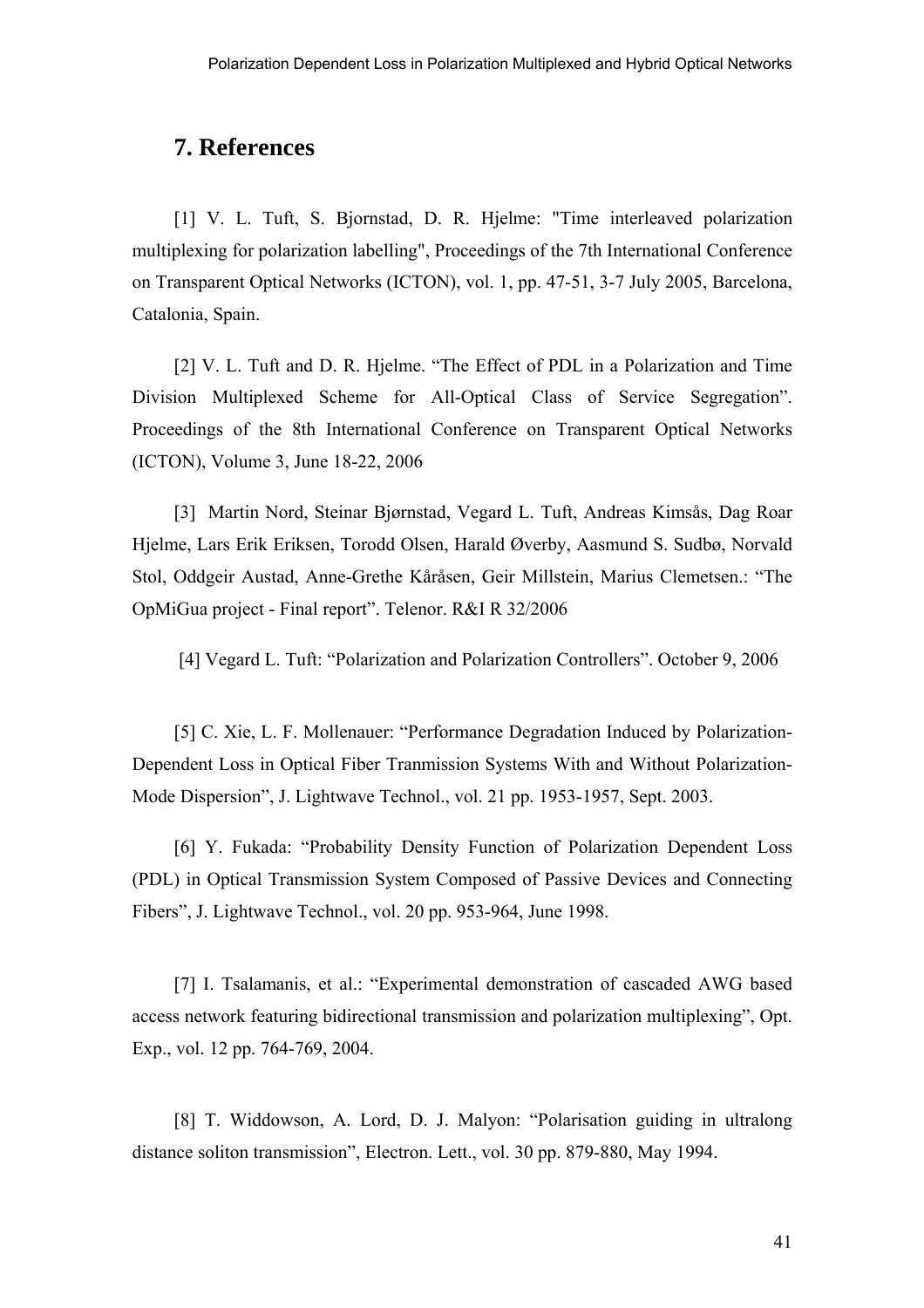[9] Alan Eli Willner, S. M. Reza Motaghian Nezam, Lianshan Yan, Zhongqi Pan,Michelle C. Hauer: "Monitoring and Control of Polarization-Related Impairments in Optical Fiber Systems". Journal of lightwave technology, vol. 22, no. 1, january 2004

[10] Giulio Antonini, James L. Drewniak, Antonio Orlandi, Vittorio Ricchiuti: "Eye Pattern Evaluation in High-Speed Digital Systems Analysis by Using MTL Modeling". IEEE transactions on microwave theory and techniques, vol. 50, no. 7, July 2002.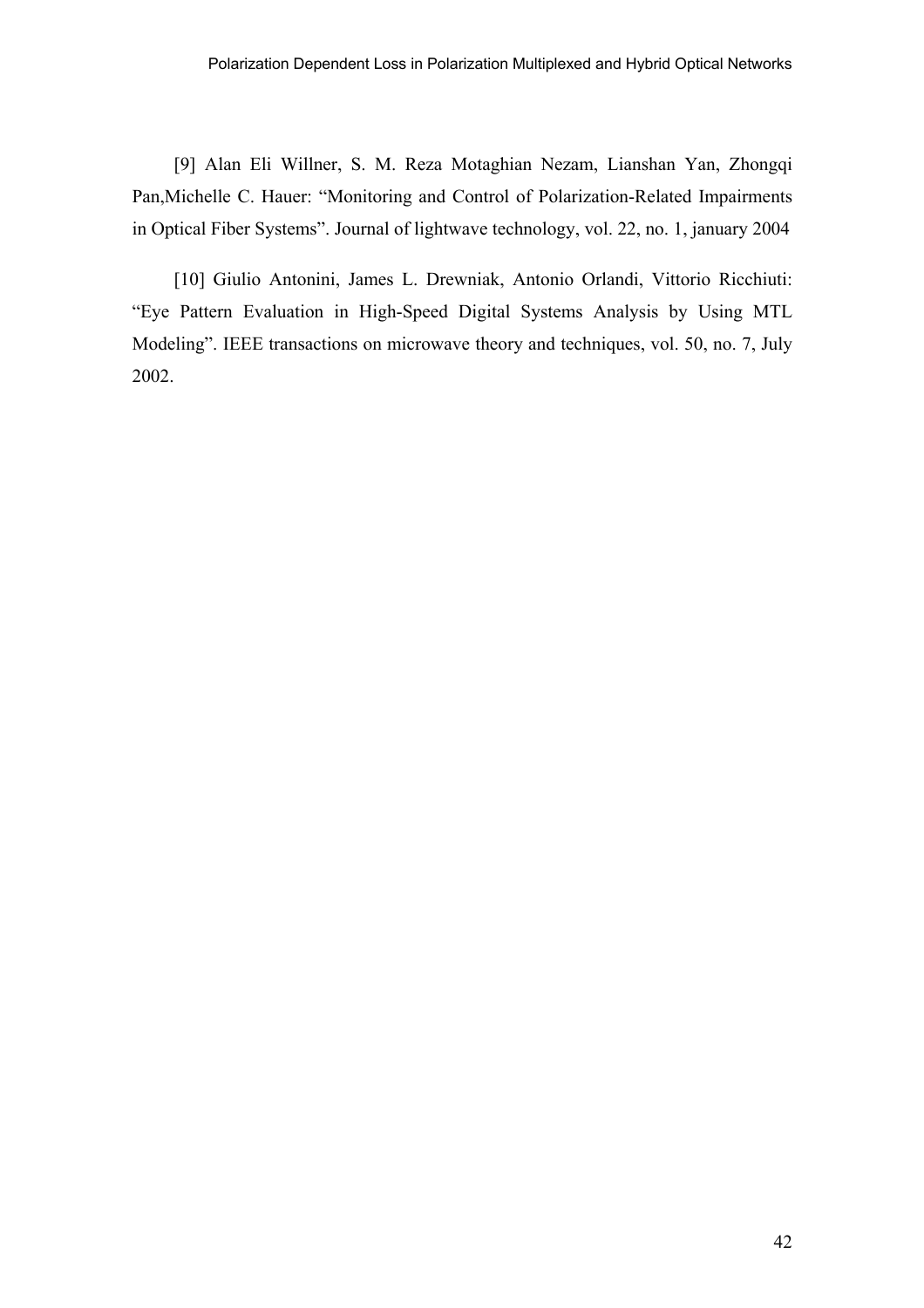## **8. Acknowledgements**

I would like to thank my supervisor Dag R. Hjelme for welcoming and helping me whenever I have needed it. Moreover, to Vegard L. Tuft for explaining me everything, for his knowledge about the topics and for his patient with me, especially.

I would like to thank, for their moral support, to my friends here, Laura, Raul, Uri, Pablo, Fonsi, Rosalia, Gerard, Alejandro and other international students that I have met these 10 last months in Trondheim. I will always remember them. Thank you for your friendship and make this experience unforgettable.

I would also like to thank to my friends in Spain, for their encouragement from the beginning until the end. Thanks to Marina, Tomas, Pepe, Nimes, Pau, Jordi, Marta, Dani, Oscar, Cinto… Of course, also my friends in the university Gema, Alicia, Tato, Juan, Sergi and mainly to Diana, without her this would be really hard.

I do not forget all my family: uncles, cousins and my grandmother… particularly to Marian, Antonio, Mari and Blas. I am grateful to have them always near of me.

Last but not least, I would like to thank my parents and my sister, without them I would not be here, not only for their economic support. I want to thank them more important things like making me happy in most heavy moments during my studies and during my life and helping me in all I have needed.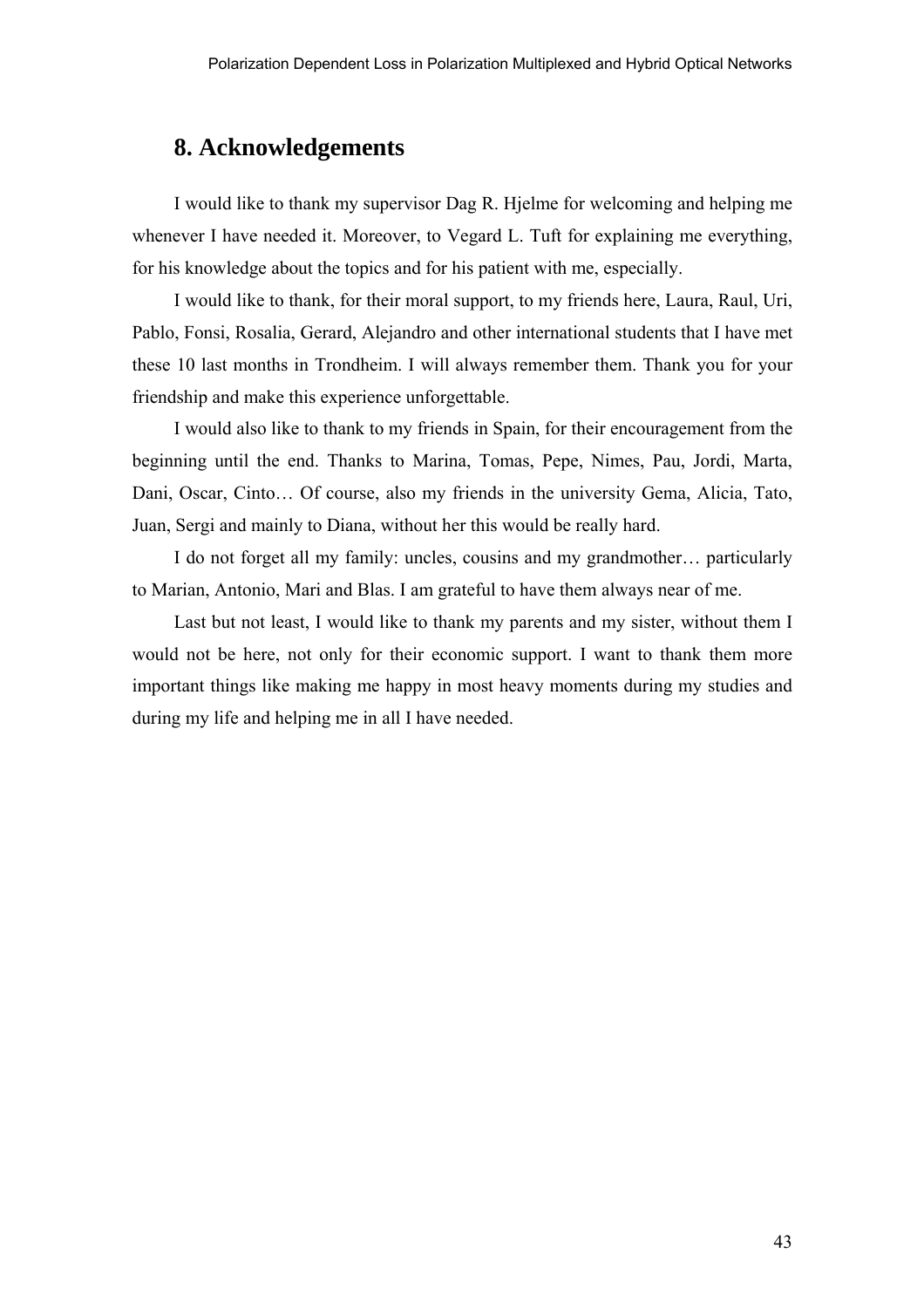## **APPENDIX**

Matlab script that reads Stokes parameters from a file and calculates the coefficients of a Jones matrix

```
\frac{9}{6}\epsilon% OptSim Matlab Cosimulation 
   % Automatic Elliptic Polarizer 
   \epsilon% Name : AEP.m 
   % Author : Vegard L. Tuft 
   % Creation Date : Friday Feb. 9 2007 
   % Update Date : Tuesday Feb. 13 2007 
    %______________________________________________________ 
   \epsilon% MATLAB workspace variables 
   \epsilon% - Component parameters defined in the .dta file 
   \epsilon% position :: string 
   % parameter position - position of polarizer 
   \epsilon% sop_file :: string 
   % parameter sop_file - name of file to read optimum 
polarizer position 
   % from 
   \approx% file_sop_position :: integer number 
    %______________________________________________________ 
   \epsilon
```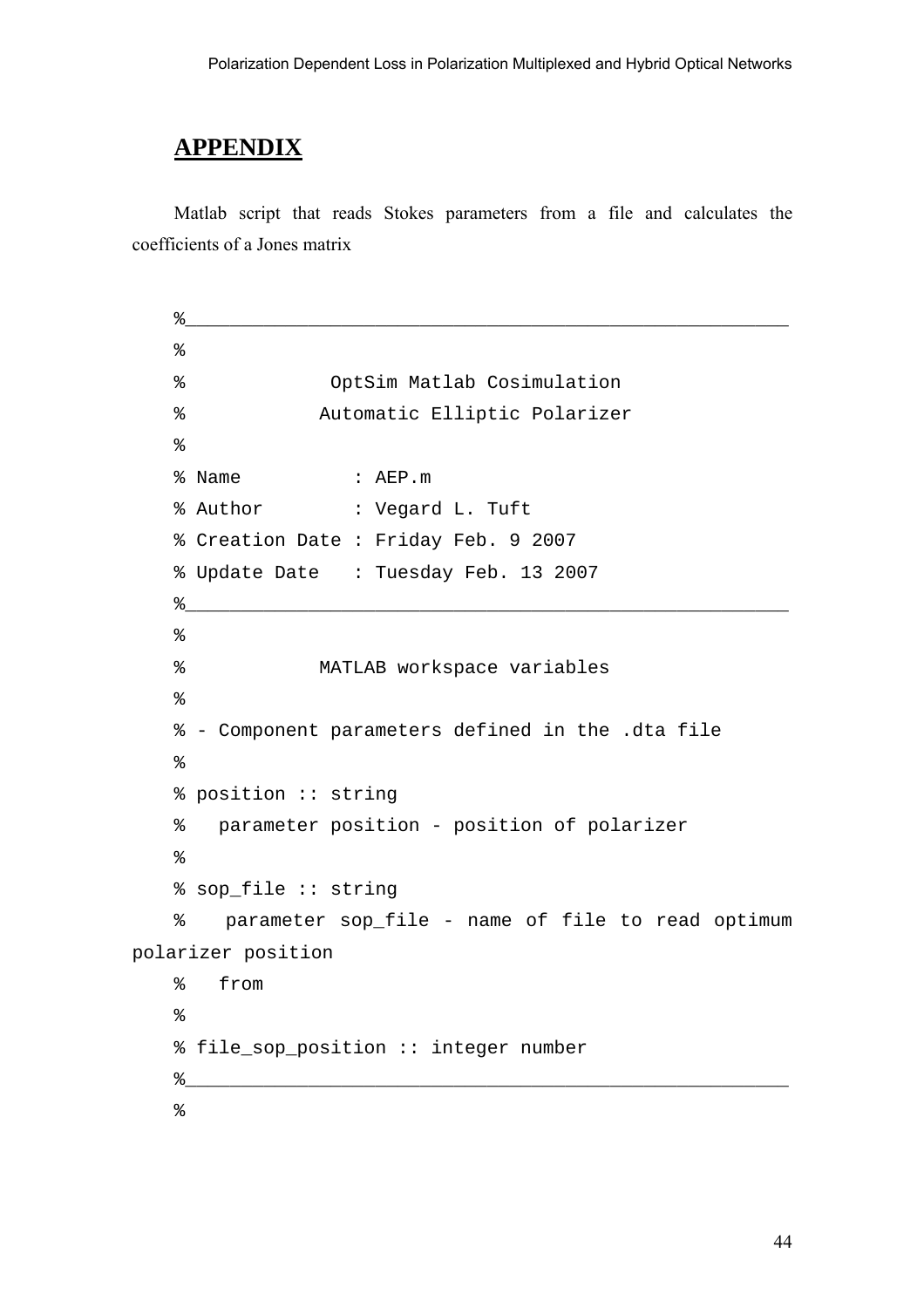```
% Initializing the output port signal equal to the 
input port signal
```

```
OutNode\{1\} = InNode\{1\};
    % Calculate complex coefficients for transfer matrix 
    simno = 1;rid = fopen(strcat(sop_file,'_res','.txt'),'at+'); 
    fseek(rid,0,'bof'); %set pointer to beginning of file 
    rline = fgetl(rid);if (~ischar(rline)) %file is empty so write header 
         fprintf(rid,'Sim# seed S1 S2 S3 aux_angle 
phase_diff\n'); 
    else 
    %if file is not empty read line-by-line until the end 
         while 1 
            rline = fqet1(rid); if ~ischar(rline) 
                 % end of file - last line has been passed 
                 break; %necessary!! 
             else 
                 lastrline = rline; 
             end %if ischar 
         end %while 
        tempvar = sscanf(lastline,' \f ');
        simo = temperature(1)+1; clear tempvar lastrline rline; 
    end %if ischar
```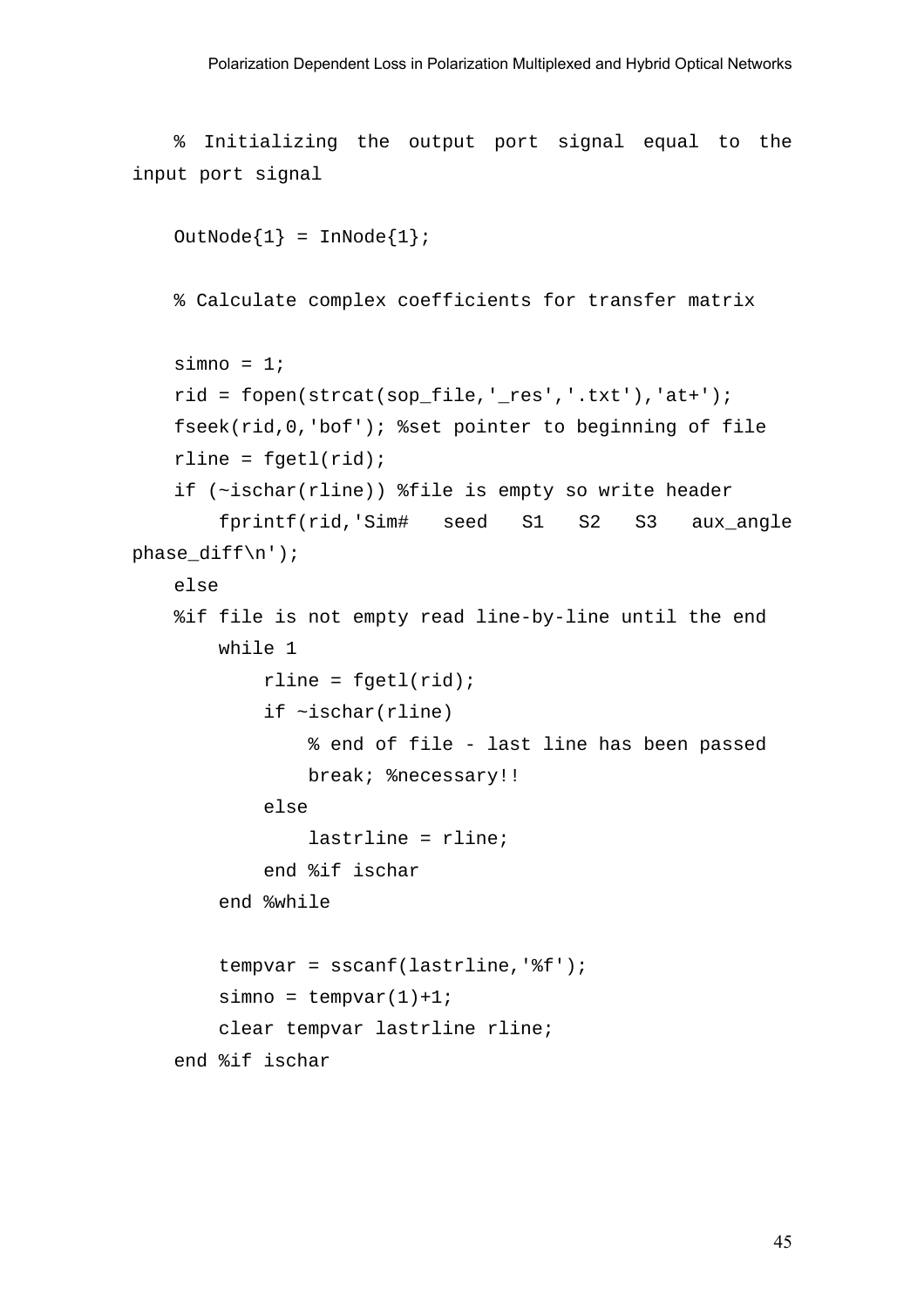```
fid = fopen(strcat(sop_file,'.txt'),'rt'); 
if (fid > -1) % Read data from file, one line at a time 
    teller = 0; if (strcmpi(last_line,'No')) 
         tline = fgetl(fid); %first line is a header 
% it is important that the SOP file has the same number 
of lines as the number of iterations in the simulation 
        for j = 1: simno
            tline = fgetl(fid); end 
        simdata=sscanf(tline,'%f');
     else 
         while 1 
             tline = fgetl(fid); if ~ischar(tline) 
                  % end of file-last line has been passed 
                  break; 
             else 
                  lastline = tline; 
              end 
         end 
        simdata = sscanf(lastline,'%f'); end %if strcmpi 
else 
     position = 'PassThrough'; 
end %if fid 
fclose(fid);
```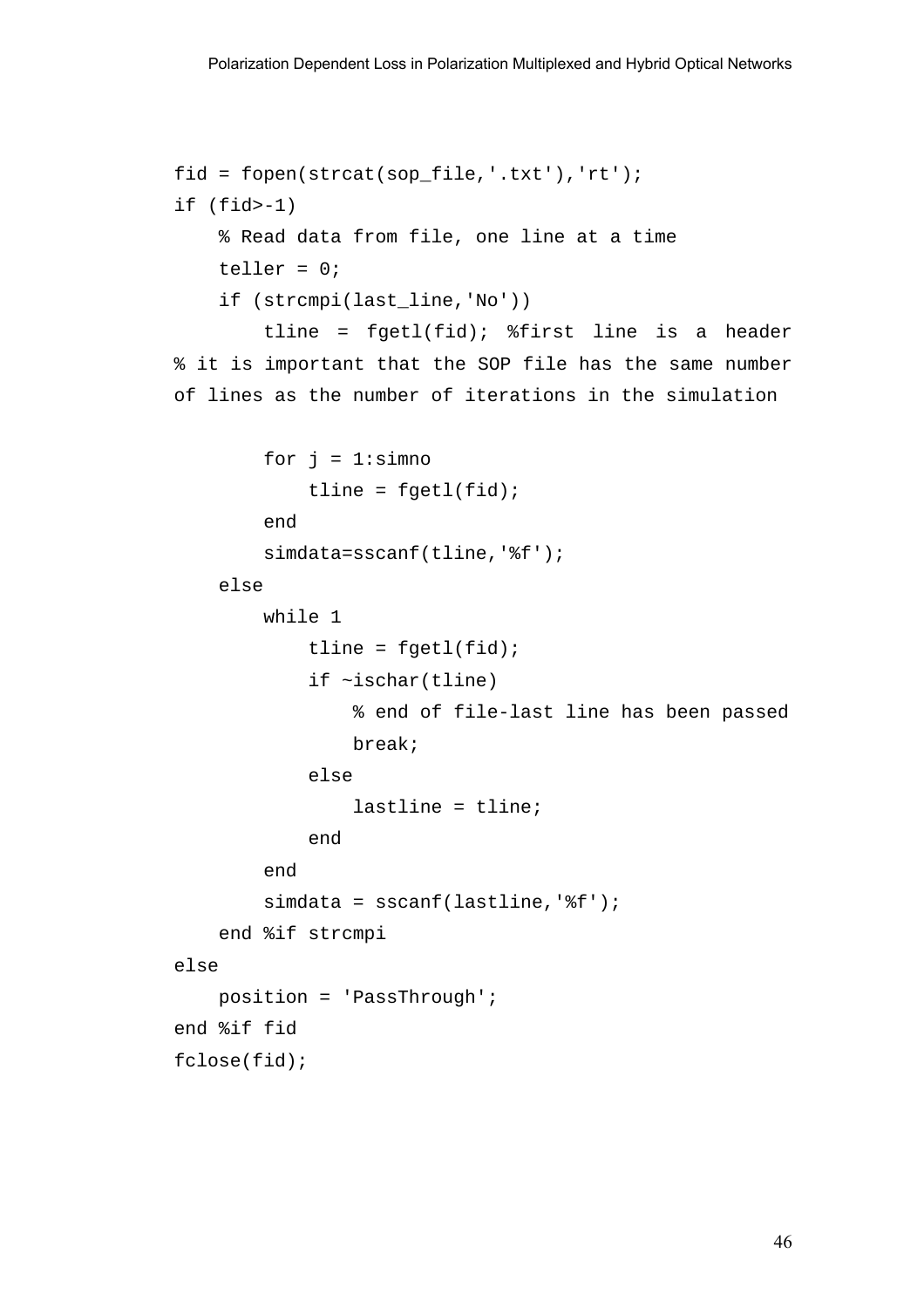if (~strcmpi(position,'PassThrough'))

 % S1 is element no. file\_sop\_position, S2 is the next etc.

 $aux\_angle = 0.5.*acos(simdata(file\_sop\_position))$ ;  $phase\_diff$  = 2.\*pi()atan2(simdata(file\_sop\_position+2),simdata(file\_sop\_positio  $n+1)$ );

 % (phase difference is defined as phaseX-phaseY in OptSim!)

 fprintf(rid,'%d %d %5.4f %5.4f %5.4f ',simno,simdata(1),simdata(file\_sop\_position),simdata(file\_ sop position+1), simdata(file sop position+2));

fprintf(rid,'%5.4f  $$5.4f\n$ ', aux angle, phase diff);

 $c11 = complex(cos(aux_andle).*cos(aux_andle),0);$  $c12$   $=$ 

```
complex(sin(aux_angle).*cos(aux_angle).*cos(phase_diff),-
sin(aux_angle).*cos(aux_angle).*sin(phase_diff));
```

```
c21 =
```

```
complex(sin(aux_angle).*cos(aux_angle).*cos(phase_diff),sin
(aux_angle).*cos(aux_angle).*sin(phase_diff));
```
 $c22 = complex(sin(aux_andle)...*sin(aux_andle),0);$ 

```
 if (strcmpi(position,'Orthogonal_to_Optimized')) 
     % switch c11 and c22 
    tempvar = c22;
    c22 = c11;c11 = tempvar;
     clear tempvar; 
     % and change sign of cross terms 
    c12 = -c12;c21 = -c21;
```
end